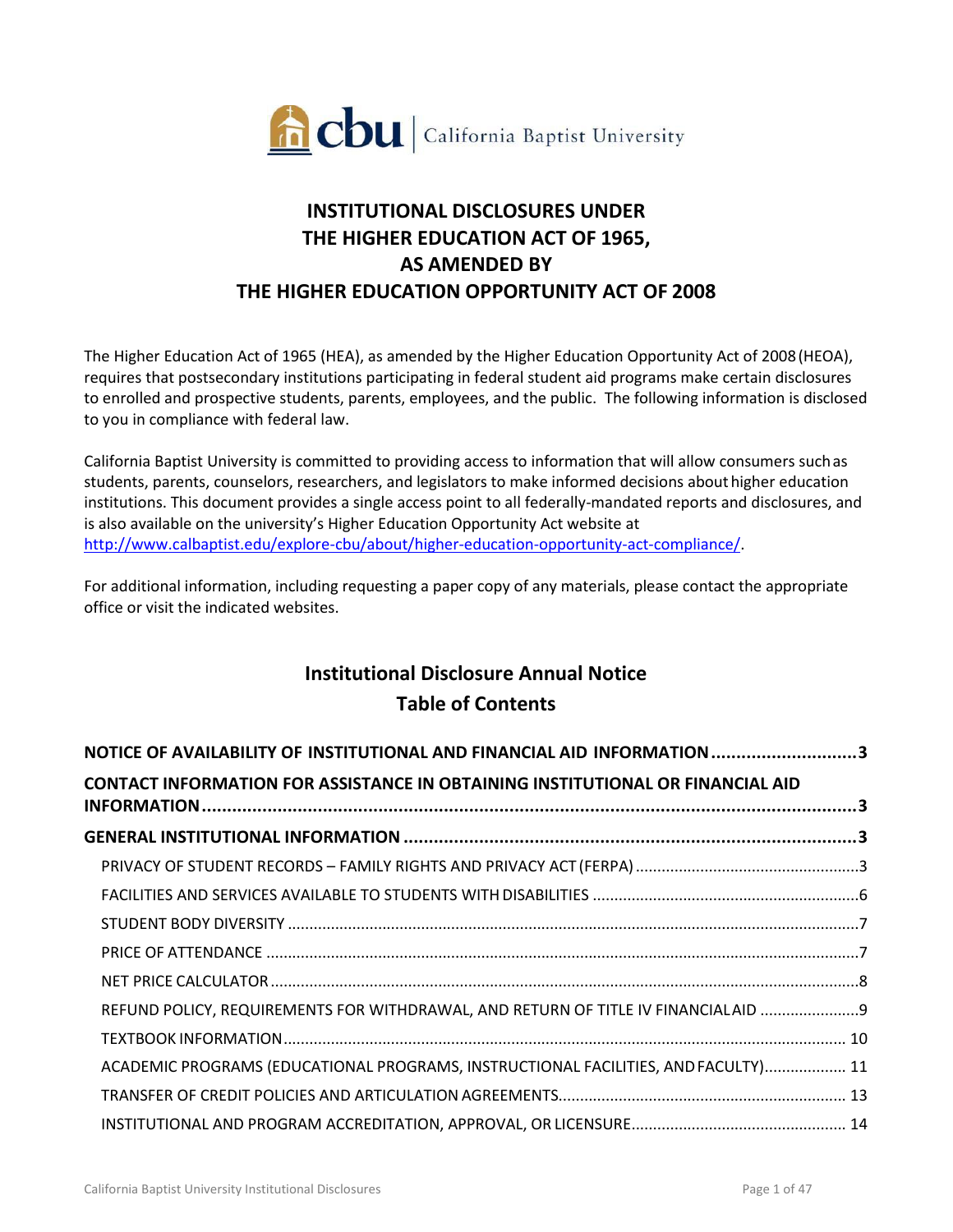| INTERCOLLEGIATE ATHLETIC PROGRAM PARTICIPATION RATES AND FINANCIAL SUPPORT DATA 18         |  |
|--------------------------------------------------------------------------------------------|--|
|                                                                                            |  |
|                                                                                            |  |
|                                                                                            |  |
|                                                                                            |  |
|                                                                                            |  |
|                                                                                            |  |
|                                                                                            |  |
| NOTICE OF FEDERAL STUDENT FINANCIAL AID PENALTIES FOR DRUG LAW VIOLATIONS  25              |  |
|                                                                                            |  |
|                                                                                            |  |
|                                                                                            |  |
|                                                                                            |  |
|                                                                                            |  |
|                                                                                            |  |
|                                                                                            |  |
|                                                                                            |  |
|                                                                                            |  |
|                                                                                            |  |
| SECURITY REPORT (INCLUDING EMERGENCY RESPONSE AND EVACUATION PROCEDURES),  34              |  |
|                                                                                            |  |
|                                                                                            |  |
|                                                                                            |  |
|                                                                                            |  |
|                                                                                            |  |
|                                                                                            |  |
| COMPLETION/GRADUATION AND TRANSFER-OUT RATES (STUDENT RIGHT-TO-KNOW ACT)  43               |  |
| COMPLETION/GRADUATION AND TRANSFER-OUT RATES FOR STUDENTS RECEIVING ATHLETICALLY RELATED   |  |
|                                                                                            |  |
|                                                                                            |  |
| TYPES OF GRADUATE AND PROFESSIONAL EDUCATION IN WHICH THE INSTITUTION'S GRADUATES ENROLLED |  |
|                                                                                            |  |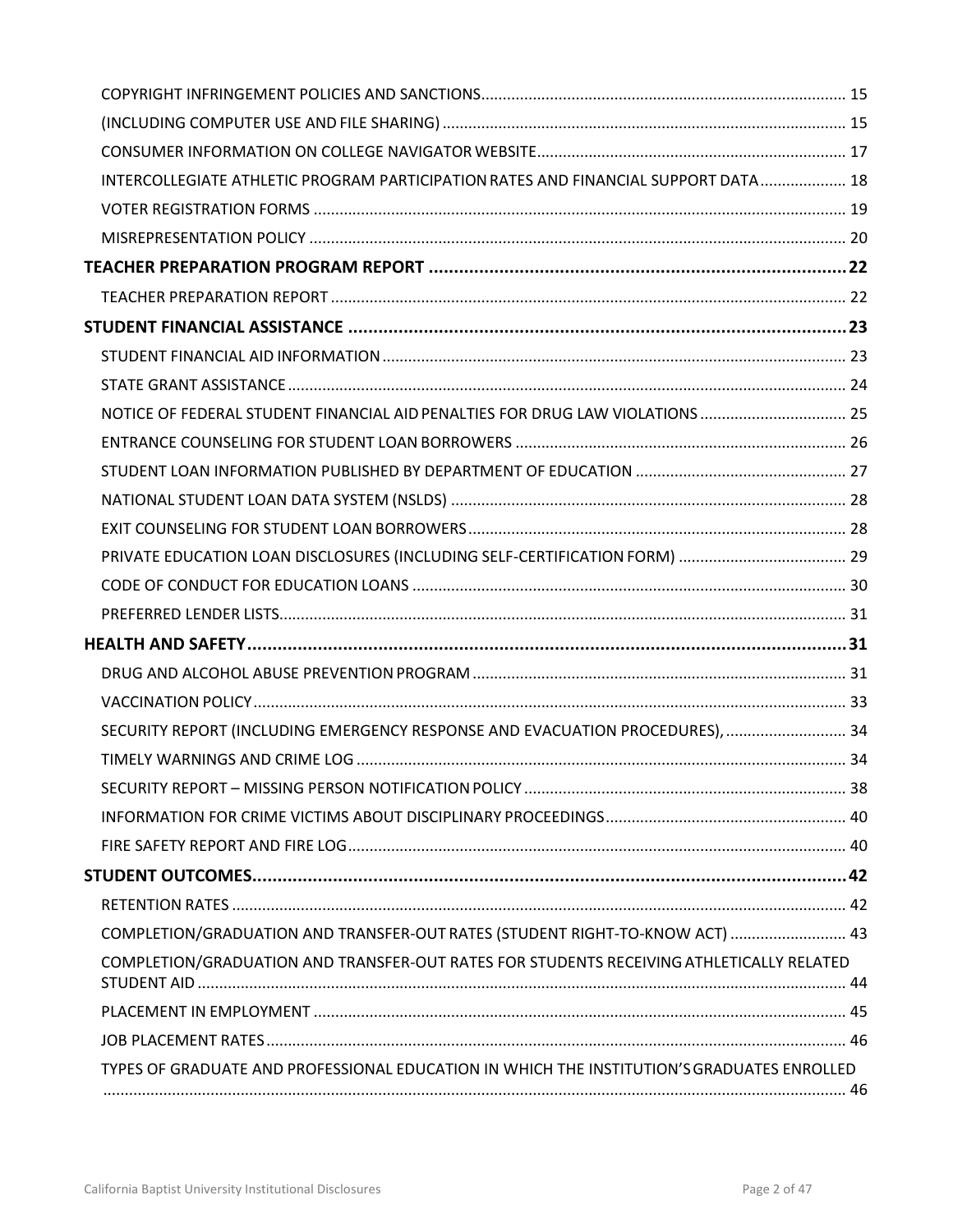# **NOTICE OF AVAILABILITY OF INSTITUTIONAL AND FINANCIAL AID INFORMATION**

<span id="page-2-0"></span>Disclosure Requirement: Notice is distributed to each enrolledstudent

HEA Sec. 485(a)(1) (20 U.S.C. 1092(a)(1)). Not changed by HEOA 34 CFR668.41(c) October 29, 2009 FR notice (revised 34 CFR 668.43)

Institutions of higher education must annually provide to all enrolled students a notice setting forth the information required to be made available to students under the Family Education Rights and Privacy Act of 1974 (FERPA) and under the Higher Education Act of 1965 (HEA), as amended by the Higher Education Opportunity Act of 2008 (HEOA). The notice must list and briefly describe the information and include a statement of the procedures required to obtain the information. For information listed in the notice that is disclosed on an institution's website, thenotice must include the exact electronic address and a statement that the institution will provide a paper copy upon request.

This information is posted on California Baptist University's Higher Education Opportunity Act web site at <http://www.calbaptist.edu/explore-cbu/about/higher-education-opportunity-act-compliance/>and also may be accessed via the links set forth below. Paper copies are available upon request from the individuals and offices listed in the relevant sections below and in the list of [Contacts for HEOA Information Assistance.](https://insidecbu.calbaptist.edu/ICS/icsfs/Contacts_for_HEOA_Information.pdf?target=57e5946d-ff25-4a7e-a1b0-d2df7e9b2ba5.)

# **CONTACT INFORMATION FOR ASSISTANCE IN OBTAINING INSTITUTIONAL OR FINANCIAL AID INFORMATION**

<span id="page-2-1"></span>Disclosure Requirement: Made available through appropriate publications, mailings, or electronic media

HEA Sec. 485(a)(1)-(2) (20 U.S.C. 1092(a)(1)-(2)). Not changed by HEOA. 34 CFR 668.43, 34 CFR 668.44 October 28, 2009 FR notice (revised 34 CFR 668.43)

Each institution must make available to prospective and enrolled students information regarding how and where to contact individuals designated to assist enrolled or prospective students in obtaining the institutional or financialaid information required to be disclosed under HEA Sec. 485(a).

A list of contacts for assistance with obtaining HEA information is posted on California Baptist University's website at [Contacts for HEOA Information Assistance](https://insidecbu.calbaptist.edu/ICS/icsfs/Contacts_for_HEOA_Information.pdf?target=57e5946d-ff25-4a7e-a1b0-d2df7e9b2ba5.) and provided in the relevant sections of this document. Paper copies are available upon request from the offices listed in the relevant sections listed below. Physical office locations are subject to change and refer to the campus location at 8432 Magnolia Avenue, Riverside, CA, 92504, unless otherwise noted.

# <span id="page-2-3"></span><span id="page-2-2"></span>**GENERAL INSTITUTIONAL INFORMATION**

#### **PRIVACY OF STUDENT RECORDS – FAMILY RIGHTS AND PRIVACY ACT (FERPA)**

Disclosure Requirement: Any means reasonably likely to inform students of theirrights

HEA Sec. 485(a)(1) (20 U.S.C. 1092(a)), 20 U.S.C. 1232g. Not changed by HEOA. 34 CFR 668.41(c), 34 CFRPart 99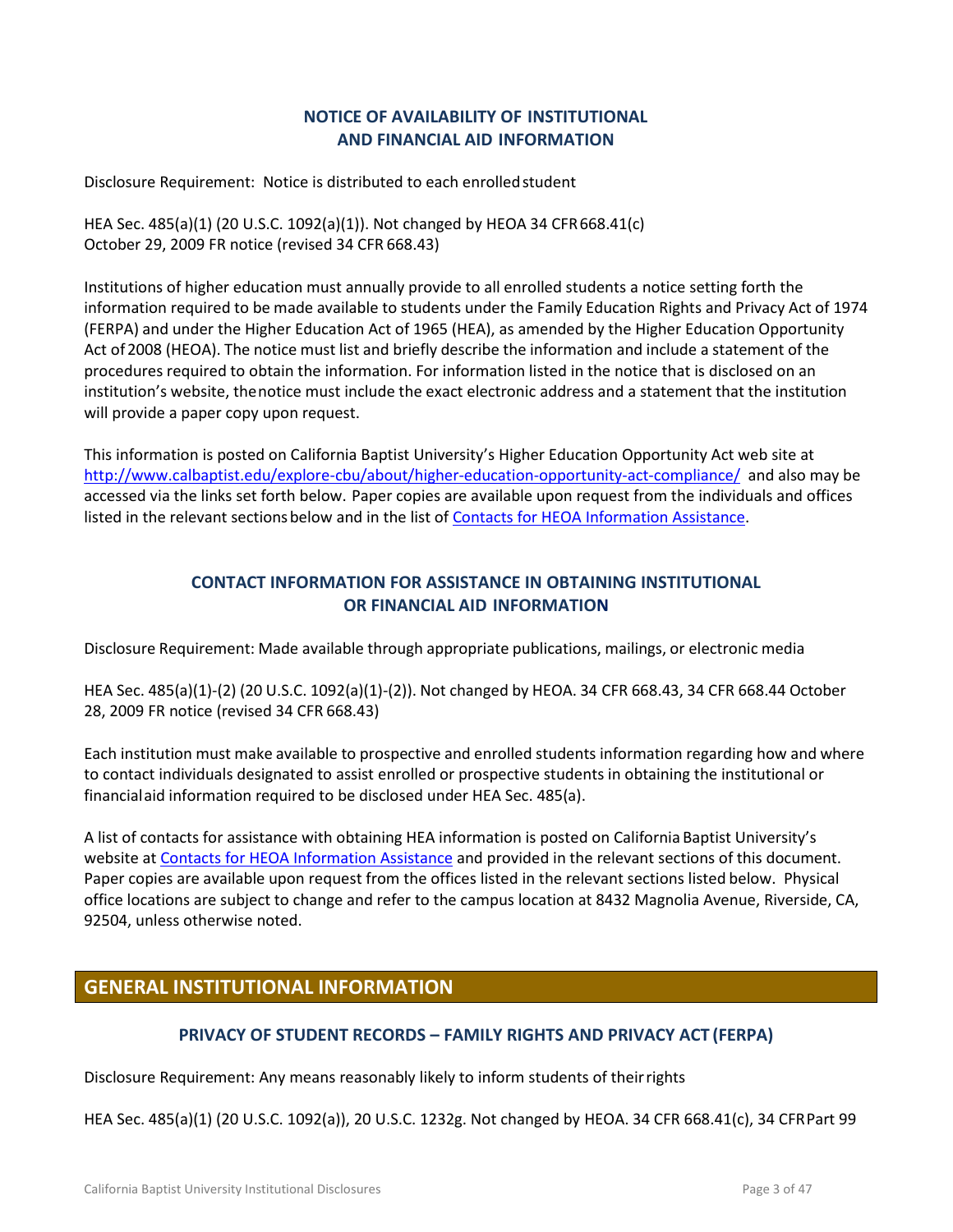Each institution must annually provide a notice to all enrolled students concerning:

- the right to review their education records, to request amendment of records, to consent to disclosuresof personally identifiable information, and to file complaints with the Department of Education
- procedures for reviewing education records and requesting amendment of the records
- information about the university's policy regarding disclosures to school officials with a legitimate educational interest in the education records

In compliance with federal FERPA legislation, California Baptist University students are afforded the following rights with respect to their education records:

#### **The right to inspect and review the Student's education records.**

Students should submit to the University Registrar, a dean, head of the academic department, or other appropriate University Official, written requests that identify the record(s) they wish to inspect. Access will be provided within thirty (30) days of the written request. The University Official will make arrangements for access and notify the Student of the time and place where the records may be inspected. If the records are not maintained by the University Official to whom the request was submitted, the Official shall advise the Student of the correct official to whom the request should be addressed. In order to request release of information and/or records, students must submit a completed Student Information Release Form. Release forms are available in the Office of the University Registrar (Yeager Center D118).

NOTE: The above procedure shall not be available to challenge the validity of a grade given by a professor or any other decision of a University professor or official but only whether the recording of such grade or decision is accurate and complete.

 **The right to request the amendment of the Student's education records that the Student believes is inaccurate or misleading.**

Students may ask the University to amend the record that they believe is inaccurate or misleading by writing the University Official responsible for the record, clearly identifying the part of the record they want changed, and specifying why it is inaccurate or misleading. If the University decides not to amend a record as requested by the Student, the University will notify the Student of the decision and advise the Student of his or her right to a hearing regarding the request for amendment. Additional information regarding the hearing procedures will be provided to the Student when notified of the right to a hearing.

 **The right to consent to disclosures of personally identifiable information contained in the Student's education records, except to the extent that FERPA authorizes disclosure without consent.**

One exception, which permits disclosure without consent, is disclosure to school officials with legitimate educational interest. A school official is a person employed by the University in an administrative, supervisory, academic, research, or support staff position (including law enforcement personnel and health staff); a person or company with whom the University has contracted (such as an attorney, auditor, or collection agent); a person serving on the Board of Trustees, or a Student serving on an official committee, such as a disciplinary or grievance committee or assisting another school official in performing his or her tasks. A school official has a legitimate educational interest if the official needs to review an education record in order to fulfill his or her professional responsibility. Upon request, the University may disclose education records without consent to an official of another school in which a Student seeks or intends to enroll.

Another exception is where FERPA permits the University to disclose certain information ("Directory Information") without the Student's consent. "Directory Information" is information which is publicly available. The following information is designated as Directory Information, and California Baptist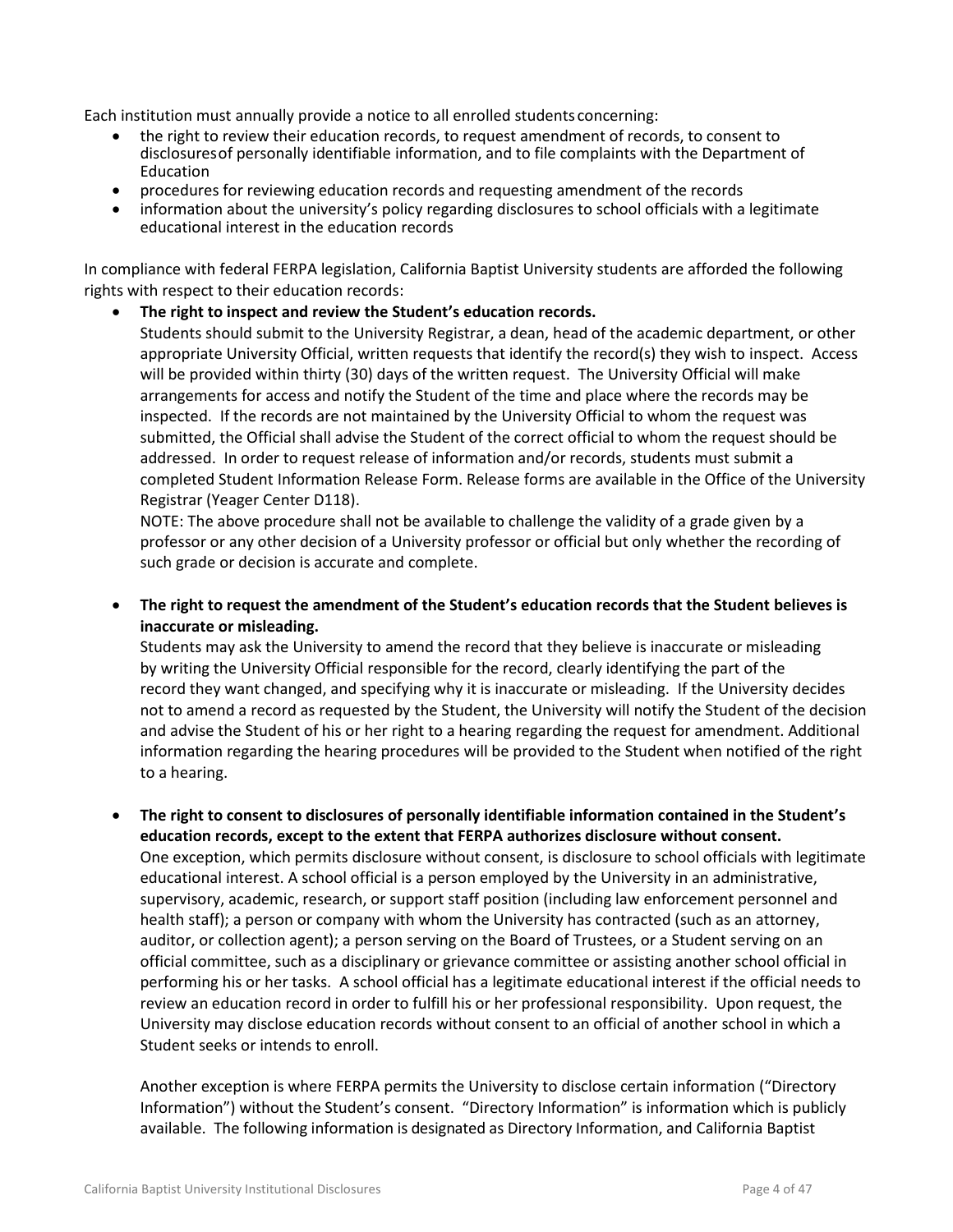University may, by law, release this information unless the student notifies the University Registrar in writing:

- o Student's name
- o Addresses
- o Telephone numbers
- o College, curriculum, and major field of study
- o Class level
- o Date of birth
- o Dates of attendance
- o Full- or part-time status
- $\circ$  Eligibility for membership in registered University honoraries
- o Degrees, honors, and certificates received or anticipated
- $\circ$  For students appointed as fellows, assistants, graduate, or undergraduate hourly employees, the title, appointing department, appointment dates, duties, and percent time of the appointment
- o Weight and height if the student is an athletic team member
- o Participation in officially recognized activities and sports

All other information, including grades, class schedules, tuition charges/fees, grade point average, etc. is confidential and the access is restricted to those persons or agencies defined in FERPA.

If a student does not wish to authorize the release of Directory Information, the student must inform the Office of the University Registrar in writing. Restricting the release of Directory Information has other consequences. For instance, a FERPA restriction makes it difficult or impossible for potential employers to verify the Student's enrollment, or to verify the fact that the Student has earned a degree from California Baptist University, and California Baptist University cannot notify the Student's home town paper about awards and honors the Student received (e.g., Dean's list).

 **The right to file a complaint with the U.S. Department of Education concerning alleged failures by the University to comply with the requirements of FERPA.**

The name and address of the office that administers FERPA are:

Family Policy Compliance Office U.S. Department of Education 600 Independence Avenue, SW Washington, DC 20202-4065

To minimize risk of improper disclosure, judicial records are kept separate from academic records. Information from judicial files shall not be given to any unauthorized person.

According to Federal Regulations, the Privacy Act of 1974 (as amended), California Baptist University is unable to release any personal educational information to anyone other than the student without prior written consent [20 U.S.C. § 1232g(b); 34 CFR § 99.30].

California Baptist University may only release information to a third party if the student submits a current FERPA [Privacy Release Form](https://insidecbu.calbaptist.edu/ICS/icsfs/FERPA_Privacy_Release_06-2013.pdf?target=b4823996-6681-4a16-8f4c-b478329a8e3a) authorizing specific individuals to view or receive the student's information. The form may be accessed at: [FERPA Privacy Release](https://insidecbu.calbaptist.edu/ICS/icsfs/FERPA_Privacy_Release_06-2013.pdf?target=b4823996-6681-4a16-8f4c-b478329a8e3a) For[m.](https://insidecbu.calbaptist.edu/ICS/icsfs/FERPA_Privacy_Release_06-2013.pdf?target=b4823996-6681-4a16-8f4c-b478329a8e3a) Print and complete the form, and submit it to the Office of the University Registrar (Yeager Center D118).

California Baptist University's FERPA policy may be accessed in:

- Policy 28: Student Records in th[e California Baptist University Student Handbook.](http://www.thezonelive.com/SchoolStructure/CA_CaliforniaBaptistCollege/handbook.pdf)
- Privacy of Student Records in the [University Catalogs.](http://www.calbaptist.edu/explore-cbu/offices/office-registrar/academic-catalogs)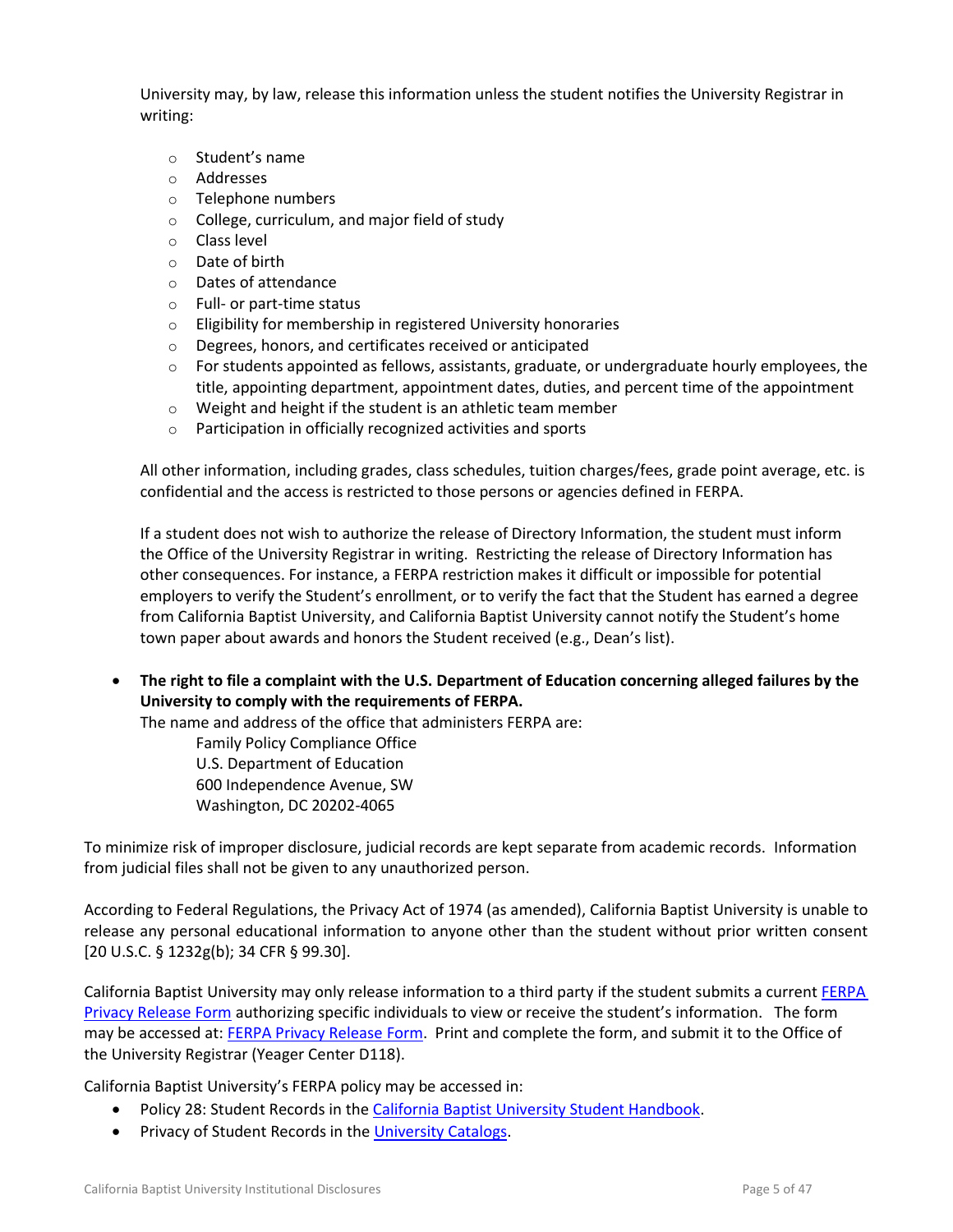For additional information from the Department of Education regarding FERPA: <http://www.ed.gov/policy/gen/guid/fpco/ferpa/index.html>

If you are unable to locate the information you need from the links above, or need to request paper copies of FERPA information, you may contact thefollowing offices for assistance:

- Office of the University Registrar registrar@calbaptist.edu (951) 343-4566 Yeager Center D118
- Online and Professional Studies Registrar OPSRegistrar@calbaptist.edu (951) 343-5568 10370 Hemet Street Suite 200, Riverside, CA, 92504

# **FACILITIES AND SERVICES AVAILABLE TO STUDENTS WITH DISABILITIES**

<span id="page-5-0"></span>Disclosure Requirement: Made available through appropriate publications, mailings, or electronicmedia

HEA Sec. 485(a)(1)-(2) (20 U.S.C. 1092(a)(1)-(2)). Not changed by HEOA. 34 CFR 668.41(a)-(d), 34 CFR668.43; October 29, 2009 FR notice (revised 34 CFR 668.43, added 34 CFR 668.231)

Information about facilities and services available to students with disabilities, including students with intellectual disabilities (as defined in 34 CFR 668.231), is available through California Baptist University's Disability Services Office in the Academic Success Center.

The California Baptist University Disability Services Office is committed to providing support services to achieve equal access to the education experience. Disability Services approves and coordinates accommodations and services for students with documented disabilities to help students acquire skills essential to achieve academic success. Services could include note taking, extended testing time, a quiet testing environment, academic support, and auxiliary aids, i.e., Interpreter, readers/scribes for exams, assistive technology, and textbooks in alternate format.

Disability Services information may be accessed:

- On the CBU website at: <http://www.calbaptist.edu/explore-cbu/offices/academic-success-center/disability-services/>
- In the Student Handbook at: [http://www.thezonelive.com/SchoolStructure/CA\\_CaliforniaBaptistCollege/handbook.pdf](http://www.thezonelive.com/SchoolStructure/CA_CaliforniaBaptistCollege/handbook.pdf)
- At the Disability Services Office in Lancer Arms 38

For further information, you may contact:

 Disability Services Office [ds38@calbaptist.edu](mailto:ds38@calbaptist.edu) (951) 552-8814 Lancer Arms 38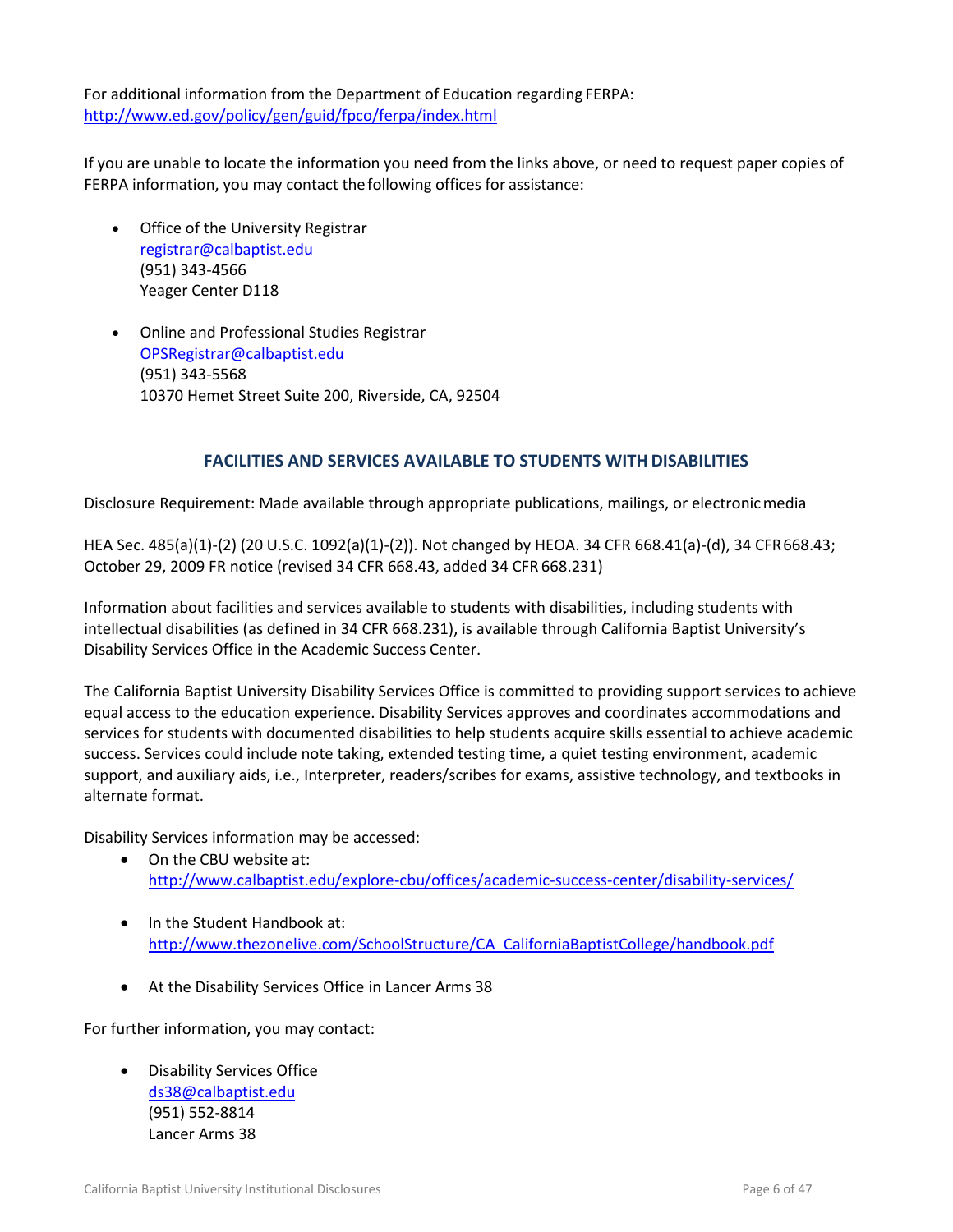### **STUDENT BODY DIVERSITY**

<span id="page-6-0"></span>Disclosure Requirement: Made available through appropriate publications, mailings, or electronic media

HEOA Sec. 488(a)(1)(E) amended HEA Sec. 485(a)(1) (20 U.S.C. 1092(a)(1)): added HEA Sec. 485(a)(1)(Q) HEOA amendment effective August 14, 2008.

The following student enrollment information provides important consumer information about California Baptist University and complies with the Higher Education Act of 1965, as amended in the Higher Education Opportunity Act of 2008.

Information about student body diversity at California Baptist University, including the percentage of enrolled, full-time students who are male, female, self-identified members of a major racial or ethnic group, and Federal Pell Grant recipients, as it was reported to the Department of Education, may be accessed at: **[CBU Student Body Diversity](https://insidecbu.calbaptist.edu/ICS/icsfs/HEOA_Fall_2014_Student_Diversity-Pell.pdf?target=ab42fd27-c8de-42a1-9415-a600dc5266cb)**.

The race/ethnicity and the gender data are collected in the Integrated Postsecondary Education Data System (IPEDS) Fall Enrollment Survey. Information about Pell Grant recipients is collected for the prior year in the IPEDS Student Financial Aid Survey.

California Baptist University annually posts a **[Fall Enrollment Summary](https://insidecbu.calbaptist.edu/ICS/icsfs/Fall_2014_Statistics.pdf?target=44ab44ac-0674-45e4-8d28-d3e28a4aaf41)**.

Further information regarding California Baptist University enrollment is available at the following:

- CBU **[Common Data Set](https://insidecbu.calbaptist.edu/ICS/icsfs/CDS_2014-2015.pdf?target=967621cb-56f1-4333-8d91-a7e6b2258129)**
- IPEDS website:<http://nces.ed.gov/ipeds/datacenter/InstitutionByName.aspx>
- Department of Education College Navigator web site: <https://nces.ed.gov/collegenavigator/?q=california+baptist+university&s=all&id=110361>

If you need information not located in the links above, you may contact the:

- Office of Institutional Research, Planning, and Assessment [ir@calbaptist.edu](mailto:ir@calbaptist.edu) (951) 552-8650 James Building 103
- **•** Office of the University Registrar [registrar@calbaptist.edu](mailto:registrar@calbaptist.edu) (951) 343-4566 Yeager Center D118

#### **PRICE OF ATTENDANCE**

<span id="page-6-1"></span>Disclosure Requirement: Made available through appropriate publications, mailings, or electronicmedia

HEA Sec. 485(a)(1)-(2) (20 U.S.C. 1092(a)(1)-(2)). Not changed by HEOA. 34 CFR 668.41(a) (d), 34 CFR 668.43

Information regarding the price of attendance at California Baptist University, including tuition and fees, books and supplies, room and board, transportation costs, and any additional costs for a program in which the student is enrolled or has expressed an interest may be accessed at: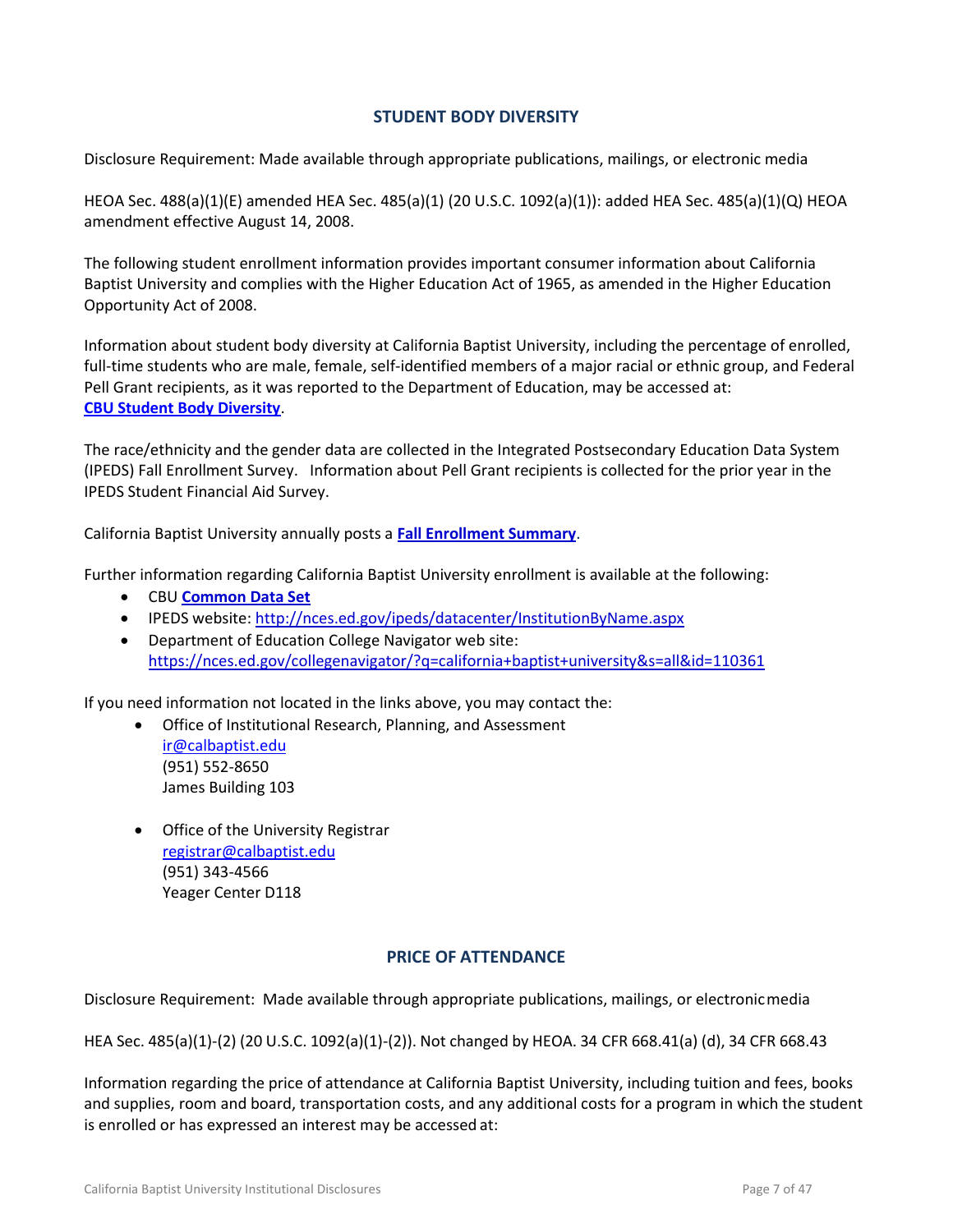Traditional Undergraduates: <http://www.calbaptist.edu/explore-cbu/offices/financial-aid/undergraduate/tuition-and-fees/>

Graduate Programs: <http://www.calbaptist.edu/explore-cbu/offices/financial-aid/graduate/tuition-and-fees/>

Online and Professional Studies:

<http://www.calbaptist.edu/explore-cbu/offices/financial-aid/ops/tuition-and-fees/>

Student Accounts section of the University catalogs: <http://www.calbaptist.edu/explore-cbu/offices/office-registrar/academic-catalogs/undergraduate/>

If you are unable to locate the information you need from the links above, you may contact the following offices for assistance:

- Financial Aid Office [finaid@calbaptist.edu](mailto:finaid@calbaptist.edu) (951) 343-4236 Yeager Center B123
- Student Accounts [StudentAccounts@calbaptist.edu](mailto:StudentAccounts@calbaptist.edu) (951) 343-4371 Lancer Arms 42

# **NET PRICE CALCULATOR**

<span id="page-7-0"></span>Disclosure Requirement: Made publicly available on the institution'swebsite

HEOA Sec. 111 amended HEA Title I, Part C: added HEA Sec. 132(a), Sec. 132(h) (20 U.S.C. 1015a(a), 20U.S.C. 1015a(h))

California Baptist University's net price calculator allows prospective undergraduate students to figure out what a CBU college investment is going to cost and identify financial aid options that will help pay for it. It calculates an estimated net price of attendance utilizing the following basic formula: price of attendance minus grant aid. The estimates generated by the net price calculator do not represent a final determination, or actual award, of financial assistance or a final net price. The estimates are based only on price of attendance and financial aid provided to students in a givenyear, and the net price calculator estimates are not binding.

California Baptist University's net price calculator may be accessed at: <https://calbaptist.studentaidcalculator.com/welcome.aspx>

If you are unable to locate the information you need from the link above, you may contact:

 Financial Aid Office [finaid@calbaptist.edu](mailto:finaid@calbaptist.edu) (951) 343-4236 Yeager Center B123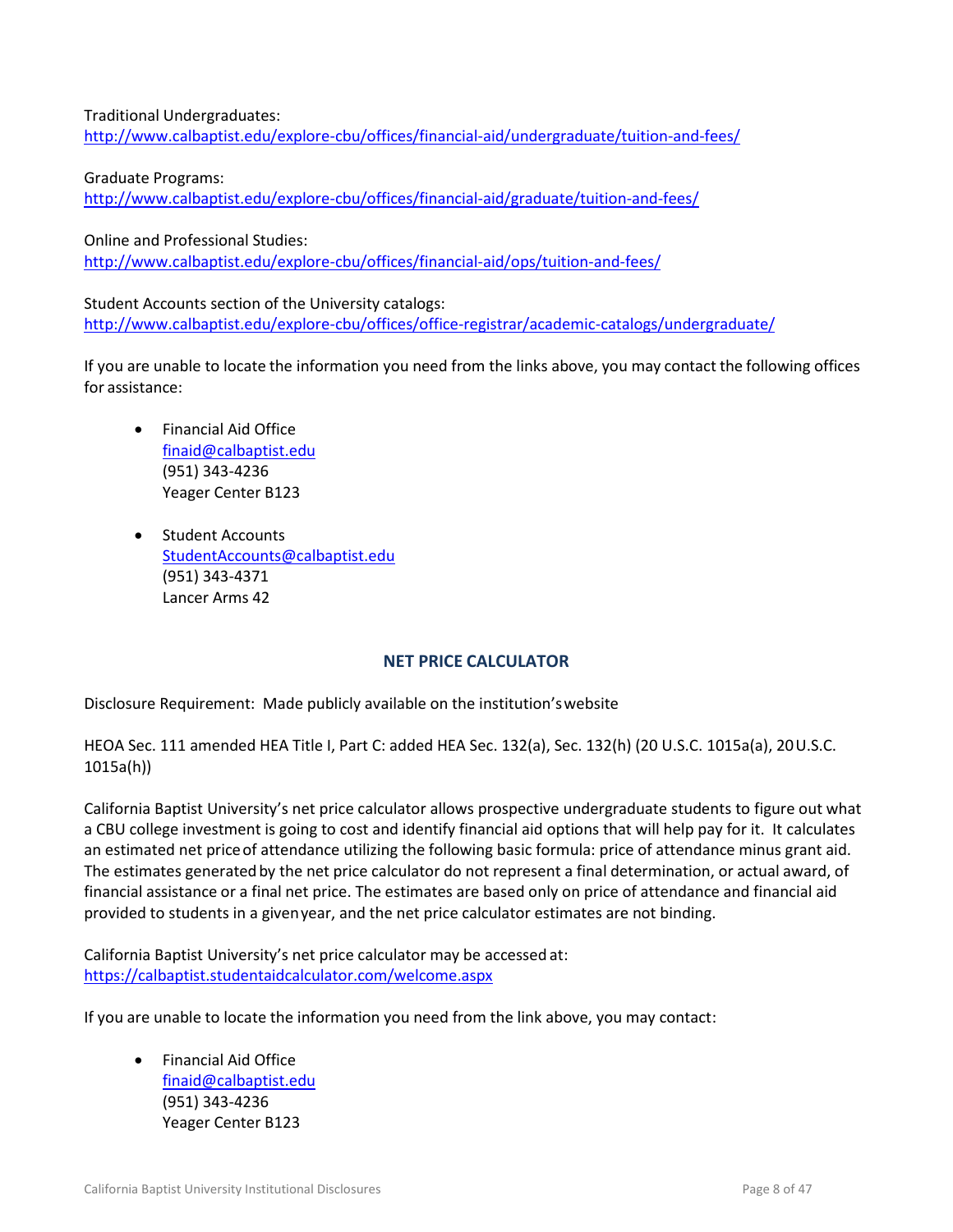### <span id="page-8-0"></span>**REFUND POLICY, REQUIREMENTS FOR WITHDRAWAL, AND RETURN OF TITLE IV FINANCIALAID**

Disclosure Requirement: Made available through appropriate publications, mailings, or electronicmedia

HEA Sec. 485(a)(1)-(2) (20 U.S.C. 1092(a)(1)-(2)). Not changed by HEOA. 34 CFR 668.41(a)-(d), 34 CFR 668.43

Each institution must make available to prospective and enrolled students information about

- the institution's refund policy
- requirements and procedures for official withdrawal and
- requirements for return of Title IV, HEA grant or loan aid.

The California Baptist University Student Accounts Office will automatically process tuition refunds for all eligible students. Refunds are calculated from the date of official withdrawal. A withdrawal is considered official when a completed Petition to Withdraw form has been submitted to the Enrollment Services Office and processed by the Office of the Registrar, Financial Aid and Student Accounts. Ceasing to attend classes does not constitute an official withdrawal from a course or from the university. However, a Title IV-unofficial withdraw may be processed as required per federal regulations, which may necessitate the return of federal financial aid.

Withdrawal from California Baptist University (all classes) during any period of enrollment, whether official or unofficial, may necessitate the return of federal financial aid. Pursuant to federal regulations (CFR 668.22), a refund calculation will be performed to determine the amount, if any, of Title IV aid (Pell Grant, SEOG, Stafford loans, Perkins loans) earned by the student for their attendance up to the date of withdrawal. The withdrawal process begins with the completion of an official Petition to Withdraw form that is available in the Office of Enrollment Services. Refer to the Academic section of the University catalog for further details of the process. Unofficial withdrawals encompass those students who fail to initiate and/or complete the official withdrawal process as noted above. Ceasing to attend class without proper notification to the Office of Enrollment Services or the Office of the University Registrar will result in an unofficial withdrawal and a refund calculation will be performed to determine the amount of Title IV aid earned and the amount to be returned to the Title IV programs. The student is responsible for any resulting balance owed to the University.

California Baptist University refund policy, requirements and procedures for official withdrawal,and requirements for return of Title IV, HEA grant, or loan aid may be accessedat the following links:

- Refund Policy: https://insidecbu.calbaptist.edu/ICS/icsfs/Policy for Refund of Tuition Fee Room and Board.pdf? [target=8fd67742-e525-42ad-90ae-6da8da7956c0](https://insidecbu.calbaptist.edu/ICS/icsfs/Policy_for_Refund_of_Tuition_Fee_Room_and_Board.pdf?target=8fd67742-e525-42ad-90ae-6da8da7956c0)
- Requirements for Withdrawal: [https://insidecbu.calbaptist.edu/ICS/icsfs/Withdrawal\\_Policy.pdf?target=01292946-01b8-40d7-](https://insidecbu.calbaptist.edu/ICS/icsfs/Withdrawal_Policy.pdf?target=01292946-01b8-40d7-9552-40df297012f5) [9552-40df297012f5](https://insidecbu.calbaptist.edu/ICS/icsfs/Withdrawal_Policy.pdf?target=01292946-01b8-40d7-9552-40df297012f5)
- University Academic Catalogs: <http://www.calbaptist.edu/explore-cbu/offices/office-registrar/academic-catalogs/undergraduate/>

If you are unable to locate the information you need from the links above, or need to request paper copies, you may contact thefollowing offices for assistance:

 Financial Aid Office [finaid@calbaptist.edu](mailto:finaid@calbaptist.edu) (951) 343-4236 Yeager Center B123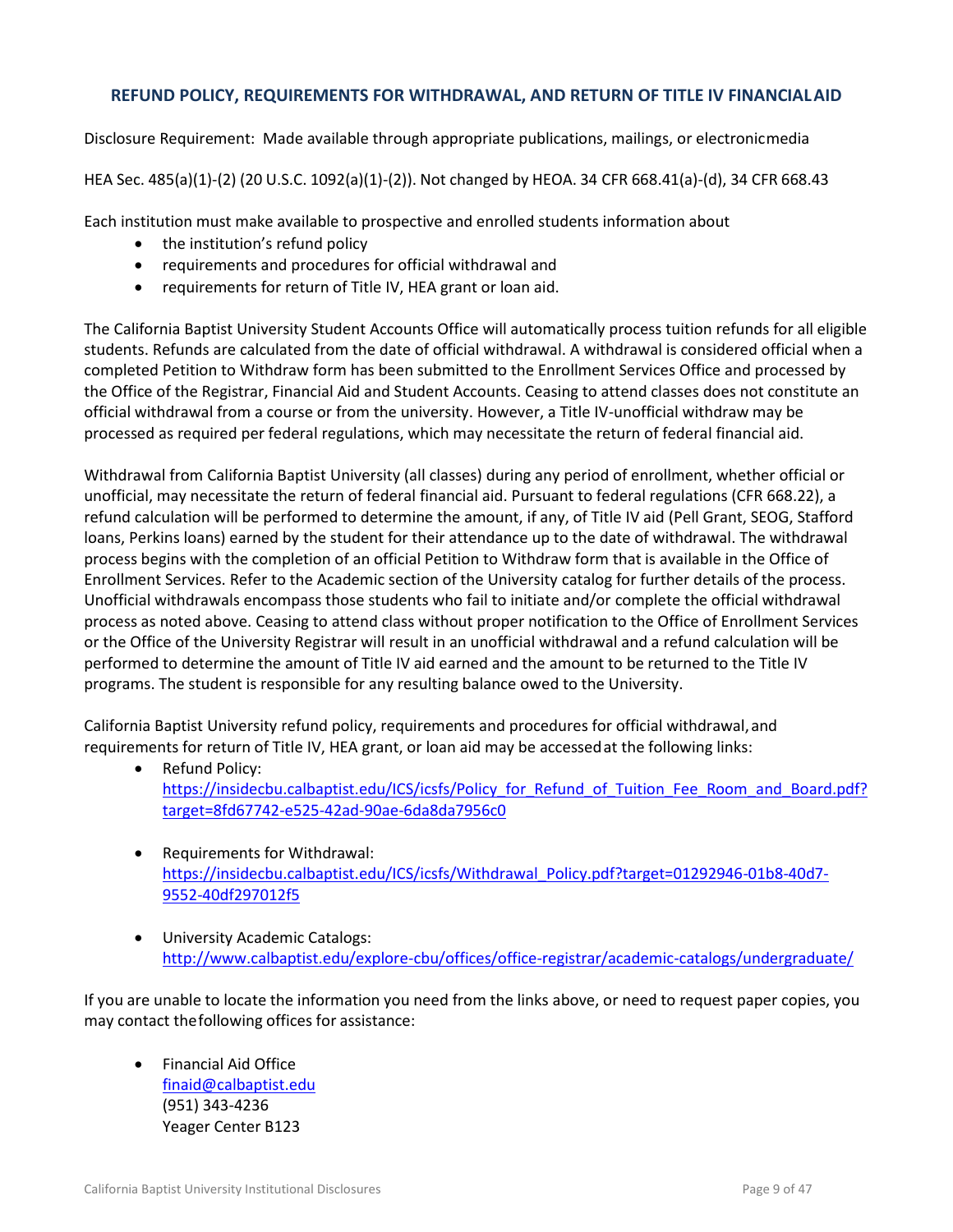- Student Accounts [StudentAccounts@calbaptist.edu](mailto:StudentAccounts@calbaptist.edu) (951) 343-4371 Lancer Arms 42
- **•** Office of the University Registrar [registrar@calbaptist.edu](mailto:registrar@calbaptist.edu)  (951) 343-4566 Yeager Center D118
- Online and Professional Studies Registrar OPSRegistrar@calbaptist.edu (951) 343-5568 10370 Hemet Street Suite 200, Riverside, CA, 92504

#### **TEXTBOOK INFORMATION**

<span id="page-9-0"></span>Disclosure Requirement: Internet Course Schedule; notice in written course schedule, if applicable

HEOA Sec. 112 amended HEA Title I, Part C: added HEA Sec. 133 (20 U.S.C. 1015b). HEOAamendment effective July 1, 2010

To the maximum extent practicable, and in a manner of the institution's choosing, each institution must disclose on the institution's Internet course schedule used for preregistration and registration purposes, the International Standard Book Number (ISBN) and retail price information of required and recommended textbooks and supplemental materials for each course listed. If the ISBN is not available, the institution must include in the Internet course schedule the author, title, publisher, and copyright date for the textbook or supplemental material.

California Baptist University uses an e-commerce service called the Nebraska WebPRISM system. WebPRISM allows textbook adoptions from each faculty member and department to be entered electronically from their requisitions. Within WebPRISM, term maintenance and course schedules are posted before each subsequent semester.

Under Textbook options, a student is able to go to the Campus Store website and input their student identification number and view a schedule for required and recommended textbooks and supplemental material.

- The International Standard Books Number (ISBN) and retail price, for both new and used textbooks is posted.
- If the ISBN is not known, the author, title, and copyright date is also available.
- If such disclosure is not practicable or the Campus Store determines that this information is not available, then the Campus Store will post the designation "To Be Determined."

Information about textbooks for California Baptist University courses may be accessed at:

- Textbook Information for HEA Section 133: [http://www.calbaptist.edu/files/4614/3501/3194/HEOA-](http://www.calbaptist.edu/files/4614/3501/3194/HEOA-CampusStore-TextbookInfo.pdf)[CampusStore-TextbookInfo.pdf](http://www.calbaptist.edu/files/4614/3501/3194/HEOA-CampusStore-TextbookInfo.pdf)
- Find Your Textbook: [http://bookstore.calbaptist.edu/buy\\_textbooks.asp](http://bookstore.calbaptist.edu/buy_textbooks.asp)

If you are unable to locate the information you need from the links above, you may contact: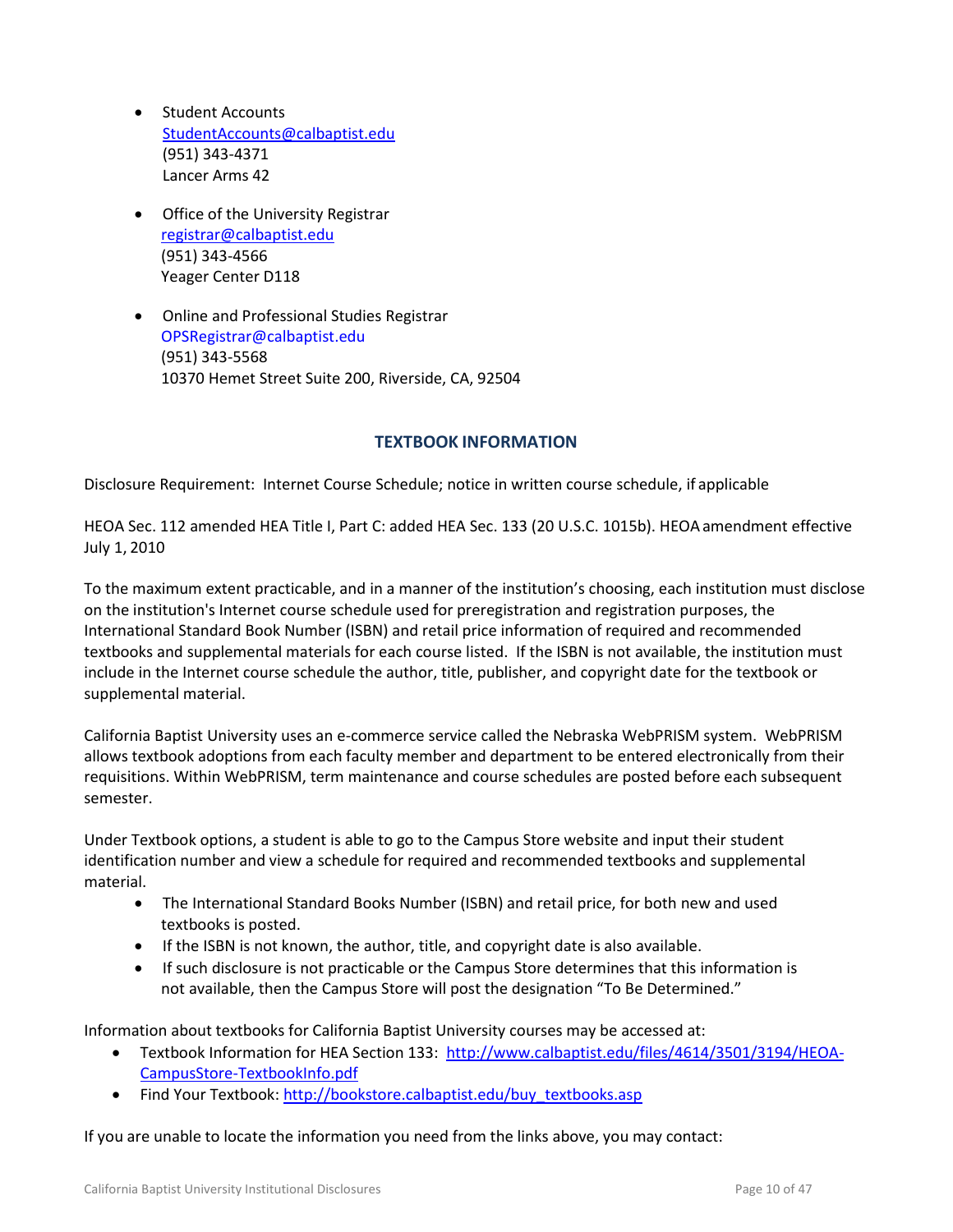California Baptist University Campus Store [cbracey@calbaptist.edu](mailto:cbracey@calbaptist.edu) (951) 343-4456 Lancer Plaza 208

### <span id="page-10-0"></span>**ACADEMIC PROGRAMS (EDUCATIONAL PROGRAMS, INSTRUCTIONAL FACILITIES, ANDFACULTY)**

Disclosure Requirement: Made available through appropriate publications, mailings, or electronicmedia

HEOA Sec. 488(a)(1)(A) amended HEA Sec. 485(a)(1)(G) (20 U.S.C. 1092(a)(1)(G)): added HEASec. 485(a)(1)(G)(iv). HEOA amendment effective August 14,2008 34 CFR 668.41(a)-(d), 34 CFR 668.43 October 29, 2009 FR notice (revised 34 CFR 668.43)

Each institution must make available to prospective and enrolled students information about the academic program of the institution, including:

- Current degree programs and other educational and training programs
- Instructional, laboratory, and other physical plant facilities that relate to the academic program(s)
- Faculty and other instructional personnel; and
- Any plans by the institution for improving the academic program (upon a determination by the institution that such a plan exists).

Information regarding California Baptist University's academic programs may be accessed at:

- Current degree programs:
	- o <http://www.wascsenior.org/institutions/california-baptist-university>
		- The California Baptist University page of the WASC Senior College and University Commission web site, on the tab marked "degrees," list degrees reported on the 2015 annual report (2014- 15 catalog). Degree level, year the program started and the delivery modality are reported here as well.
	- o <http://www.calbaptist.edu/academics/programs/>

The California Baptist University web page also includes programs that were approved in 2014- 15 for implementation in future years.

o [http://www.calbaptist.edu/explore-cbu/offices/office-registrar/academic](http://www.calbaptist.edu/explore-cbu/offices/office-registrar/academic-catalogs/undergraduate/)[catalogs/undergraduate/](http://www.calbaptist.edu/explore-cbu/offices/office-registrar/academic-catalogs/undergraduate/)

The Internship policy and programs that include internships are provided in the University catalog. Engineering programs are the only undergraduate programs with a required internship experience, and the Engineering internship course descriptions are available at: [http://www.calbaptist.edu/academics/schools-colleges/college-engineering/bachelor-science](http://www.calbaptist.edu/academics/schools-colleges/college-engineering/bachelor-science-electrical-and-computer-engineering/)[electrical-and-computer-engineering/.](http://www.calbaptist.edu/academics/schools-colleges/college-engineering/bachelor-science-electrical-and-computer-engineering/) Other programs have optional internship experiences, and several professional programs have clinical placement requirements, as described in the University Catalogs in the link above.

- An interactive campus map describing California Baptist University's instructional, lab, and other physical facilities which relate to the academic programs may be accessed at: <http://www.calbaptist.edu/map>
- Information regarding California Baptist University faculty is available at: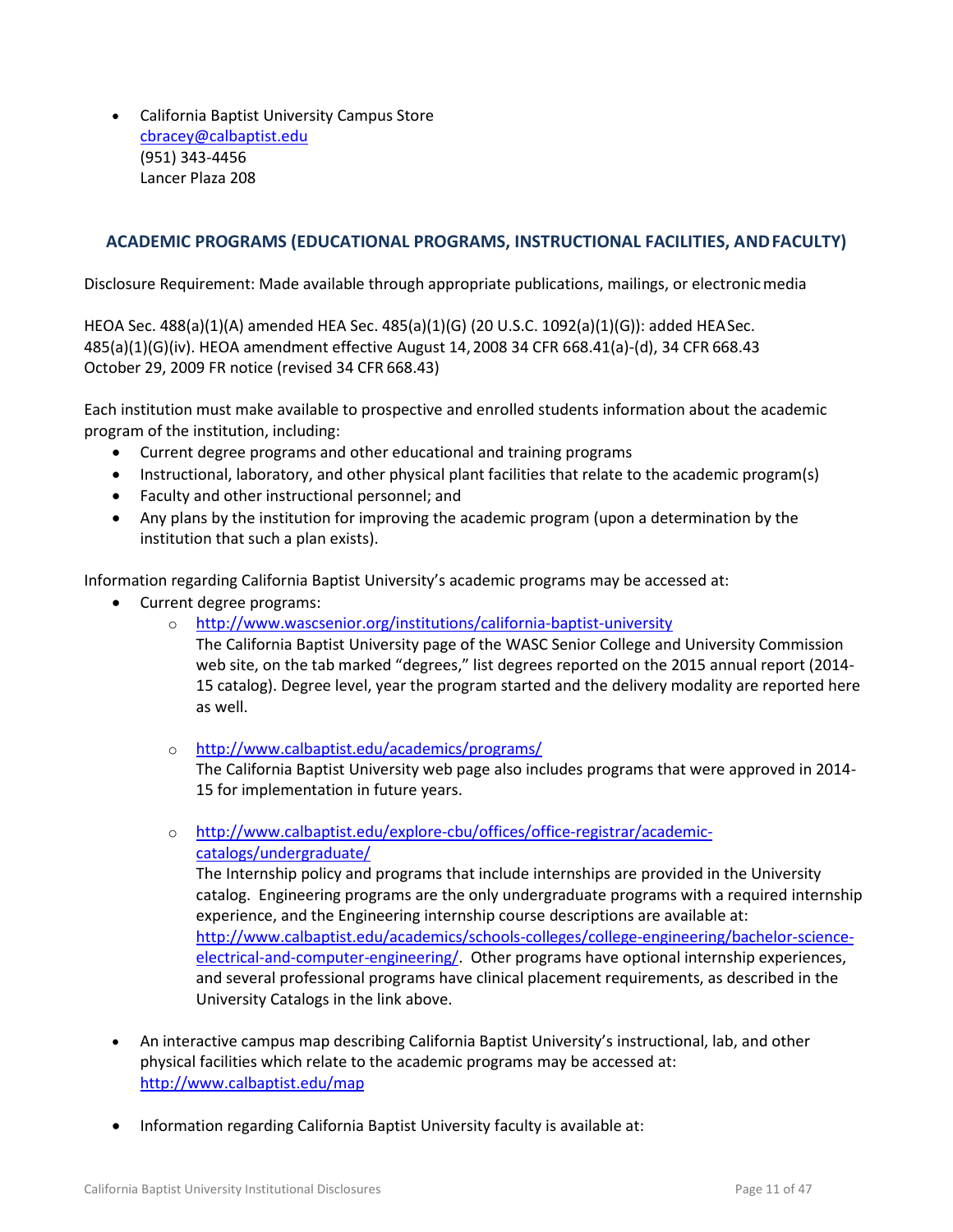o <http://www.calbaptist.edu/faculty-directory>

The California Baptist University faculty directory includes personnel with full-time faculty appointments, but does not include adjunct faculty.

- o [http://www.calbaptist.edu/explore-cbu/offices/office-registrar/academic](http://www.calbaptist.edu/explore-cbu/offices/office-registrar/academic-catalogs/undergraduate/)[catalogs/undergraduate/](http://www.calbaptist.edu/explore-cbu/offices/office-registrar/academic-catalogs/undergraduate/) The University Academic Catalogs include a list of full-time faculty.
- o [Faculty Rosters](https://insidecbu.calbaptist.edu/ICS/icsfs/HEOA_FA14_Faculty_Roster.pdf?target=1665882e-2975-4740-8918-e0cc5ec3bcfd)

Fall faculty rosters include full-time faculty whose primary role is instruction and parttime/adjunct faculty, including administrative staff who also teach.

- Any plans by the institution for improving the academic program (upon a determination by the institution that such a plan exists) may be accessed at:
	- o Assessment overview[: http://web1.calbaptist.edu/sp10/assmt/diagproc.pdf](http://web1.calbaptist.edu/sp10/assmt/diagproc.pdf)
	- o Assessment Policy and Procedures:<https://college.livetext.com/doc/7892128/36715246>
	- o Program Review Handbook: [https://insidecbu.calbaptist.edu/ICS/icsfs/Program\\_Review\\_Handbook\\_Edition3\\_Sept2014.pdf?](https://insidecbu.calbaptist.edu/ICS/icsfs/Program_Review_Handbook_Edition3_Sept2014.pdf?target=aeb29069-8fcf-4b1d-a0bb-7e3e51a4725d) [target=aeb29069-8fcf-4b1d-a0bb-7e3e51a4725d](https://insidecbu.calbaptist.edu/ICS/icsfs/Program_Review_Handbook_Edition3_Sept2014.pdf?target=aeb29069-8fcf-4b1d-a0bb-7e3e51a4725d)

If you are unable to locate the information you need from the links above, you may contact:

- Office of the Provost ProvostOffice@calbaptist.edu (951) 343-4654 Yeager Center 211
- Office of the University Registrar registrar@calbaptist.edu (951) 343-4566 Yeager Center D118
- Office of Institutional Research, Planning, and Assessment ir@calbaptist.edu (951) 343-5070 James Building 103
- Office of the Online and Professional Studies Academic Dean dcram@calbaptist.edu (951) 343-3932 10370 Hemet Street, Suite 200, Riverside, CA, 92503
- Online and Professional Studies Registrar OPSRegistrar@calbaptist.edu (951) 343-5568 10370 Hemet Street, Suite 200, Riverside, CA, 92503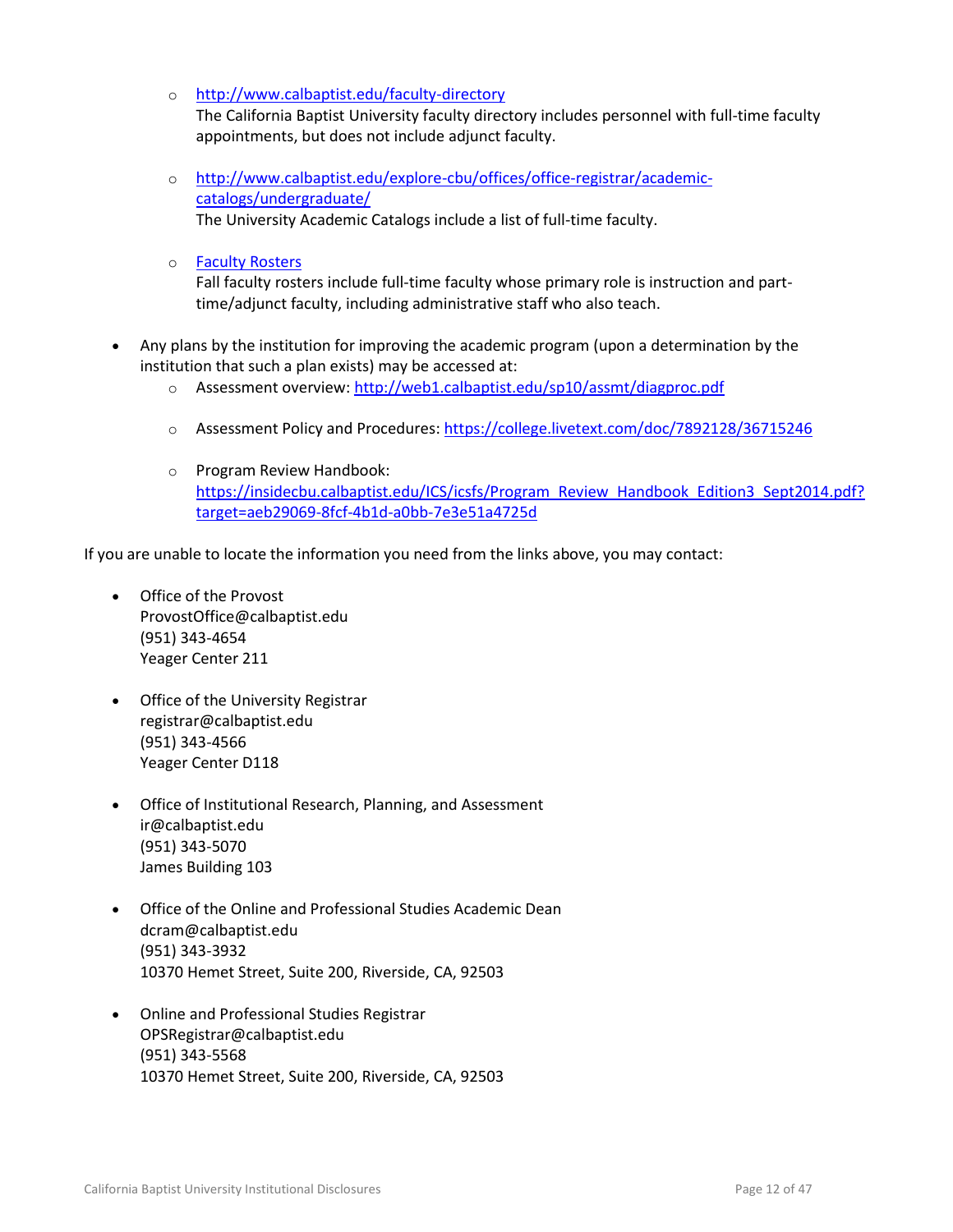### **TRANSFER OF CREDIT POLICIES AND ARTICULATION AGREEMENTS**

<span id="page-12-0"></span>Disclosure Requirement: Publicly disclosed and made available through appropriate publications, mailings, or electronic media

HEOA Sec. 488(g) amended HEA Sec. 485 (20 U.S.C. 1092): added HEA Sec.485(h) HEOA amendment effective August 14, 2008 October 29 2009 FR notice (revised CFR 668.43)

Each institution must publicly disclose (and make available to prospective and enrolled students) a statement of the institution's transfer of credit policies that includes, at a minimum:

- any established criteria the institution uses regarding the transfer of credit earned at another institution; and
- a list of institutions with which the institution has established an articulation agreement.

Information regarding California Baptist University's transfer credit policy and a list of institutions with which the university has established articulation agreements may be accessed at: [http://insidecbu.calbaptist.edu/ics/Academics/Transfer\\_Course\\_Information.jnz](http://insidecbu.calbaptist.edu/ics/Academics/Transfer_Course_Information.jnz)

A maximum of 100 semester units may be accepted in transfer toward fulfilling degree requirements. Within these 100 units, no more than 30 upper division units may be transferred; no more than 70 units may be transferred from a community college. A maximum of 30 semester units is allowable from examinations (AP, CLEP, DANTES, IB).

The Office of the Registrar will evaluate previous college work to determine its relationship to the requirements of California Baptist University. Only coursework completed with a grade of C– or better will be accepted in transfer. Lower division units and units from institutions that do not offer a baccalaureate degree will not be accepted for upper division credit. California Baptist University does not accept transfer work that was not designated as baccalaureate degree-applicable by the issuing institution.

All coursework completed at other institutions will be computed into the California Baptist University cumulative grade point average regardless of course transferability.

If you are unable to locate the information you need from the policy and links above, you may contact the following office for assistance:

- Office of the University Registrar [registrar@calbaptist.edu](mailto:registrar@calbaptist.edu) (951) 343-4566 Yeager Center D118
- Online and Professional Studies Registrar OPSRegistrar@calbaptist.edu (951) 343-5568 10370 Hemet Street Suite 200, Riverside, CA, 92504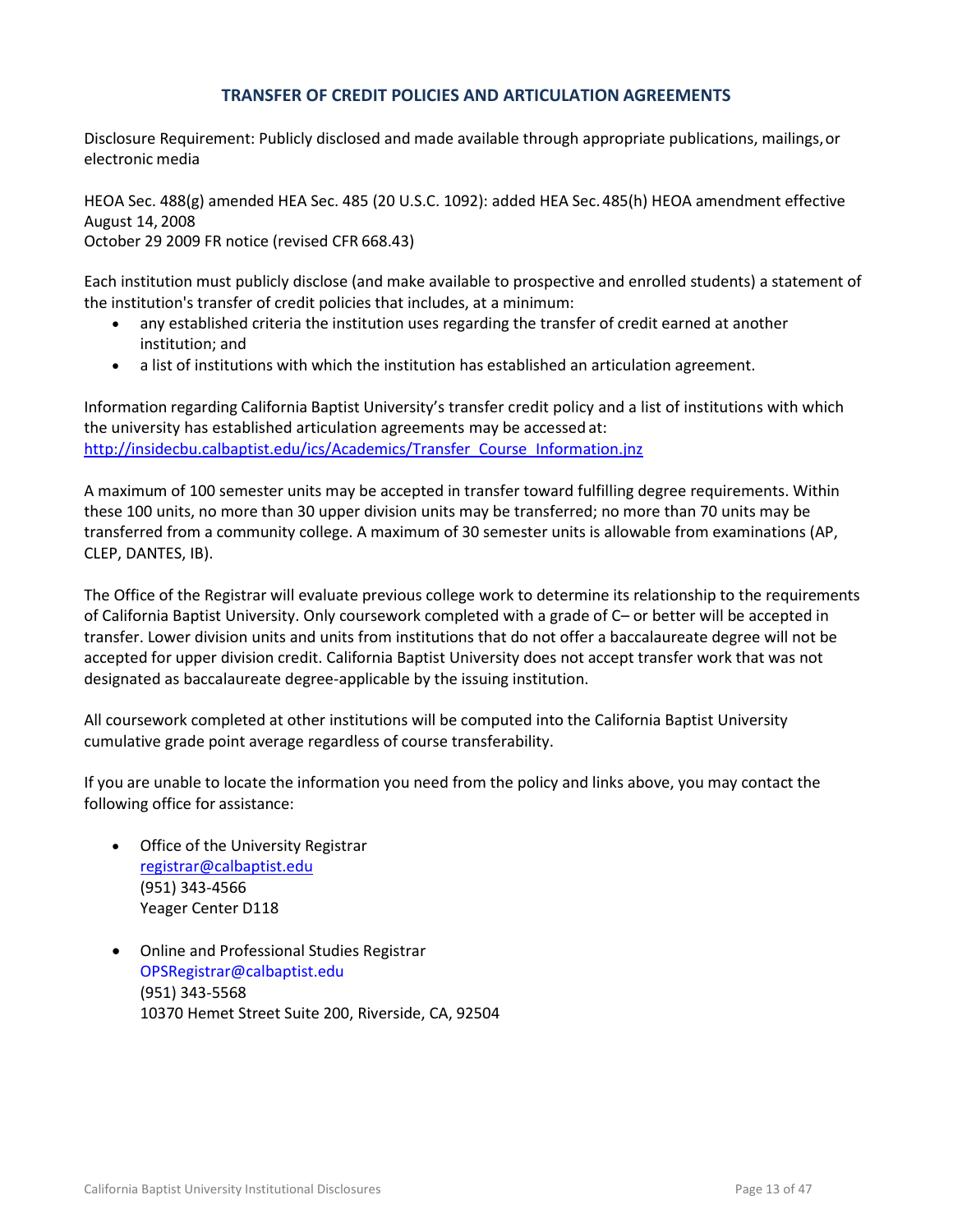### **INSTITUTIONAL AND PROGRAM ACCREDITATION, APPROVAL, OR LICENSURE**

<span id="page-13-0"></span>Disclosure Requirement: Made available through appropriate publications, mailings, or electronic media

HEA Sec. 485(a)(1)-(2) (20 U.S.C. 1092(a)(1)-(2)). Not changed by HEOA. 34 CFR 668.41(a)-(d), 34 CFR 668.43

Each institution must make available to prospective and enrolled students:

- Names of associations, agencies, or governmental bodies that accredit, approve, or license the institution and its programs; and
- Procedures for obtaining or reviewing documents describing accreditation, approval, or licensing.

The names of associations, agencies, or governmental bodies that accredit, approve, or license California Baptist University and its programs may be accessed at:

- <http://www.calbaptist.edu/explore-cbu/about/accreditations/> This site lists programs or units with outside licensure, approval, or accreditation and links to that agency's general web page.
- **[University Catalogs](http://www.calbaptist.edu/explore-cbu/offices/office-registrar/academic-catalogs)**

The annual University Academic Catalogs also include the names of accrediting agencies in "The University — Educational Standings" section.

Procedures for obtaining or reviewing documents describing accreditation, approval, or licensing may be accessed at:

- For the University:
	- $\circ$  The procedures for the Accrediting Commission for Senior Colleges and Universities of the Western Association of Schools and Colleges (WASC) are outlined in the Handbook of Accreditation available at:<http://www.wascsenior.org/resources/handbook-accreditation-2013>
	- o All publically available Commission actions may be viewed at: <http://www.wascsenior.org/institutions/california-baptist-university>
- For Specific Programs:
	- o ABET (Accreditation Board for Engineering and Technology) <http://main.abet.org/aps/AccreditedProgramsDetails.aspx?OrganizationID=7919&ProgramIDs>
	- o ACBSP (Accreditation Council for Business Schools and Programs) [http://www.acbsp.org/?page=membership\\_list](http://www.acbsp.org/?page=membership_list) and <http://www.calbaptist.edu/academics/schools-colleges/school-business/> for the School of Business programs. Process Manuals can be found a[t http://www.acbsp.org/?page=baccalaureate](http://www.acbsp.org/?page=baccalaureate)
	- o BBS (Board of Behavioral Sciences) [http://www.bbs.ca.gov/app-reg/mft\\_schools.shtml](http://www.bbs.ca.gov/app-reg/mft_schools.shtml)
	- o BRN (Board of Registered Nursing) [http://www.rn.ca.gov/schools/rnprograms.shtml#bsn,](http://www.rn.ca.gov/schools/rnprograms.shtml#bsn) <http://www.rn.ca.gov/schools/rnprograms.shtml#msn>
	- o CAATE (Commission on Accreditation of Athletic Training Education) [http://caate.net/find](http://caate.net/find-programs/)[programs/](http://caate.net/find-programs/)
	- o CCNE (Commission on Collegiate Nursing Education) [http://directory.ccnecommunity.org/reports/rptAccreditedPrograms\\_New.asp?state=CA&sFull](http://directory.ccnecommunity.org/reports/rptAccreditedPrograms_New.asp?state=CA&sFullName=California) [Name=California](http://directory.ccnecommunity.org/reports/rptAccreditedPrograms_New.asp?state=CA&sFullName=California)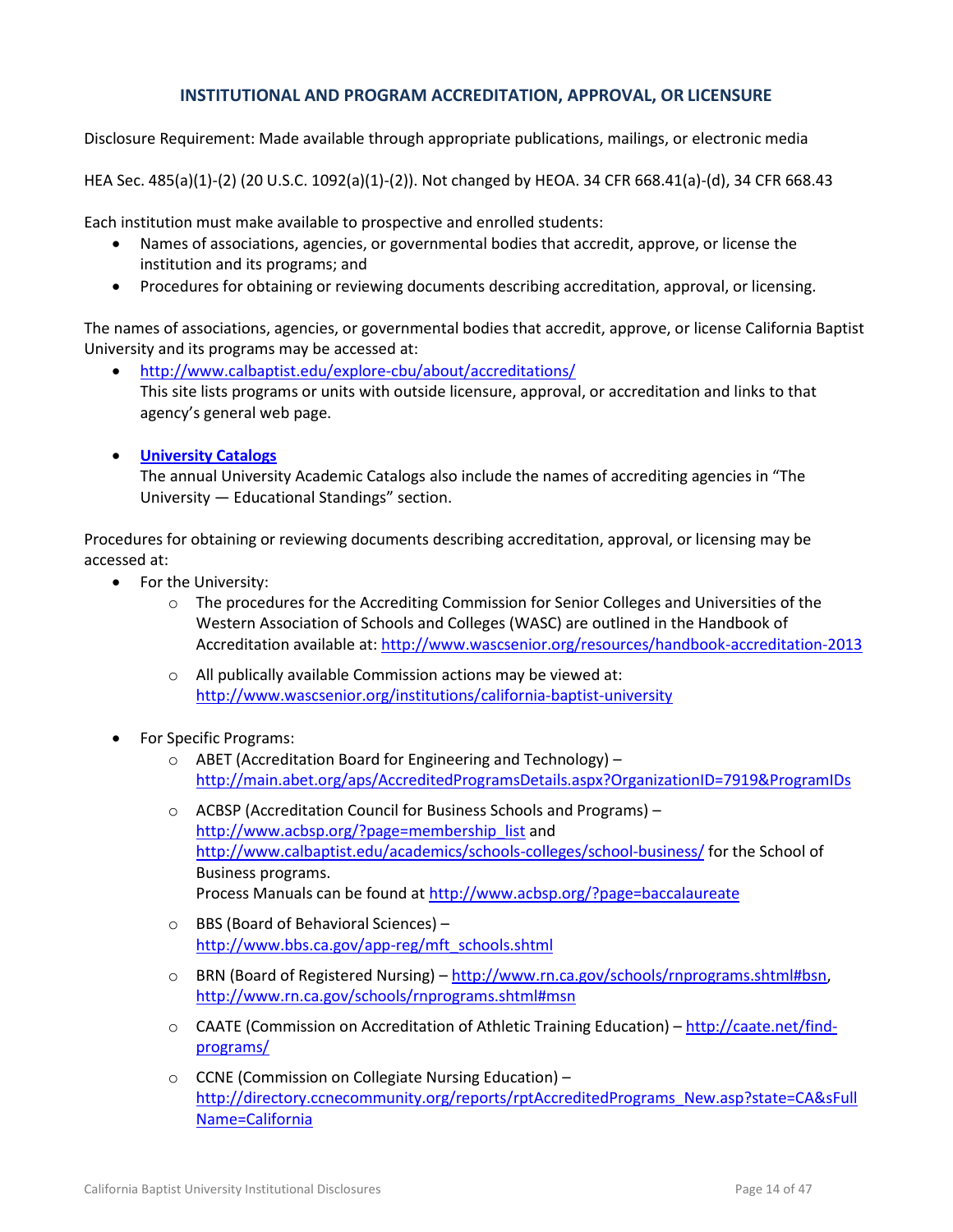- o CCTC (California Commission on Teacher Credentialing)
	- Subject Matter Programs [http://cig.ctc.ca.gov/cig/CTC\\_NewSubject/all.php](http://cig.ctc.ca.gov/cig/CTC_NewSubject/all.php)
	- Professional preparation programs [http://cig.ctc.ca.gov/cig/CTC\\_apm/apm\\_one.php?](http://cig.ctc.ca.gov/cig/CTC_apm/apm_one.php?-recid=8&-prior=all.php) [recid=8&-prior=all.php](http://cig.ctc.ca.gov/cig/CTC_apm/apm_one.php?-recid=8&-prior=all.php)
- o NAAB (National Architecture Accreditation Board) [http://www.naab.org/accreditation/home.](http://www.naab.org/accreditation/home) CBU is currently in candidacy with this agency, so we do not appear on their web page.
- o NASM (National Association of Schools of Music) Accreditation Procedures and Handboo[k http://nasm.arts](http://nasm.arts-accredit.org/index.jsp?page=Standards-Handbook)[accredit.org/index.jsp?page=Standards-Handbook](http://nasm.arts-accredit.org/index.jsp?page=Standards-Handbook) NASM does not post a list of accredited members on their site.

If you are unable to locate the information you need from the links above regarding accreditation, approval, or licensing for specific programs, you may contact the appropriate College or School listed in the **[CBU Directory](http://www.calbaptist.edu/explore-cbu/directory/)**.

For information about the procedure for obtaining or reviewing documents describing accreditation, approval, or licensing for the University, and accreditation in general, you may address inquiries to the:

 Accreditation Liaison Officer [ALO@calbaptist.edu](mailto:ALO@calbaptist.edu) (951) 343-4654 Yeager Center C211

# **COPYRIGHT INFRINGEMENT POLICIES AND SANCTIONS (INCLUDING COMPUTER USE AND FILE SHARING)**

<span id="page-14-1"></span><span id="page-14-0"></span>Disclosure Requirement: Made available through appropriate publications, mailings, or electronic media

HEOA Sec. 488(a)(1)(E) amended HEA Sec. 485(a)(1) (20 U.S.C. 1092(a)(1)): added HEA Sec. 485(a)(1)(P) HEOA amendment effective August 14, 2008 October 29, 2009 FR notice (added 34 CFR 668.43(a)(10))

Institutions must annually make available to current and prospective students the institution's policies and sanctions related to copyright infringement, including:

- a statement that explicitly informs students that unauthorized distribution of copyrighted material, including unauthorized peer-to-peer file sharing, may subject the students to civil and criminal liabilities
- a summary of the penalties for violation of federal copyright laws\*
- the institution's policies with respect to unauthorized peer-to-peer file sharing, including disciplinary actions taken against students who engage in illegal downloading or unauthorized distribution of copyrighted materials using the institution's information technology system

California Baptist University's policies and sanctions related to copyright infringement are:

- posted on CBU's Higher Education Opportunity Act web page at **[HEOA Copyright Infringement Policies](https://insidecbu.calbaptist.edu/ICS/icsfs/COPYRIGHT_INFRINGEMENT_POLICIES_AND_SANCTIONS.pdf?target=c5d71cc5-810f-4d98-82b1-6744aa09d9e8)  [and Sanctions](https://insidecbu.calbaptist.edu/ICS/icsfs/COPYRIGHT_INFRINGEMENT_POLICIES_AND_SANCTIONS.pdf?target=c5d71cc5-810f-4d98-82b1-6744aa09d9e8)**.
- distributed annually to students in the [California Baptist University](http://www.thezonelive.com/SchoolStructure/CA_CaliforniaBaptistCollege/handbook.pdf) Student Handbook.

CBU LancerNet Policy 59.3. details the policy regarding "Illegal Downloading, Sharing, and/or Distribution of Electronic Material."

LancerNet may not be used to download, stream, share, and/or distribute any music, movies, images,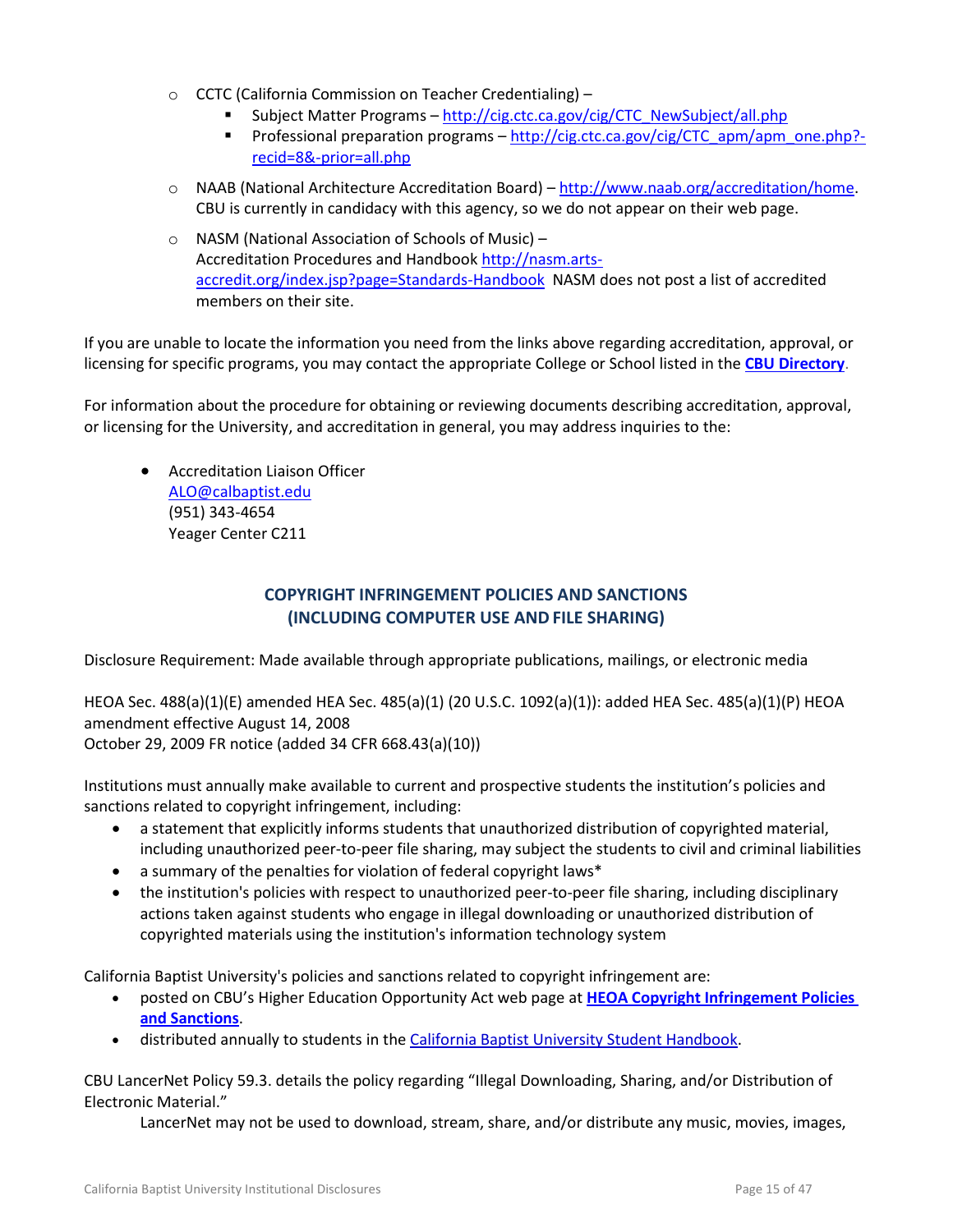and other digital, copyright-protected files without paying for them. Downloading, streaming, sharing, and/or distributing such materials constitutes theft of copyright protected material and is punishable by serious fines. Under the federal Digital Millennium Copyright Act (DMCA) instituted in 1998, the copyright owner may bring an action in court that may result in civil liability or criminal prosecution.

Permission to download, share, or distribute material must be obtained through the appropriate channels. It is safe for an individual to assume authorization has not been granted to download, stream, share, and/or distribute files or materials found on the internet if he/she has not received permission in writing – such as a license agreement. Additionally, the purchase of copyrighted material does not authorize an individual to distribute or share such material unless the individual has received specific permission to do so.

The Recording Industry Association of America (RIAA) and the Motion Picture Association of America (MPAA) and similar organizations aggressively investigate, pursue, and prosecute alleged offenders in criminal court. Penalties for first-time offenders may result in fines up to \$250,000 plus five (5) years in jail. Violators may also face civil damages up to \$150,000 for each illegally downloaded song or movie.

Using LancerNet to download, stream, share, and/or distribute copyrighted material without permission of the copyright owner is a violation of the California Baptist University Standard of Student Conduct and violators are subject to Judicial Action in addition to possible adverse legal action.

If further information is needed regarding California Baptist University copyright policies and sanctions, you may contact the:

 Associate Vice President for Information Technology [thong@calbaptist.edu](mailto:thong@calbaptist.edu) (951) 343-3987 10370 Hemet Street Suite 200, Riverside, CA, 92504

#### **Summary of Civil and Criminal Penalties for Violation of Federal Copyright Laws**

Published by the Department of Education in the *Federal Student Aid Handbook*

Copyright infringement is the act of exercising, without permission or legal authority, one or more of the exclusive rights granted to the copyright owner under section 106 of the Copyright Act (Title 17 of the United States Code). These rights include the right to reproduce or distribute a copyrighted work. In the file-sharing context, downloading or uploading substantial parts of a copyrighted work without authority constitutes an infringement. Penalties for copyright infringement include civil and criminal penalties. In general, anyone found liable for civil copyright infringement may be ordered to pay either actual damages or "statutory" damages affixed at not less than \$750 and not more than \$30,000 per work infringed. For "willful" infringement, a court may award up to \$150,000 per work infringed. A court can, in its discretion, also assess costs and attorneys' fees. For details, see Title 17, United States Code, Sections 504, 505. Willful copyright infringement can also result in criminal penalties, including imprisonment of up to five years and fines of up to \$250,000 per offense. For more information, please see the website of the U.S. Copyright Office at **[www.copyright.gov](http://www.copyright.gov/)**.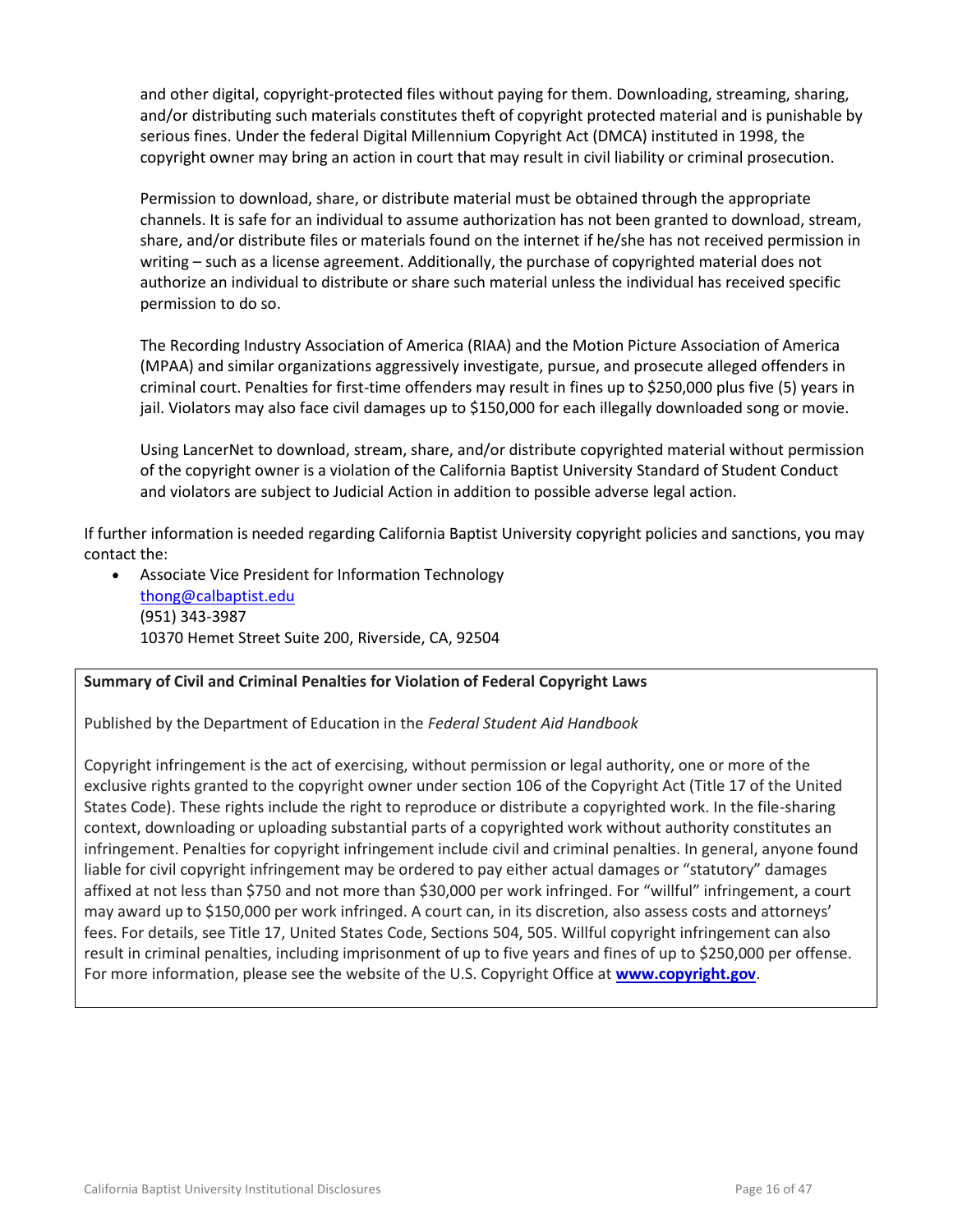#### **CONSUMER INFORMATION ON COLLEGE NAVIGATOR WEBSITE**

<span id="page-16-0"></span>Disclosure Requirement: Made available on the institution's website. The URL for the institution's website is reported to the National Center for Education Statistics (NCES) in the Integrated Postsecondary Education Data System (IPEDS) for posting on the College Navigator website.

HEOA Sec. 111 amended HEA Title I, Part C: added HEA 132(i)(1)(V) (20 U.S.C. 1015a(i)(1)(V))

The U.S. Department of Education is required to post 26 items on the College Navigator website for each institution of higher education, including a link to each institution's website that provides the following information:

- Student activities offered by the institution
- Services offered by the institution for individuals with disabilities
- Career and placement services offered to students during and after enrollment
- Policies of the institution related to transfer of credit from other institutions

California Baptist University reports information for the institution's College Navigator website in the IPEDS Institutional Characteristics Survey (IC).

The Department of Education's posting for California Baptist University may be accessed at: <https://nces.ed.gov/collegenavigator/?q=california+baptist+university&s=all&id=110361>

The calbaptist.edu website that is provided to College Navigator includes the following information:

- 1. Student activities offered by the institution: <http://www.calbaptist.edu/future-students/why-cbu/student-life/> [http://www.thezonelive.com/SchoolStructure/CA\\_CaliforniaBaptistCollege/handbook.pdf](http://www.thezonelive.com/SchoolStructure/CA_CaliforniaBaptistCollege/handbook.pdf) <http://www.calbaptist.edu/explore-cbu/offices/community-life/>
- 2. Services offered by the institution for individuals with disabilities: <http://www.calbaptist.edu/explore-cbu/offices/academic-success-center/disability-services/>
- 3. Career and placement services offered to students during and after enrollment: <http://www.calbaptist.edu/explore-cbu/offices/career-center/>
- 4. Policies of the institution related to transfer of credit from other institutions: [https://insidecbu.calbaptist.edu/ICS/Academics/Transfer\\_Course\\_Information.jnz](https://insidecbu.calbaptist.edu/ICS/Academics/Transfer_Course_Information.jnz)

For more information from the Department of Education, please see: <http://nces.ed.gov/ipeds> <http://nces.ed.gov/collegenavigator>

If you are unable to locate the information you need from the links above, you may contact these offices for assistance:

1. Office of Community Life [communitylife@calbaptist.edu](mailto:communitylife@calbaptist.edu) (951) 343-4425 Lancer Plaza 319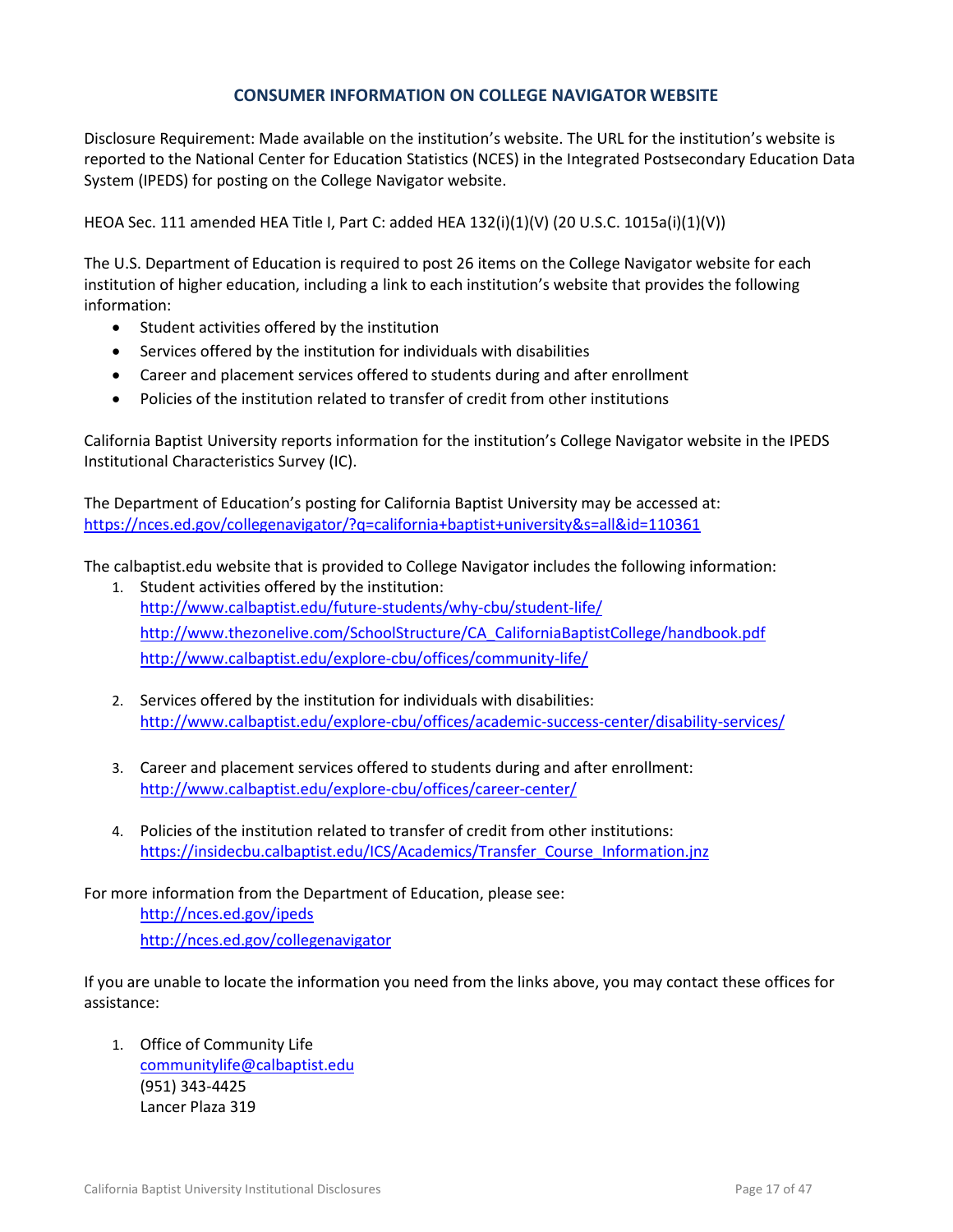- 2. Disability Services [ds38@calbaptist.edu](mailto:ds38@calbaptist.edu) (951) 552-8814 Lancer Arms 38
- 3. Career Center [CBUcareers@calbaptist.edu](mailto:CBUcareers@calbaptist.edu) (951) 343-5031 Business Building 118
- 4. Office of the University Registrar [registrar@calbaptist.edu](mailto:registrar@calbaptist.edu)  (951) 343-4566 Yeager Center D118
- 5. Online and Professional Studies Registrar OPSRegistrar@calbaptist.edu (951) 343-5568 10370 Hemet Street Suite 200, Riverside, CA, 92504

# <span id="page-17-0"></span>**INTERCOLLEGIATE ATHLETIC PROGRAM PARTICIPATIONRATES AND FINANCIAL SUPPORT DATA**

How Disclosed: Made available through appropriate publications, mailings, or electronicmedia

HEA Sec. 485(g) (20 U.S.C. 1092(g)) Institutional requirements not changed by HEOA. 34 CFR 668-41(a)-(b), 34 CFR 668.41(g), 34 CFR 668.47 October 29, 2009 FR notice (revised 34 CFR 668.41(g))

By October 15 each year, a co-educational institution that has an intercollegiate athletic program mustmake information about the program available to current and prospective students and to the public. Current and prospective students must be provided a notice of their right to request such information (included in annual notice to current students, see "Notice of Availability of Institutional and Financial Aid Information"). If the informationis provided on a website, the notice must provide the exact electronic address, brief description of the report, anda statement that the institution will provide a paper copy upon request.

The report also must be submitted to the Department of Education. The Department of Education is required to make the information available to the public and to notify all secondary schools of the availability of the information and how it may be accessed.

The report must include, for the preceding year:

- the number of male and the number of female full-time undergraduates enrolled
- unduplicated head count of participants on at least one varsity team, by gender
- list of the varsity teams that competed in intercollegiate athletic competition, and for each team
	- $\circ$  total number of participants, the number of participants who also participated on another varsityteam, and the number of other varsity teams on which they participated
	- o total operating expenses
	- $\circ$  whether the head coach was male or female and whether the head coach was assigned to the teamon a full-time or part-time basis, and for part-time head coaches whether the coach was a full- or part-time employee of the institution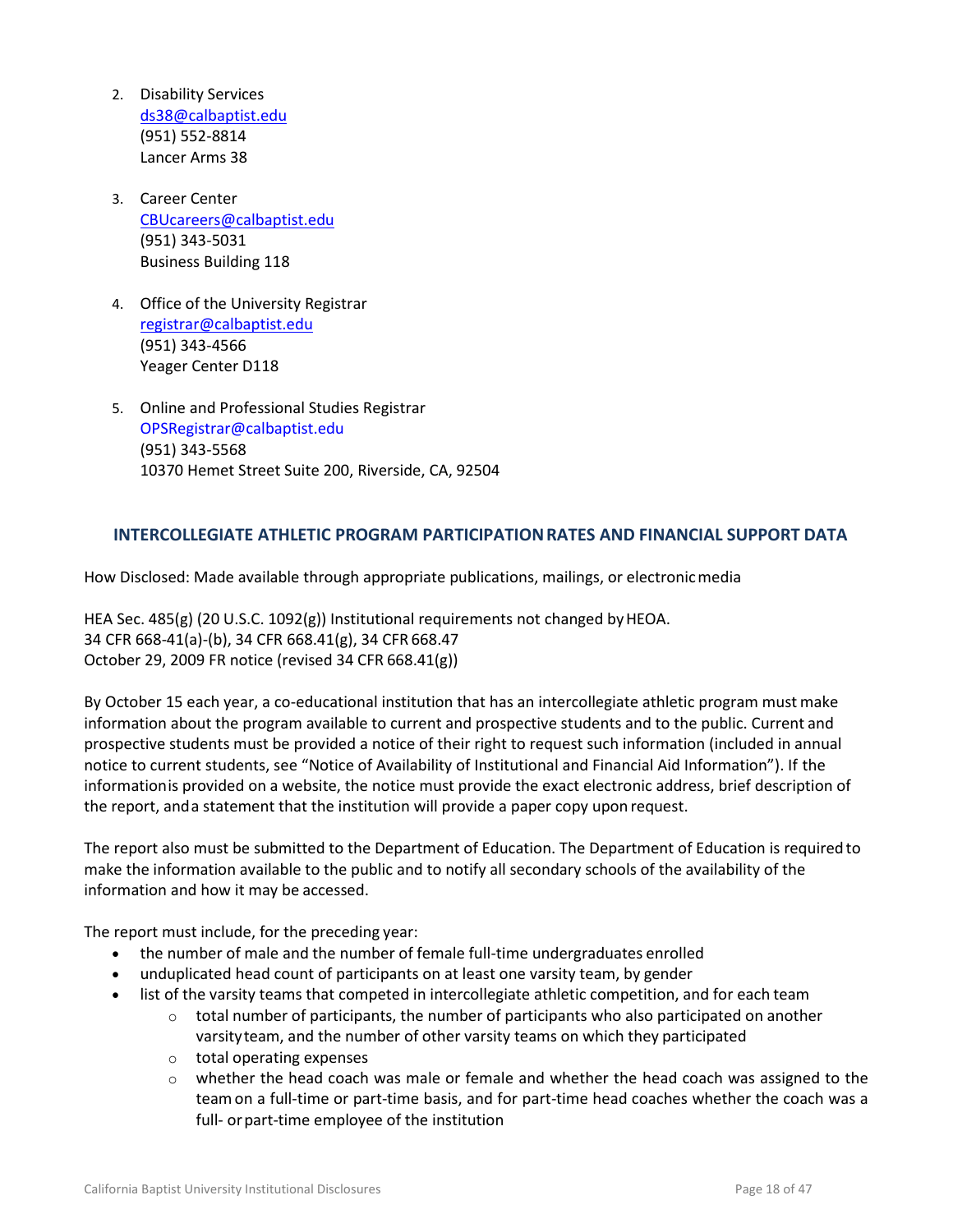- $\circ$  number of male and the number of female assistant coaches, and the number of male and the number of female assistant coaches who were full-time or part-time employees of the institution
- $\circ$  the number of part-time assistant coaches who were full-time and part-time employees of the institution
- total revenues attributable to intercollegiate athletic activities, and the revenues from football,men's basketball, women's basketball, all other men's sports combined, and all other women's sports combined
- total revenues generated across all men's teams and across all women's teams
- total amount of money spent on athletically related student aid, separately for men's and women's teams overall
- ratio of athletically related student aid awarded to male athletes to athletically related student aid awarded to female athletes
- total amount of expenditures on recruiting, separately for men's teams and women's teams overall
- average annual institutional salary of head coaches of men's teams and of women's teams, acrossall offered sports
- average annual institutional salary of the assistant coaches of men's teams and of women's teams, across all offered sports
- total expenses attributable to intercollegiate athletic activities, and the expenses attributable to football, men's basketball, women's basketball, all other men's sports combined, and all other women'ssports combined

Information California Baptist University's Intercollegiate Athletics Program may be accessed at:

- **[Annual Equity in Athletics Disclosure Act \(EADA\) Report](http://www.calbaptist.edu/files/1714/3501/7471/2014_EADA.pdf)**
- **[Intercollegiate Athletics Programs Information](http://www.calbaptist.edu/files/1914/3501/8001/AthleticsInfo.pdf)**

If you are unable to locate the information you need from the links above, of if you want to request paper copies, you may contact:

 Athletics Department [lbouchie@calbaptist.edu](mailto:lbouchie@calbaptist.edu) (951) 343-4318 Van Dyne Gym 201

#### **VOTER REGISTRATION FORMS**

<span id="page-18-0"></span>How Disclosed: Voter registration forms made widely available and provided to each enrolled student

HEOA Sec. 493(a)(1) amended HEA Sec. 487(a)(23) (20 U.S.C. 1094(a)(23)): added HEA Sec. 487(a)(23)(D) HEOA amendment effective August 14, 2008

Each institution must:

- make a good faith effort to distribute a mail voter registration form (for federal elections and state elections for governor or other State chief executive) to each student enrolled in a degree or certificate programand physically in attendance at the institution
- make the voter registration form widely available to students at the institution
- request the forms from the state 120 days prior to the deadline for registering to vote within the state

This requirement does not apply to institutions in states that do not have a voter registration requirement or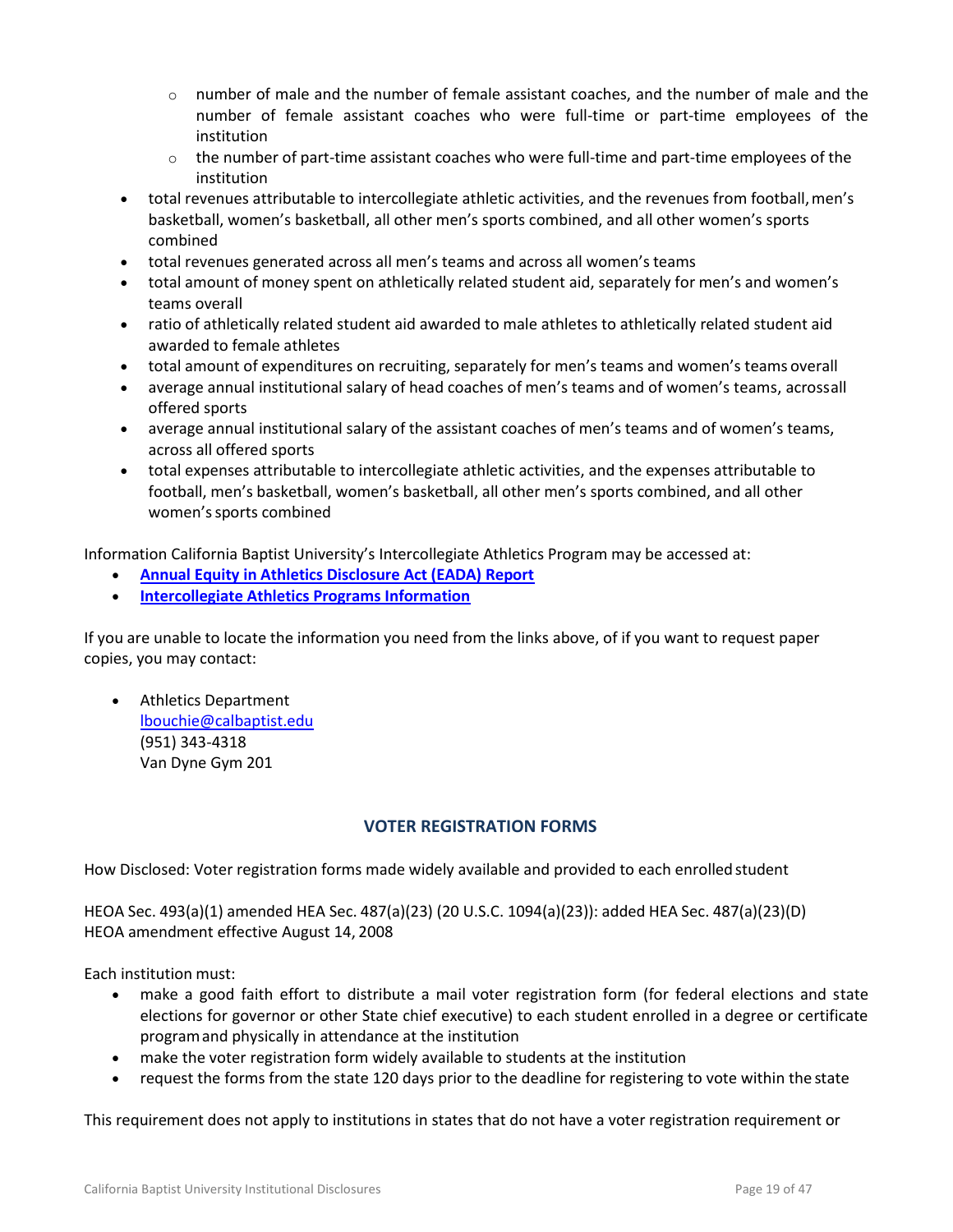that allow voters to register at the time of voting.

The HEOA (Sec. 493(a)(1)) added the provision that an institution will be considered to be in compliance with the distribution requirement if the institution electronically distributes the voter registration form or an Internet address where such a form can be downloaded. The information must be in an electronic message devoted exclusivelyto voter registration.

As stated in the [California Baptist University Student Handbook,](http://www.thezonelive.com/SchoolStructure/CA_CaliforniaBaptistCollege/handbook.pdf) California Baptist University participates in the National Campus Voter Registration project. As a participant, the University encourages members of the campus community to register and vote. The California Baptist University Associated Student Government coordinates this effort.

In addition to coordinating on-campus voter registration drives with the Riverside County Registrar of Voters, California Baptist University encourages members of the campus community to visit the California Secretary of State Voter Registration page and register to vote online at [http://registertovote.ca.gov/.](http://registertovote.ca.gov/)

California Baptist University provides the following icon on its **[Voter Registration](https://insidecbu.calbaptist.edu/ICS/icsfs/HEOA_Voter_Policy.pdf?target=640cc5bf-bd19-4999-b17f-b36d764a7ae1)** webpage to access the California voter registration form:



For further information about the voter registration project, you may contact:

- Associated Students of California Baptist University [ASCBUPresident@calbaptist.edu](mailto:ASCBUPresident@calbaptist.edu) (951)-343-4422 Lancer Plaza 319
- The Community Life Office CommunityLife@calbaptist.edu (951) 343-4425 <http://registertovote.ca.gov/> Lancer Plaza 319

#### **MISREPRESENTATION POLICY**

<span id="page-19-0"></span>California Baptist University strives to provide accurate, honest, and clear information in its print, online, and oral presentations. The university makes every effort to avoid misrepresentation in its communications to students and others. Employees are trained to avoid any form of misrepresentation as they communicate about the university and its activities.

California Baptist University is prohibited under federal regulations (CFR title 34 sections 668.71-74) from making any false, erroneous, or misleading statement directly or indirectly to a student, prospective student, member of the public, accrediting agency, state agency, or the U.S. Department of Education.

#### **Definitions**

A *misleading statement* is defined as any statement that has the likelihood or tendency to deceive or confuse.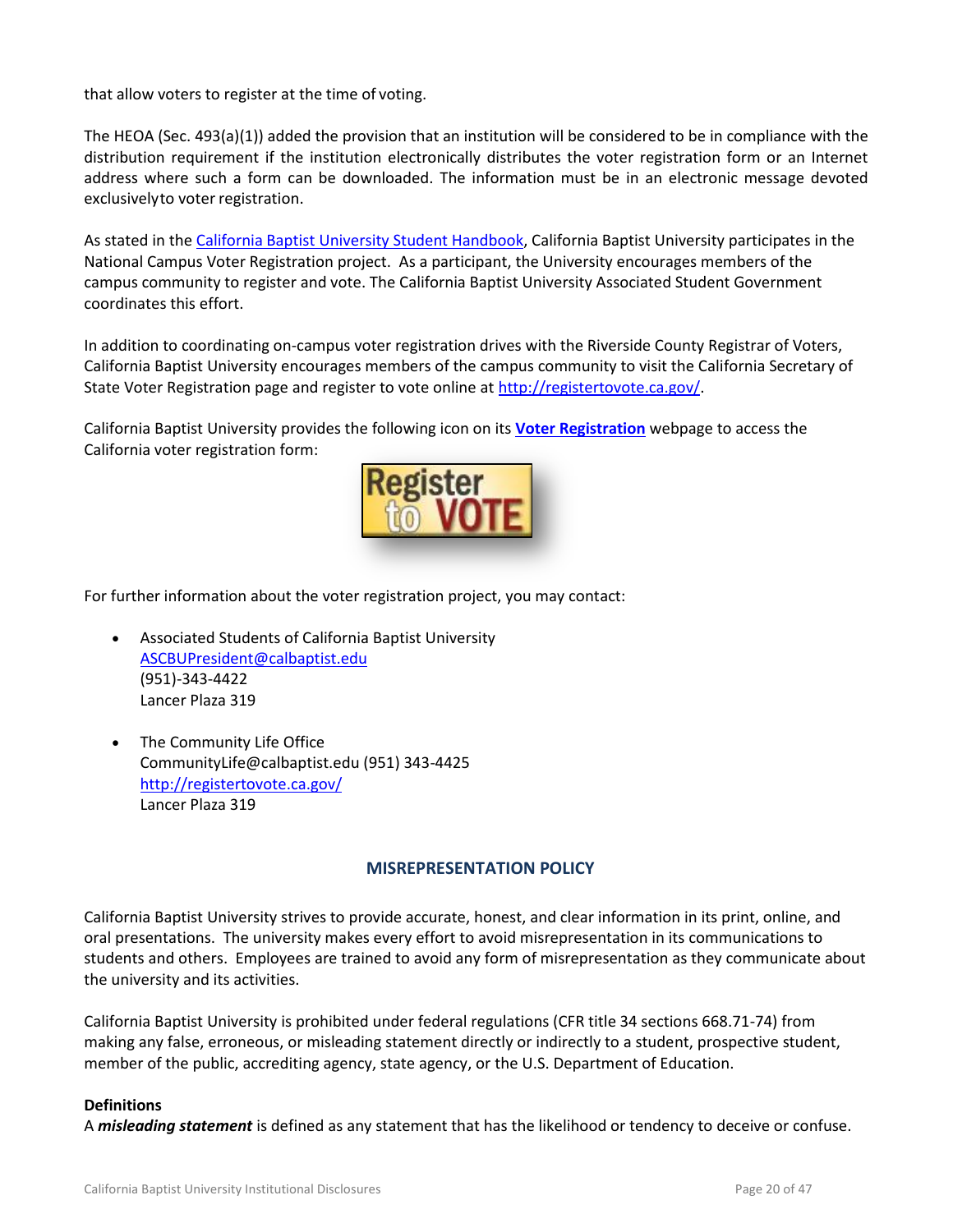A statement is any communication made in writing, visually, orally, or through other means.

*Misrepresentation* is defined as any false, erroneous or misleading statement made by an institution or one of its representatives directly or indirectly to a student, prospective student, family of either, accrediting agency, state agency, any members of the public, or the U.S. Department of Education. This includes the dissemination of a student endorsement or testimonial made under duress or because the school required the student to provide the endorsement to participate in a program.

The definition of misrepresentation applies to statements made by:

- California Baptist University
- A representative of California Baptist University, or
- Any other institution, organization, or person with whom California Baptist University has an agreement to provide educational programs or to provide marketing, advertising, recruiting, or admissions services.

*Substantial misrepresentation* is defined as "any misrepresentation on which the person to whom it was made could reasonably be expected to rely, or has reasonably relied, to that person's detriment."

Substantial misrepresentations are prohibited in all forms, including those made in any advertising or promotional materials or in the marketing or sale of courses or programs of instruction offered by the university.

The regulatory provisions describe misrepresentation by the school itself, one of its representatives, or other related parties, with respect to:

- Nature of the educational program
- Nature of financial charges
- Employability of graduates
- Relationship with the Department of Education.

A Title IV eligible institution, its representatives, or any organization or person with whom the eligible institution has an agreement may not describe the eligible institution's participation in the Title IV, Higher Education Act programs in a manner that suggests approval or endorsement by the U.S. Department of Education of the quality of its educational programs.

#### **Procedures**

California Baptist University prohibits the use of statements that tend to misrepresent the academic programs or related admissions and financial aid procedures.

The Office of Marketing and Communication maintains electronic copies of all promotional materials, including official quotes and statements made by university personnel.

The Dean of Admissions and Online and Professional Studies Dean of Enrollment Services are responsible for the training of personnel under their supervision regarding misrepresentation of admissions requirements and other university information.

The Director of Financial Aid is responsible for the training of personnel under the director's supervision regarding misrepresentation of university financial aid information.

#### **Disciplinary Action**

Any violation of this directive will be taken seriously, and the university will ensure that it is not repeated. Any employee's conduct resulting in disciplinary actions from misrepresentation activity will be documented in Human Resources and maintained in the employee's personnel file.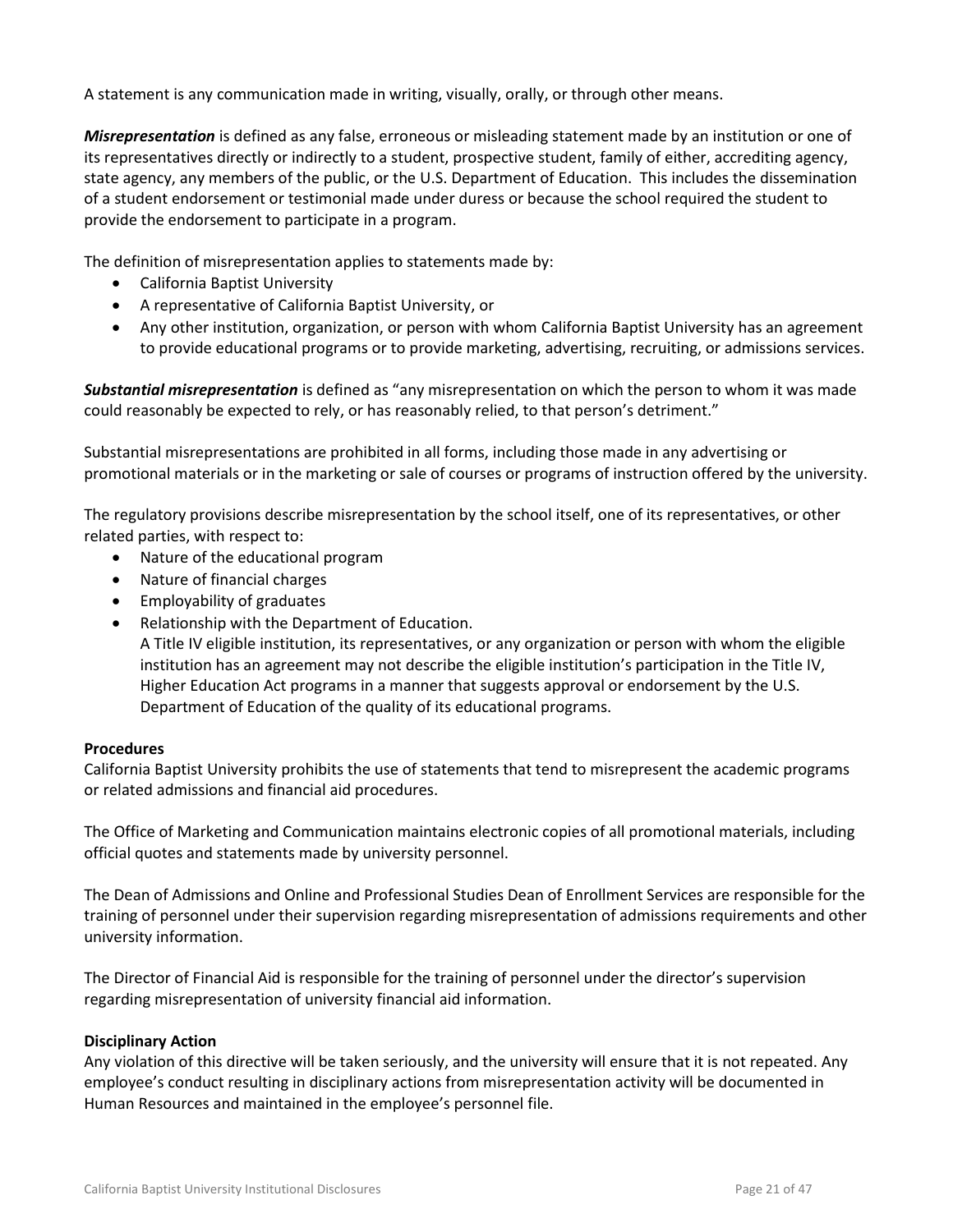# <span id="page-21-0"></span>**TEACHER PREPARATION PROGRAM REPORT**

#### **TEACHER PREPARATION REPORT**

<span id="page-21-1"></span>Disclosure Requirement: Provide report to general public

HEOA Sec. 201 amended HEA Title II, Part A: new HEA Sec. 205-208 (20 U.S.C. 1022d-1022g).HEOA amendment effective August 14, 2008

The following LINKS provide access to a variety of information regarding the Teacher Education Programs available at California Baptist University.

- 1. The CBU Teacher Education Annual Report (Title II), including information about State Testing pass rates, program completion information, goals, strategies and assurances – [http://www.calbaptist.edu/download\\_file/view/3029/1927/](http://www.calbaptist.edu/download_file/view/3029/1927/)
- 2. The CBU Biennial Report including information regarding Program Information, Credential Program Specifics/Overviews, and Candidate Competency Information – [http://www.calbaptist.edu/download\\_file/view/3035/1927/](http://www.calbaptist.edu/download_file/view/3035/1927/)
- 3. Letter affirming Accreditation by the California Commission on Teacher Credentialing [Accreditation](https://info.ctc.ca.gov/fmi/xsl/cnt/2011-03-23%20CBU-Accred%20Letter.pdf?-db=PSD_Program_Sponsors_DB&-lay=web_Accreditation_Reports&-recid=120&-field=COA_Letter)
- 4. Activities to prepare teachers to effectively use Technology in Instruction [http://www.calbaptist.edu/download\\_file/view/3034/1927/](http://www.calbaptist.edu/download_file/view/3034/1927/)
- 5. Activities to prepare teachers to effectively teach students with disabilities: Moderate/Severe Programs – [http://www.calbaptist.edu/download\\_file/view/3032/1927/](http://www.calbaptist.edu/download_file/view/3032/1927/)
- 6. Activities to prepare teachers to effectively teach students with reading disabilities [http://www.calbaptist.edu/download\\_file/view/3033/1927/](http://www.calbaptist.edu/download_file/view/3033/1927/)
- 7. Activities to prepare teachers to teach English Language Learners with Disabilities: Mild/Moderate [http://www.calbaptist.edu/download\\_file/view/3031/1927/](http://www.calbaptist.edu/download_file/view/3031/1927/)
- 8. Activities to prepare teachers to teach English Language Learners in Single or Multiple Subject settings [http://www.calbaptist.edu/download\\_file/view/3030/1927/](http://www.calbaptist.edu/download_file/view/3030/1927/)

Additional information for potential teacher candidates (students) can be found at the [CBU School of](http://www.calbaptist.edu/academics/schools-colleges/school-education/)  [Education](http://www.calbaptist.edu/academics/schools-colleges/school-education/) web page.

If you are unable to locate the information you need from the links above, you may contact the Schoolof Education for assistance:

 Dr. Bonnie G. Metcalf School of Education [eolson@calbaptist.edu](mailto:eolson@calbaptist.edu) (951) 343-4448 Yeager Center B228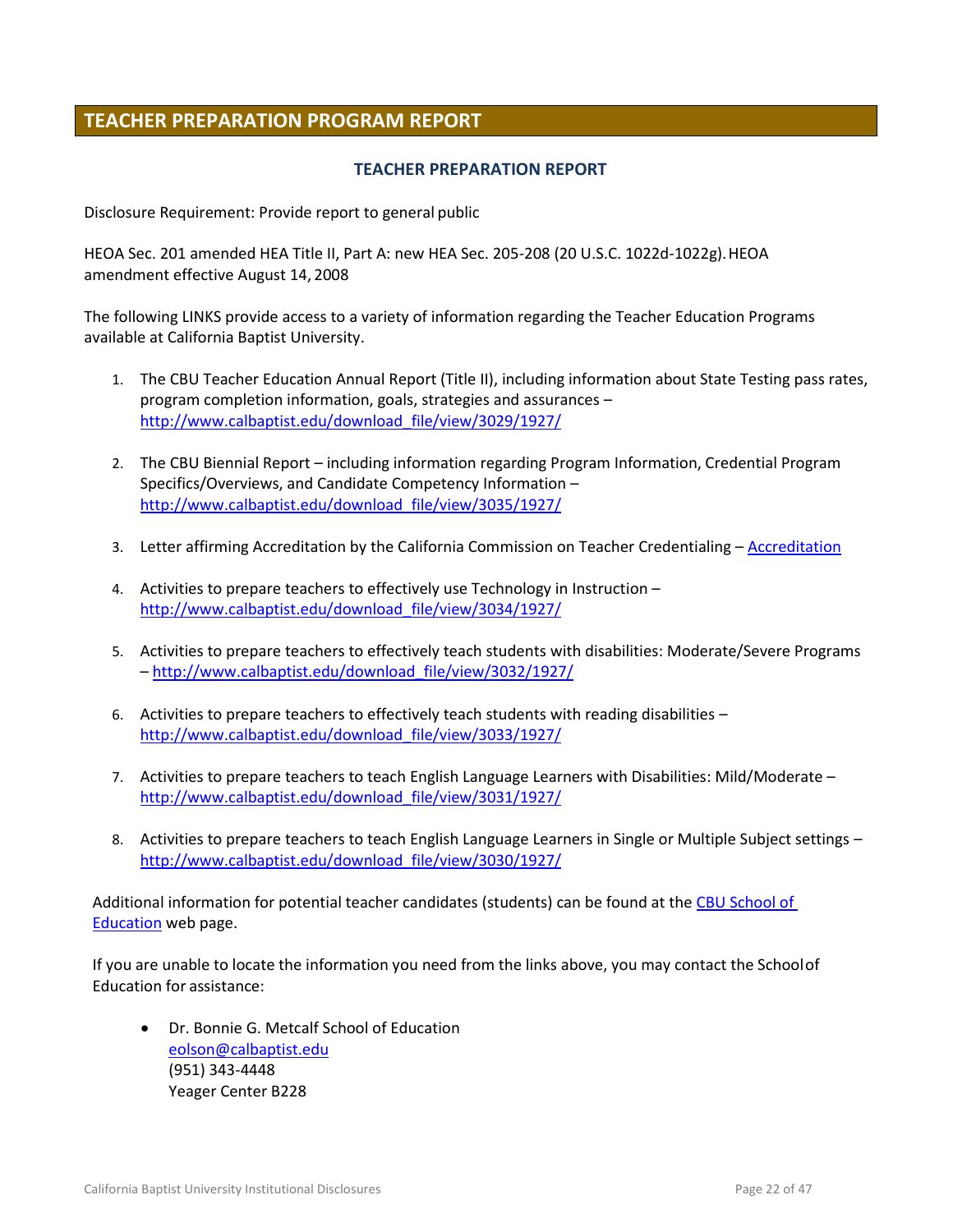# <span id="page-22-1"></span><span id="page-22-0"></span>**STUDENT FINANCIAL ASSISTANCE**

#### **STUDENT FINANCIAL AID INFORMATION**

Disclosure Requirement: Made available through appropriate publications, mailings, or electronicmedia

HEOA Sec. 488(a)(1)(B) amended HEA Sec. 485(a)(1) (20 U.S.C. 1092(a)(1)): new HEA Sec. 485(a)(1)(M).HEOA amendment effective August 14, 2008 34 CFR 668.41 (a)-(d), 34 CFR 668.42, 34 CFR 668.43 October 28, 2009 FR notice (revised 34 CFR 668.42)

California Baptist University makes available to prospective and enrolled students information about:

- All need-based and non-need-based federal, state, local, private, and institutional student financial assistance programs available to students who enroll at California Baptist University
- Terms and conditions of Title IV, HEA loans
- Criteria for selecting recipients and for determining amount of award
- Eligibility requirements and procedures for applying for aid
- Methods and frequency of disbursement of aid
- Rights and responsibilities of students receiving Title IV, HEA student financial aid, including criteria for continued student eligibility and standards for satisfactory academic progress
- Terms of any loan received as part of financial aid package, sample loan repayment schedule, and the necessity for repaying loans
- A statement that enrollment in a program of study abroad approved for credit by the home institution may be considered enrollment in the home institution for purposes of applying for federal student financialaid
- general conditions and terms applicable to employment provided as part of financial aid package
- exit counseling information the institution provides and collects

This information may be accessed at:

- Financial aid availability and other financial aid information, including need-based and non-need based aid, federal, state, local and private aid, necessary forms and application processes and procedures:
	- o https://insidecbu.calbaptist.edu/ICS/Financial Aid/Home.jnz
	- o [https://insidecbu.calbaptist.edu/ICS/Financial\\_Aid/1516\\_Trad\\_Undergrad.jnz](https://insidecbu.calbaptist.edu/ICS/Financial_Aid/1516_Trad_Undergrad.jnz)
	- o <http://www.calbaptist.edu/explore-cbu/offices/financial-aid/undergraduate/financial-aid/>
	- o [http://www.calbaptist.edu/explore-cbu/offices/financial-aid/undergraduate/sources-financial](http://www.calbaptist.edu/explore-cbu/offices/financial-aid/undergraduate/sources-financial-aid/)[aid/](http://www.calbaptist.edu/explore-cbu/offices/financial-aid/undergraduate/sources-financial-aid/)
	- o [http://harvest.calbaptist.edu/files/7314/3386/6549/1516\\_Financial\\_Aid\\_Flyer\\_Update.pdf](http://harvest.calbaptist.edu/files/7314/3386/6549/1516_Financial_Aid_Flyer_Update.pdf)
- Refund Policy and return of Title IV Financial Aid information: [https://insidecbu.calbaptist.edu/ICS/Financial\\_Aid/Home.jnz](https://insidecbu.calbaptist.edu/ICS/Financial_Aid/Home.jnz)
- U.S. Department of Education-published information regarding loan availability and student rights and responsibilities: The CBU Student Financial Aid (SFA) Office maintains a supply of such publications at the display tower outside the main SFA office.
- Notification to students (and parent-borrowers) regarding loan application information being provided to the National Student Loan Data System (NSLDS): These disclosures are made during entrance loan counseling provided by the U.S. Department of Education at: [http://www.studentloans.gov](http://www.studentloans.gov/)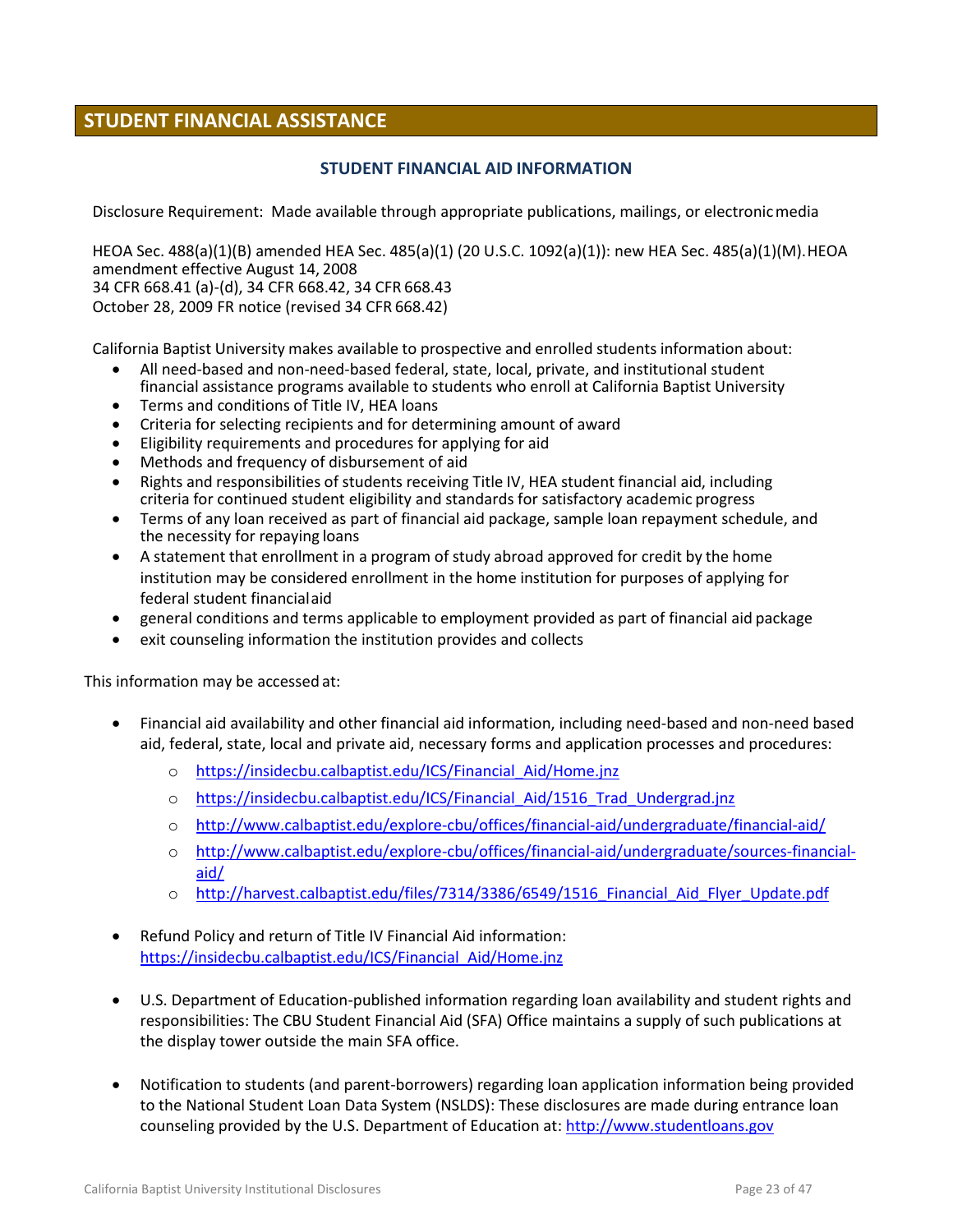- Comprehensive information on the terms and conditions of loans applied for along with borrower's responsibilities. This includes the seriousness and importance of the students' repayment obligations along with information about the accrual and capitalization of interest: provided in personal entrance counseling and at the U.S. Department of education web site at: [http://www.studentloans.gov](http://www.studentloans.gov/)
- Information and availability of various types of student loans including maximum available amounts and other general information and lender comparison information; and information regarding Private (Alternate) Education Loans availability (in addition to other "types" of loans): [https://insidecbu.calbaptist.edu/ICS/Financial\\_Aid/1516\\_Trad\\_Undergrad.jnz](https://insidecbu.calbaptist.edu/ICS/Financial_Aid/1516_Trad_Undergrad.jnz)
- Student Loans Established Lenders List[: http://www.elmselect.com/?schoolid=70#/results](http://www.elmselect.com/?schoolid=70#/results)
- Satisfactory Academic Progress:
	- o [https://insidecbu.calbaptist.edu/ICS/Financial\\_Aid/SAP.jnz](https://insidecbu.calbaptist.edu/ICS/Financial_Aid/SAP.jnz)
	- o [https://insidecbu.calbaptist.edu/ICS/icsfs/SATISFACTORY\\_ACADEMIC\\_PROGRESS\\_Policy.pdf?tar](https://insidecbu.calbaptist.edu/ICS/icsfs/SATISFACTORY_ACADEMIC_PROGRESS_Policy.pdf?target=ac188739-067e-449a-adc4-dfbf06154133) [get=ac188739-067e-449a-adc4-dfbf06154133](https://insidecbu.calbaptist.edu/ICS/icsfs/SATISFACTORY_ACADEMIC_PROGRESS_Policy.pdf?target=ac188739-067e-449a-adc4-dfbf06154133)
- Study Abroad:
	- o https://insidecbu.calbaptist.edu/ICS/Financial Aid/1516 Trad Undergrad.jnz
	- o [https://insidecbu.calbaptist.edu/ICS/Academics/Study\\_Abroad.jnz?portlet=Study\\_Abroad\\_2012](https://insidecbu.calbaptist.edu/ICS/Academics/Study_Abroad.jnz?portlet=Study_Abroad_2012-08-23T10-22-03-160) [-08-23T10-22-03-160](https://insidecbu.calbaptist.edu/ICS/Academics/Study_Abroad.jnz?portlet=Study_Abroad_2012-08-23T10-22-03-160)
- Note: Information regarding the University Educational Loan Code of Conduct is addressed in a separate HEOA item.

If you are unable to locate the information you need from the links above, you may contact the:

 Financial Aid Office [finaid@calbaptist.edu](mailto:finaid@calbaptist.edu) (951) 343-4236 Yeager Center B123

#### **STATE GRANT ASSISTANCE**

<span id="page-23-0"></span>Disclosure Requirement: Information provided to borrowers

HEA Sec. 487(a)(9) (20 U.S.C. 1094(a)(9)), 34 CFR 668.14(b)(11) Not changed byHEOA

California Baptist University provides information to all eligible borrowers enrolled in the University aboutthe availability of, and their eligibility for, grant assistance from the State of California, and provides sources of information about grant assistance from other states to borrowers from other states.

Information concerning availability and eligibility for grant assistance from the State of California may be accessed at:

<http://www.calbaptist.edu/explore-cbu/offices/financial-aid/undergraduate/scholarships-and-grants/>

[Information](http://wdcrobcolp01.ed.gov/Programs/EROD/org_list.cfm?category_ID=SHE) about grant assistance from states other than California may be accessed at: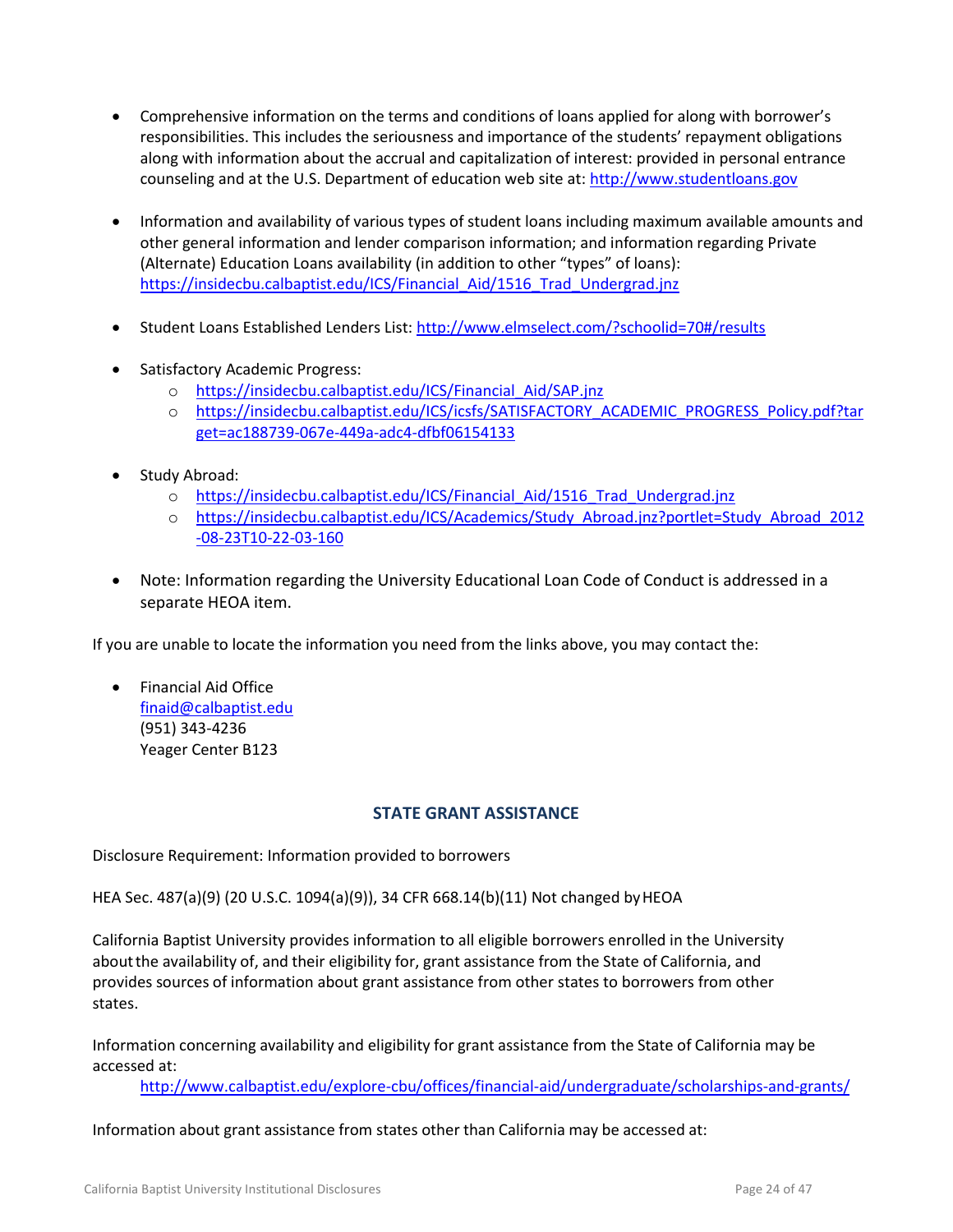#### <http://www2.ed.gov/about/contacts/state/index.html>

If you are unable to locate the information you need from the links above, you may contact:

 Financial Aid Office [finaid@calbaptist.edu](mailto:finaid@calbaptist.edu) (951) 343-4236 Yeager Center B123

#### **NOTICE OF FEDERAL STUDENT FINANCIAL AIDPENALTIES FOR DRUG LAW VIOLATIONS**

<span id="page-24-0"></span>Disclosure Requirement: Information provided to each student in a separate written notice.

HEOA Sec. 488(g): amended HEA Sec. 485 (20 U.S.C. 1092): added HEA Sec. 485(k) HEOA amendmenteffective August 14, 2008 34 CFR 668.40

Each institution must provide to each student, upon enrollment, a separate, clear, and conspicuouswritten notice that advises the student that a conviction for any offense, during a period of enrollment for which the student was receiving Title IV, HEA program funds, under any federal or state law involving the possession or sale of illegal drugs will result in the loss of eligibility for any Title IV, HEA grant, loan, or work-study assistance (HEA Sec.484(r)(1)); (20 U.S.C. 1091(r)(1)).

As stated in the **[California Baptist University Student Handbook](http://www.thezonelive.com/SchoolStructure/CA_CaliforniaBaptistCollege/handbook.pdf)**, Section 65.1 – Loss of Student Eligibility for Federal Aid due to Drug Conviction: Per the Higher Education Amendments of 1998, a Student who has been convicted of any offense under any Federal or State law involving the possession or sale of a controlled substance shall not be eligible to receive any grant, loan, or work assistance during a period of enrollment in which federal Student aid was received. The period of ineligibility begins on the date of conviction and lasts until the end of a statutorily specified period. The Student may regain eligibility early by completing a drug rehabilitation program or if the conviction is overturned. Section 484®, Higher Education Act of 1965, detailing the suspension of eligibility for drug-related offenses and rehabilitation, follows.

Section 65.2 – Suspension of Eligibility for Drug-Related Offenses. In general, a Student who has been convicted of any offense under any Federal or State law involving the possession or sale of a controlled substance shall not be eligible to receive any grant, loan, or work assistance under this title during the period beginning on the date of such conviction and ending after the interval specified below.

If convicted of an offense involving:

- The possession of a controlled substance, the Ineligibility Period is:
	- o First offense 1 year
	- o Second offense 2 years
	- o Third offense Indefinite
- The sale of a controlled substance, the Ineligibility Period is:
	- o First offense 2 years
	- o Second offense Indefinite

The Student Handbook is distributed to all new students during Orientation and/or Welcome Weekend before classes begin, and to all returning students during the first week of classes.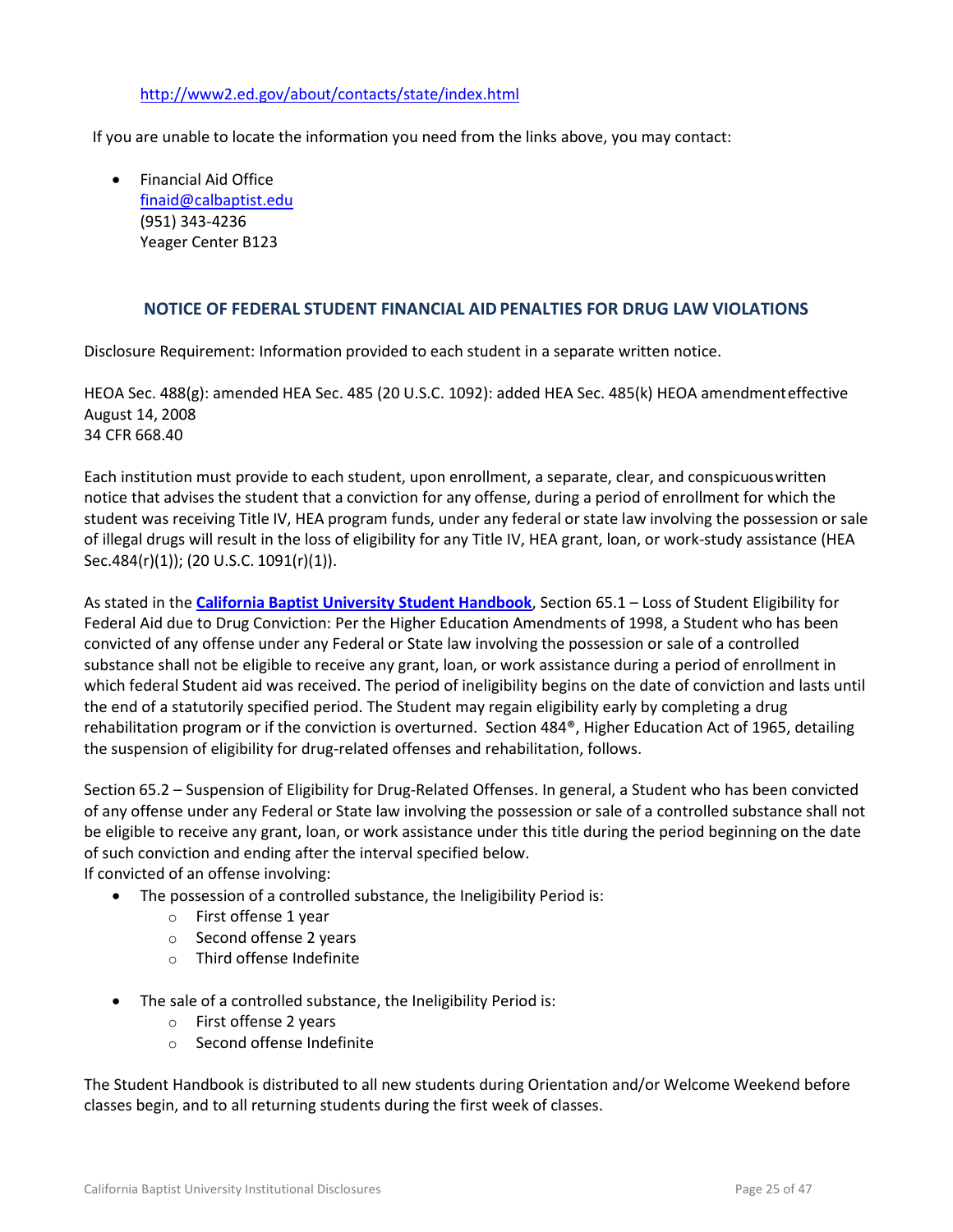California Baptist University provides notice in a timely manner to each student who has lost eligibility for Title IV, HEA assistance as a result of the penalties under HEA Sec. 484(r)(1). The notice is a separate, clear, and conspicuous written notification of the loss of eligibility and advises the student of the ways in which the student can regain eligibility under HEA Sec. 484(r)(2); (20 U.S.C.1091(r)(2)).

Information regarding California Baptist University's Drug and Alcohol Policies may be accessed in the **[California](http://www.thezonelive.com/SchoolStructure/CA_CaliforniaBaptistCollege/handbook.pdf)  [Baptist University Student Handbook](http://www.thezonelive.com/SchoolStructure/CA_CaliforniaBaptistCollege/handbook.pdf)** at:

- Section 1.3 Community Social Misconduct
- Section 12 Alcohol Policy
- Section 23 Parental Notification
- Section 65 Student Financial Aid

If you are unable to locate the information you need from the links above, you may contact thefollowing offices for assistance:

- Financial Aid Office [finaid@calbaptist.edu](mailto:finaid@calbaptist.edu) (951) 343-4236 Yeager Center B123
- Student Services Office [StudentServices@calbaptist.edu](mailto:StudentServices@calbaptist.edu) (951) 343-4217 Yeager Center D243
- CBU Department of Public Safety [publicsafety@calbaptist.edu](mailto:publicsafety@calbaptist.edu) (951) 343-4311 Lancer Arms 31

#### **ENTRANCE COUNSELING FOR STUDENT LOAN BORROWERS**

<span id="page-25-0"></span>Disclosure Requirement: Information provided to each borrower

HEOA Sec. 488(g) amended HEA Sec. 485 (20 U.S.C. 1092): added HEA Sec. 485(l) HEOA amendmenteffective August 14, 2008

October 28, 2009 FR notice (revised 34 CFR 685.304(a), 34 CFR682.604(f))

Prior to first disbursement, California Baptist University provides to each first-time FFELP or Federal Direct Loan borrower (other than borrowers of consolidated or Parent PLUS loans) access to information regarding theterms and conditions of the loan and of the borrower's responsibilities, including:

- the effect of the loan on the eligibility of the borrower for other forms of aid
- an explanation of the use of the Master Promissory Note
- the seriousness and importance of the student's repayment obligation
- information on the accrual and capitalization of interest
- borrowers of unsubsidized loans have the option of paying interest while in school
- definition of half-time enrollment and the consequences of not maintaining half-time enrollment
- importance of contacting appropriate offices if student withdraws prior to completion of program of study
- sample monthly repayment amounts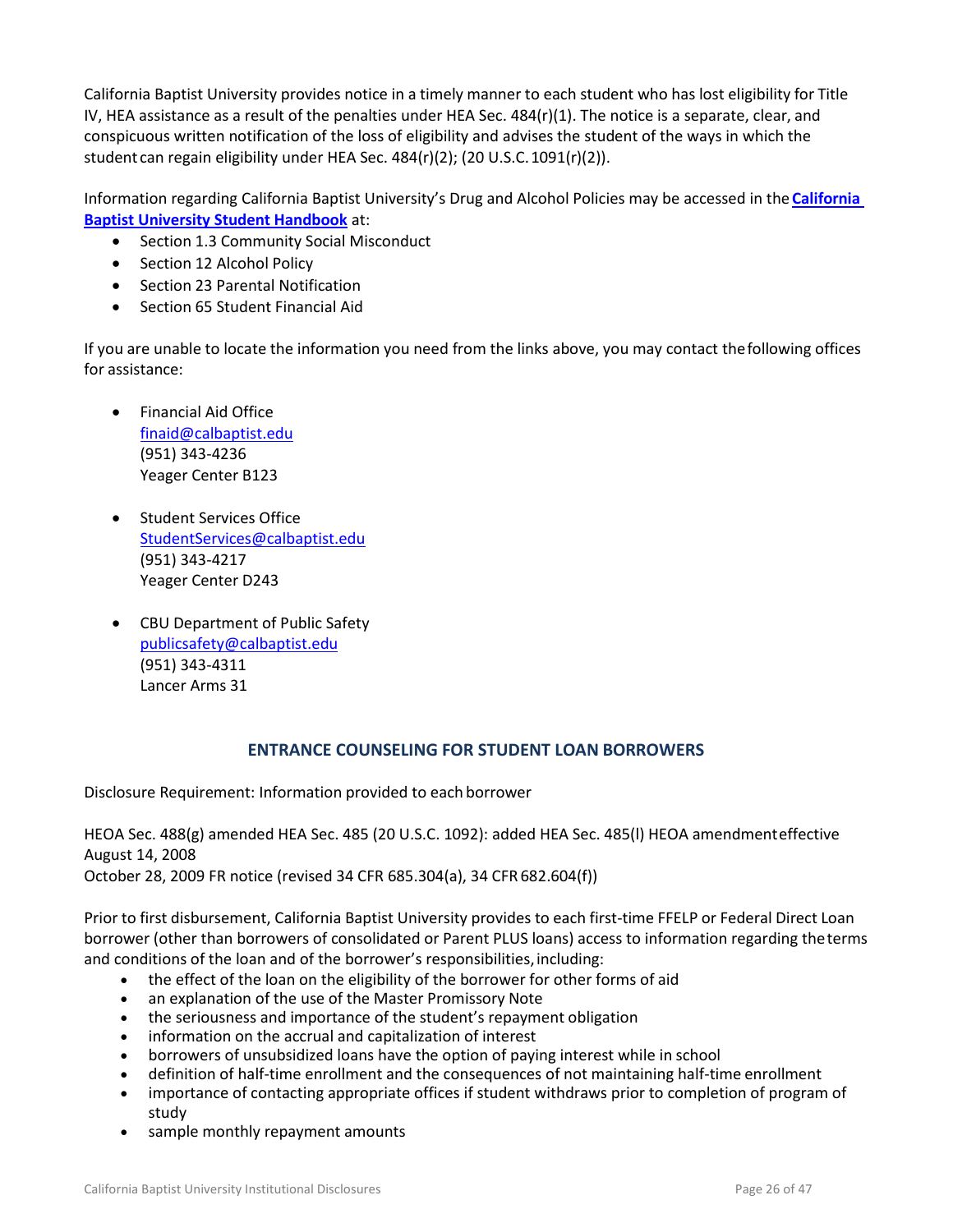- obligation of the borrower to repay the full amount of the loan regardless of whether the borrower completes program or completes within regular time for completion, is unable to obtain employmentupon completion, or is otherwise dissatisfied with or does not receive the education or other servicesthe borrower purchased from the school
- the consequences of default
- information about the National Student Loan Database (NSLD) to access borrower'srecords
- name and contact information for individual the borrower may contact with questions about the borrower's rights and responsibilities or the terms and conditions of the loan

Comprehensive information on the terms and conditions of loans applied for, along with borrower's responsibilities, is provided during entrance loan counseling provided by the U.S. Department of Education, accessible at:

- https://insidecbu.calbaptist.edu/ICS/Financial Aid/1516 Trad Undergrad.jnz
- [http://www.studentloans.gov](http://www.studentloans.gov/)

If you are unable to locate the information you need from the links above, you may contact the:

• Financial Aid Office [finaid@calbaptist.edu](mailto:finaid@calbaptist.edu) (951) 343-4236 Yeager Center B123

### **STUDENT LOAN INFORMATION PUBLISHED BY DEPARTMENT OF EDUCATION**

<span id="page-26-0"></span>Disclosure Requirement: Information provided to prospective student borrowers

HEOA Sec. 488(c) amended HEA Sec. 485(d) (20 U.S.C. 1092(d))

California Baptist University provides information published by the Department of Education to students at any time that information regarding loan availability is provided, including information about rights and responsibilitiesof students and institutions under Title IV, HEA loan programs. (See also "Exit Counseling for Student Loan Borrowers" below)

Information published by the Department of Education regarding loan availability and student rights and responsibilities is available:

- In the publications display tower outside the California Baptist University Student Financial Aid Office
- During personal entrance loan counseling provided by the Department of Education website, accessible at [http://www.studentloans.gov](http://www.studentloans.gov/)

If you are unable to locate the information you need from the links set forth above, California Baptist University Financial Aid Counselors may be contacted directly at:

If you are unable to locate the information you need from the links above, you may contact the:

 Financial Aid Office [finaid@calbaptist.edu](mailto:finaid@calbaptist.edu) (951) 343-4236 Yeager Center B123 <http://www.calbaptist.edu/explore-cbu/offices/financial-aid/undergraduate/contact-financial-aid/>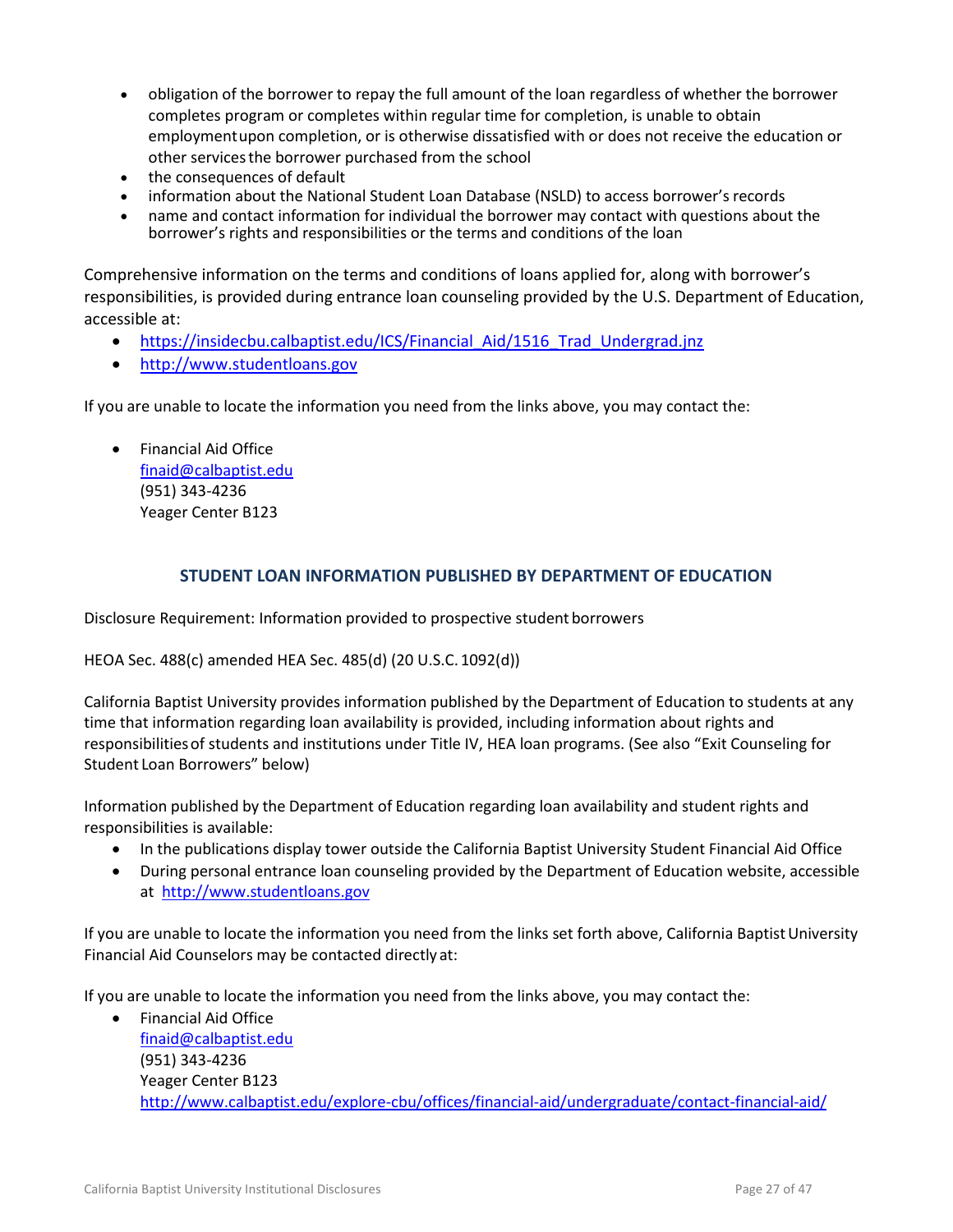### **NATIONAL STUDENT LOAN DATA SYSTEM (NSLDS)**

<span id="page-27-0"></span>Disclosure Requirement: Information provided to borrowers

HEOA Sec. 489 amended HEA Sec. 485B(d)(4) (20 U.S.C. 1092b)

Students and parents of students are advised that if they enter into a Title IV, HEA loan, the loan data will be submitted to the National Student Loan Data System (NSLDS), and will be accessible by guarantyagencies, lenders, and institutions determined to be authorized users of the data system.

These disclosures are made during entrance loan counseling provided by the U.S. Department of Education, at [http://www.studentloans.gov.](http://www.studentloans.gov/)

The NSLDS Privacy Impact Assessment may be accessed at: [https://www.nslds.ed.gov/nslds/nslds\\_SA/public/SaFaqDetail.do?faqpage=faq7](https://www.nslds.ed.gov/nslds/nslds_SA/public/SaFaqDetail.do?faqpage=faq7)

If you are unable to locate the information you need from the links above, you may contact the:

 Financial Aid Office [finaid@calbaptist.edu](mailto:finaid@calbaptist.edu) (951) 343-4236 Yeager Center B123 <http://www.calbaptist.edu/explore-cbu/offices/financial-aid/undergraduate/contact-financial-aid/>

#### **EXIT COUNSELING FOR STUDENT LOAN BORROWERS**

<span id="page-27-1"></span>Disclosure Requirement: Information provided to each student borrower

HEOA Sec. 488(b) amended HEA Sec. 485(b) (20 U.S.C. 1092(b)): new HEA Sec. 485(b)(1)(A) HEOAamendment effective August 14, 2008

October 28, 2009 FR notice (revised 34 CFR 668.42, 34 CFR 685.304(b), 34 CFR 674.42(b), 34 CFR682.604(g))

Exit Counseling is required when borrowers of loans under the FFEL, Federal Direct Loan,or Perkins Loan programs (other than consolidated or Parent PLUS loans) graduate, leave school, or drop below [half-time](https://studentloans.gov/myDirectLoan/index.action)  [enrollment.](https://studentloans.gov/myDirectLoan/index.action) Exit counseling provides important information to prepare for repayment of federal student loan(s). Exit counseling provides informationon:

- average anticipated monthly repayment amount
- repayment plan options
- options to prepay or pay on shorter schedule
- debt management strategies
- use of Master Promissory Note
- the seriousness and importance of student's repayment obligation
- terms and conditions for forgiveness or cancellation
- copy of information provided by the Department of Education (see "Student Loan Information Publishedby Dept of Education")
- terms and conditions for deferment or forbearance
- consequences of default
- options and consequences of loan consolidation
- terms and conditions of deferments for service in the Peace Corps, service under the Domestic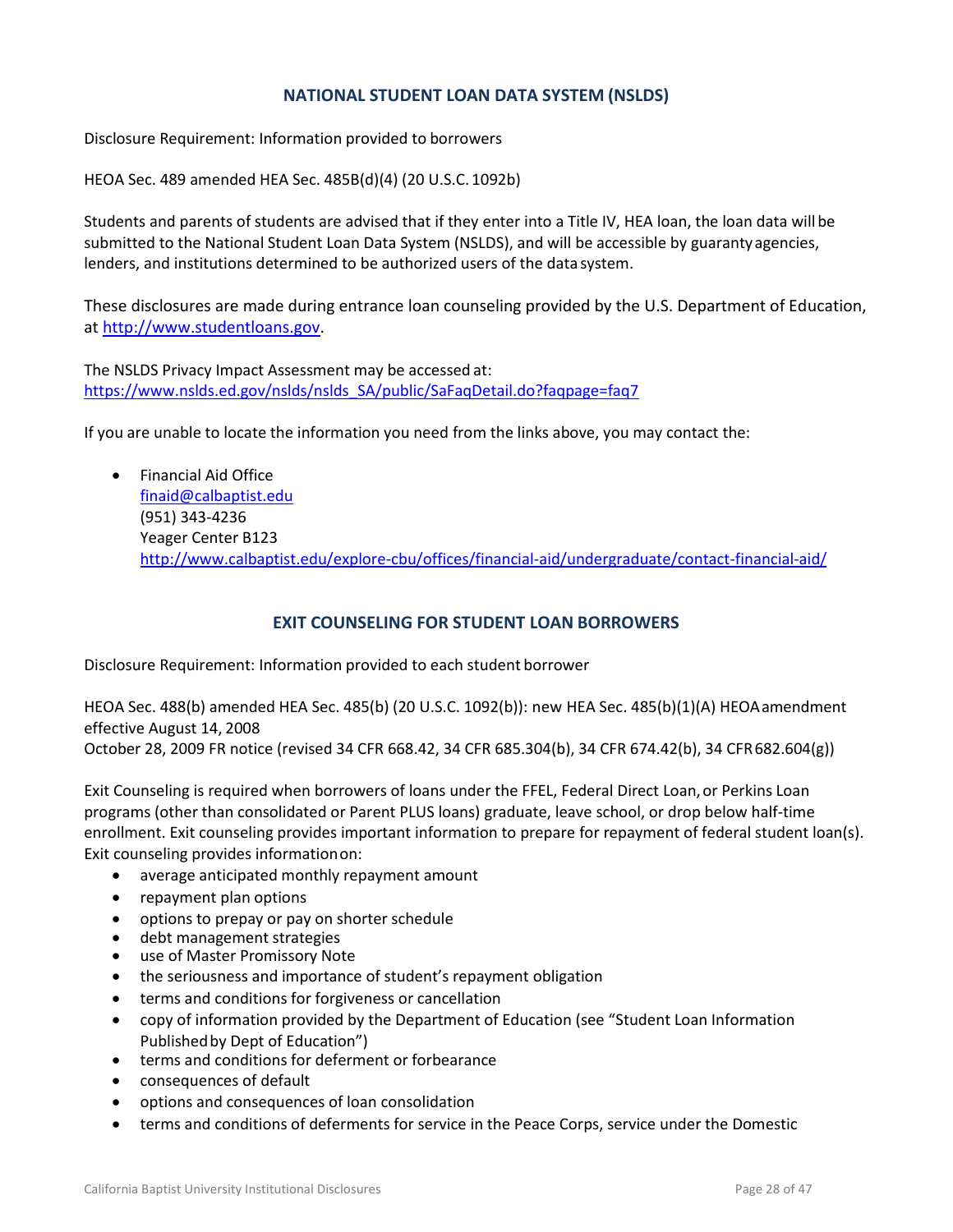Volunteer Service Act of 1973, and comparable volunteer service for tax-exempt organizations of demonstrated effectiveness in the field of community service

- tax benefits available to borrowers
- the obligation of the borrower to repay the full amount of the loan regardless of whether the borrower completes program or completes within regular time for completion, is unable to obtain employmentupon completion, or is otherwise dissatisfied with or did not receive the educational or other servicesthe borrower purchased from the institution
- availability of the Student Loan Ombudsman's office]
- information about the NSLDS. The Department of Education is required to provide a disclosure formfor students and prospective students about the NSLDS (HEOA Sec. 489(3), HEA Sec. 485B)

Information regarding exit counseling may be accessedat:

- [https://insidecbu.calbaptist.edu/ICS/Financial\\_Aid/1516\\_Trad\\_Undergrad.jnz](https://insidecbu.calbaptist.edu/ICS/Financial_Aid/1516_Trad_Undergrad.jnz)
- https://insidecbu.calbaptist.edu/ICS/Financial Aid/Financial Awareness.jnz
- <https://studentloans.gov/myDirectLoan/index.action>
- <http://www.direct.ed.gov/pubs/exitcounselguide.pdf>

If you are unable to locate the information you need from the links above, you may contact the:

• Financial Aid Office [finaid@calbaptist.edu](mailto:finaid@calbaptist.edu) (951) 343-4236 Yeager Center B123

#### **PRIVATE EDUCATION LOAN DISCLOSURES (INCLUDING SELF-CERTIFICATIONFORM)**

<span id="page-28-0"></span>Disclosure Requirement: Information provided to prospective borrowers

HEOA Sec. 493(a)(1) amended HEA Sec. 487(a) (20 U.S.C. 1094(a)): added HEA Sec. 487(a)(28); HEOASec. 120 and Sec. 1021(b) amended HEA Title I: added HEA Sec. 151-155 (20 U.S.C. 1019, 1019a-1019d)HEOA amendments effective August 14, 2008, unless otherwise specified October 28, 2009 FR notice (added 34 CFR 601.2, 34 CFR 601.11, 34 CFR 601.30, 34 CFR 668.14(b)(29))

Institutions or institution-affiliated organizations (e.g., alumni organizations, foundations) that provide information regarding private education loans from a lender to a prospective borrower must provide information to the prospective borrower, including:

- information required under Sec. 128(e) of the Truth in Lending Act (15 U.S.C. 1638(e));
- that the prospective borrower may qualify for loans or other assistance under Title IV, HEA programs; and
- that the terms and conditions of Title IV, HEA program loans may be more favorable than the provisions of private education loans.

The information regarding private education loans must be presented in a manner that makes it distinctfrom information regarding Title IV, HEA program loans.

The institution must, upon request, provide in written or electronic form to an enrolled or admitted student applicant for a private education loan the self-certification form for private education loans required under Sec. 128(e)(3)of the Truth in Lending Act (15 U.S.C. 1638(e)(3)), and the information required to complete the form, to the extentthe institution possesses the information. The Department of Education is required to develop the form.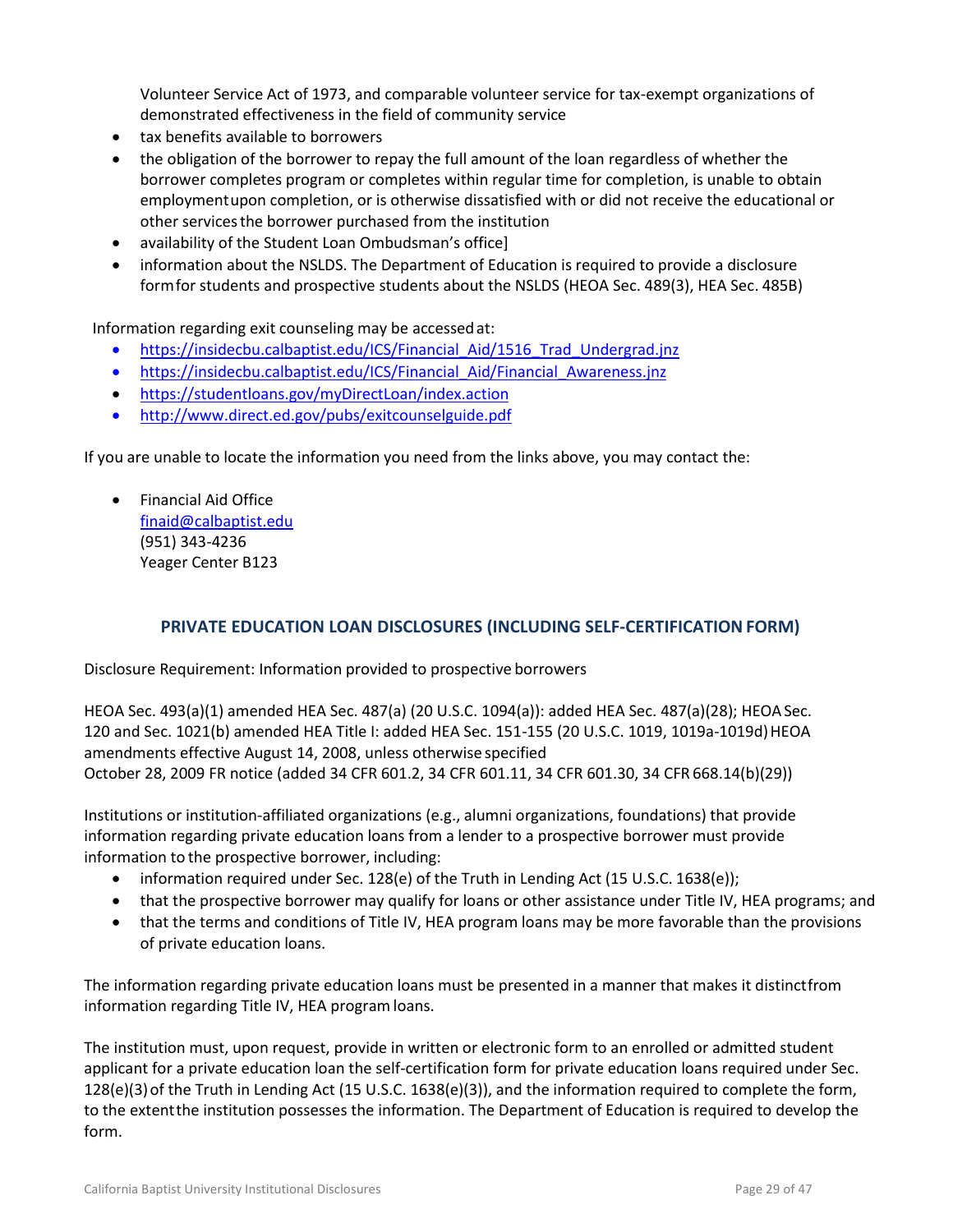Information regarding private (alternate) education loans is available on the California Baptist University website at: [https://insidecbu.calbaptist.edu/ICS/Financial\\_Aid/1516\\_Trad\\_Undergrad.jnz](https://insidecbu.calbaptist.edu/ICS/Financial_Aid/1516_Trad_Undergrad.jnz)

The Department of Education Private Education Loan Applicant Self-Certification form is available at: <https://ifap.ed.gov/dpcletters/attachments/GEN1001A-AppSelfCert.pdf>

If you are unable to locate the information you need from the links above, you may contact the:

 Financial Aid Office [finaid@calbaptist.edu](mailto:finaid@calbaptist.edu) (951) 343-4236 Yeager Center B123

#### **CODE OF CONDUCT FOR EDUCATION LOANS**

<span id="page-29-0"></span>Disclosure Requirement: Published on website

HEOA Sec. 493(a)(1) and HEOA Sec. 493(c) amended HEA Sec. 487 (20 U.S.C. 1094): Added HEA Sec. 487(a)(25) New HEA Sec. 487(e) HEOA amendments effective August 14, 2008 October 28, 2009 FR notice (added 34 CFR 601.2, 34 CFR 601.21, 34 CFR668.14(b)(27))

Each institution must prominently publish on the institution's website a code of conduct that prohibits a conflict of interest with the responsibilities of an agent of an institution with respect to FFELP or private education loans. All agents with responsibility for loans must be informed annually of the provisions of the code. The code of conduct must prohibit:

- revenue-sharing arrangements with any lender
- receiving gifts from a lender, a guarantor, or a loan servicer
- contracting arrangement providing financial benefit from any lender or affiliate of a lender
- directing borrowers to particular lenders, or refusing or delaying loan certification
- offers of funds for private loans;
- call center or financial aid office staffing assistance
- advisory board compensation.

California Baptist University's Code of Conduct regarding FFELP or private education loans is available at: [http://www.calbaptist.edu/files/3114/3508/5999/HEOA-FinAid-LoanInfo-Code\\_of\\_Conduct\\_for\\_Loans\\_rev.pdf](http://www.calbaptist.edu/files/3114/3508/5999/HEOA-FinAid-LoanInfo-Code_of_Conduct_for_Loans_rev.pdf)

If you are unable to locate the information you need from the links above, you may contact the:

 Financial Aid Office [finaid@calbaptist.edu](mailto:finaid@calbaptist.edu) (951) 343-4236 Yeager Center B123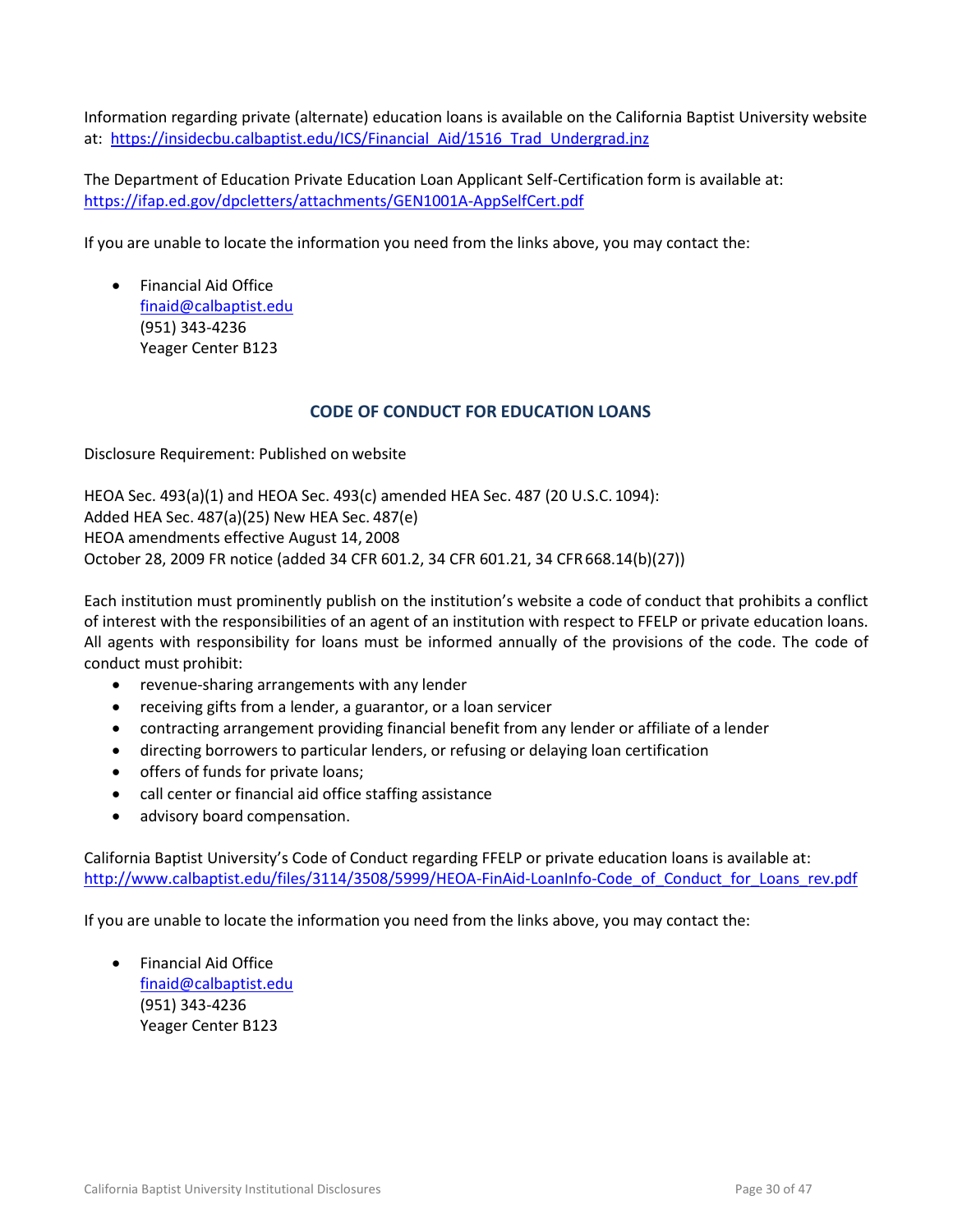#### **PREFERRED LENDER LISTS**

<span id="page-30-0"></span>Disclosure Requirement: Made available to students and families in print or othermedium

HEOA Sec. 493(a)(1), HEOA Sec. 493(c), and HEOA Sec. 493(d) amended HEA Sec. 487 (20 U.S.C.1094): added HEA Sec. 487(a)(27) added HEA Sec. 487(h) new HEA Sec. 487(i) HEOA amendments effective August 14, 2008 October 28, 2009 FR notice (added 34 CFR 601.2, 34 CFR 601.10, 34 CFR668.14(b)(28))

Each institution must annually make available in print or other medium to students attending the institution and their families a list of the specific lenders for private education loans or for Title IV, HEA loans that the institution recommends, promotes, or endorses in accordance with a preferred lender arrangement.

The list must prominently disclose the method and criteria used by the institution in selecting lenders for preferred lender arrangements to ensure that such lenders are selected on the basis of the best interests of the borrower. The list must also clearly and fully disclose:

- the minimum information determined by the Department of Education (HEA Sec. 153(a)) (see"Preferred Lender Arrangements");
- why the institution participates in a preferred lender arrangement with each lender, particularly with respect to terms and conditions or provisions favorable to the borrower; and
- that the students or their families do not have to borrow from a lender on the list.

The list must have at least three FFELP lenders who are not affiliates of each other. If the list includes private loans, there must be at least two lenders who are not affiliates. The list must indicate for each lender whether it isor is not an affiliate of the other lenders on the list. The details of each affiliation are to be disclosed. The Department of Education is required to provide to institutions a list of the lender affiliates of all eligible lenders.

California Baptist University provides a link to a list of lenders that have provided excellent customer service and benefits designed to meet the needs of students on the CBU Financial Aid web page at: [https://insidecbu.calbaptist.edu/ICS/Financial\\_Aid/1516\\_Trad\\_Undergrad.jnz](https://insidecbu.calbaptist.edu/ICS/Financial_Aid/1516_Trad_Undergrad.jnz)

Students are encouraged to visit each lender's website to learn more about their features and benefits. CBU's established lenders may be accessed at: <http://www.elmselect.com/?schoolid=70#/results>

If you are unable to locate the information you need from the links above, you may contact the:

 Financial Aid Office [finaid@calbaptist.edu](mailto:finaid@calbaptist.edu) (951) 343-4236 Yeager Center B123

# <span id="page-30-2"></span><span id="page-30-1"></span>**HEALTH AND SAFETY**

#### **DRUG AND ALCOHOL ABUSE PREVENTION PROGRAM**

Disclosure Requirement: Distributed in writing to each student and each employee

HEOA Sec. 107 amended HEA Sec. 120 (20 U.S.C. 1011i): new HEA Sec. 120(a)(2)(B)-(C).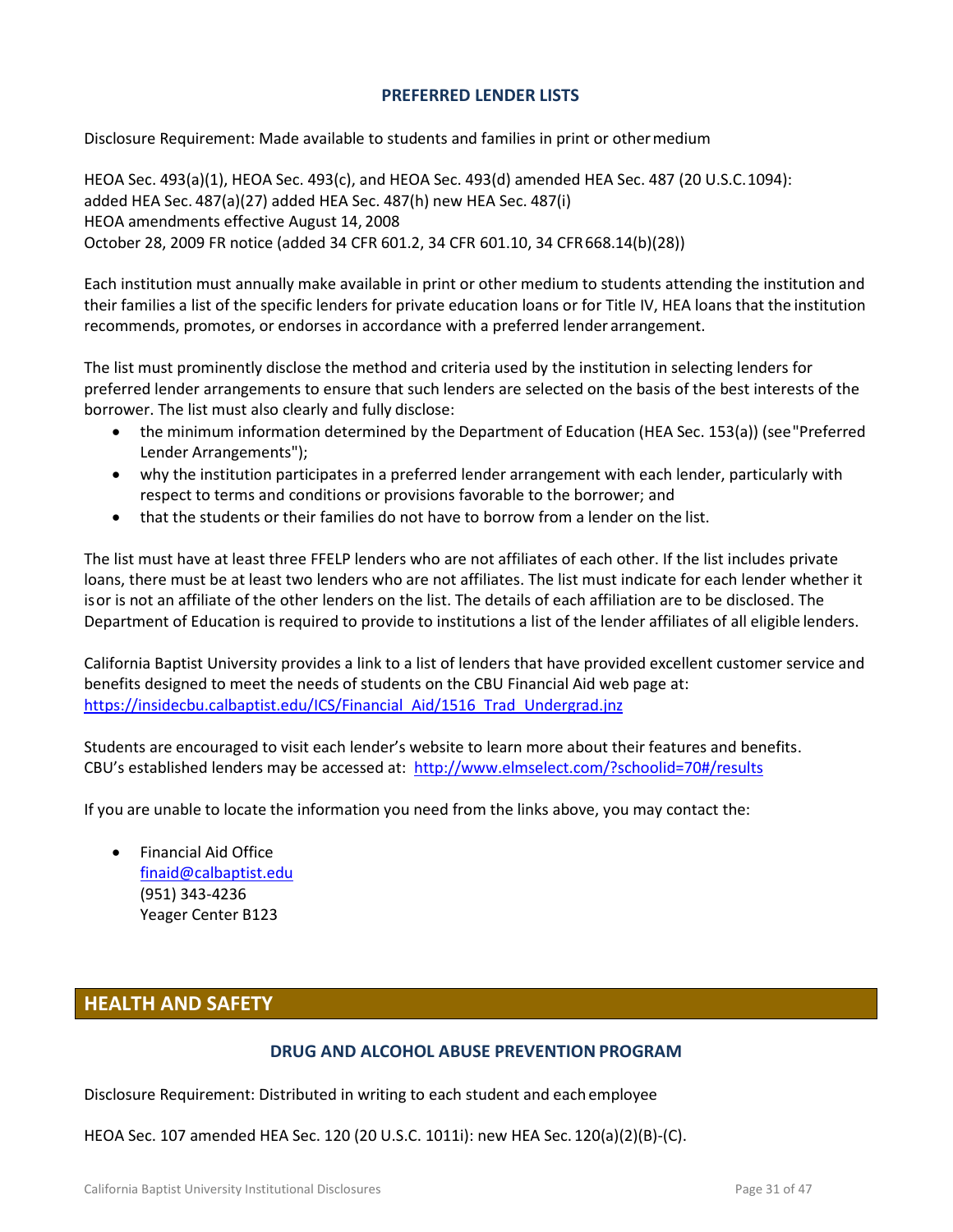HEOA amendment effective August 14, 2008 34 CFR 86

Each institution must annually distribute in writing to each student and eachemployee:

- standards of conduct that clearly prohibit the unlawful possession, use, or distribution of illicit drugsand alcohol by students and employees on the institution's property or as part of any of the institution's activities
- description of applicable legal sanctions under state, local, and federal law
- description of health risks
- description of available counseling, treatment, rehabilitation, or re-entry programs
- clear statement that institution will impose sanctions for violation of standards of conduct and a description of the sanctions

Upon request, California Baptist University will make available to the Department of Education and to the public the information distributed to students and employees as set forth above and the results of a biennial review of its program that:

- determines the effectiveness of the program and implements needed changes
- determines the number of drug and alcohol-related violations and fatalities that occur on the institution's campus (as defined in HEA Sec. 485(f)(6), see "Security Report (Including Emergency Response and Evacuation Procedures) Timely Warnings, and Crime Log") or as part of the institution's activities, andare reported to campus officials
- determines the number and type of sanctions that are imposed
- ensures that sanctions are consistently enforced. (See also related requirement in "Security Report (Including Emergency Response and Evacuation Procedures), Timely Warnings, and Crime Log.")

Information regarding California Baptist University's Drug and Alcohol Policies for students may be accessed in the following sections of the **[California Baptist University Student Handbook](http://www.thezonelive.com/SchoolStructure/CA_CaliforniaBaptistCollege/handbook.pdf)**, which is distributed annually in print to students and is available on the university web site:

- Policy 1.3 Community Social Misconduct
- Policy 12 Alcohol Policy
- Policy 23 Parental Notification
- Policy 65 Student Financial Aid

Information regarding California Baptist's Drug and Alcohol Policies for employees may be accessed in the following sections of the **[California Baptist University Employee Manual](https://insidecbu.calbaptist.edu/ICS/icsfs/5.2015_Employee_Manual_updated_-_REFERENCE_VERSION.pdf?target=02cb6288-d0eb-4d5f-8d28-8b8bc94981b3)**, which is provided to all employees in print and is posted on the employee web portal:

- Policy 2.17 Drug/Alcohol Rehabilitation
- Policy 2.18 Drug-free Workplace Notice and Policy
- Policy 2.52 Department of Transportation Alcohol and Drug Policy

California Baptist University's "Annual Report of Campus Security Policies and Crime Statistics and Annual Report of Fire Information and Statistics" is distributed annually toall students and employees and is available online at:

- For Main Campus: [https://insidecbu.calbaptist.edu/ICS/icsfs/Clery\\_Report\\_for\\_Calendar\\_Year\\_2013-](https://insidecbu.calbaptist.edu/ICS/icsfs/Clery_Report_for_Calendar_Year_2013-Main_Campus.pdf?target=d6bf92b2-6ed0-4b0d-8855-b61173a5e3fb) [Main\\_Campus.pdf?target=d6bf92b2-6ed0-4b0d-8855-b61173a5e3fb](https://insidecbu.calbaptist.edu/ICS/icsfs/Clery_Report_for_Calendar_Year_2013-Main_Campus.pdf?target=d6bf92b2-6ed0-4b0d-8855-b61173a5e3fb)
- For Online and Professional Studies: [https://insidecbu.calbaptist.edu/ICS/icsfs/Clery\\_Report\\_for\\_Calendar\\_Year\\_2013-](https://insidecbu.calbaptist.edu/ICS/icsfs/Clery_Report_for_Calendar_Year_2013-OPS.pdf?target=4cbb0606-8fc8-4d11-8fc6-feea6934dacc) [OPS.pdf?target=4cbb0606-8fc8-4d11-8fc6-feea6934dacc](https://insidecbu.calbaptist.edu/ICS/icsfs/Clery_Report_for_Calendar_Year_2013-OPS.pdf?target=4cbb0606-8fc8-4d11-8fc6-feea6934dacc)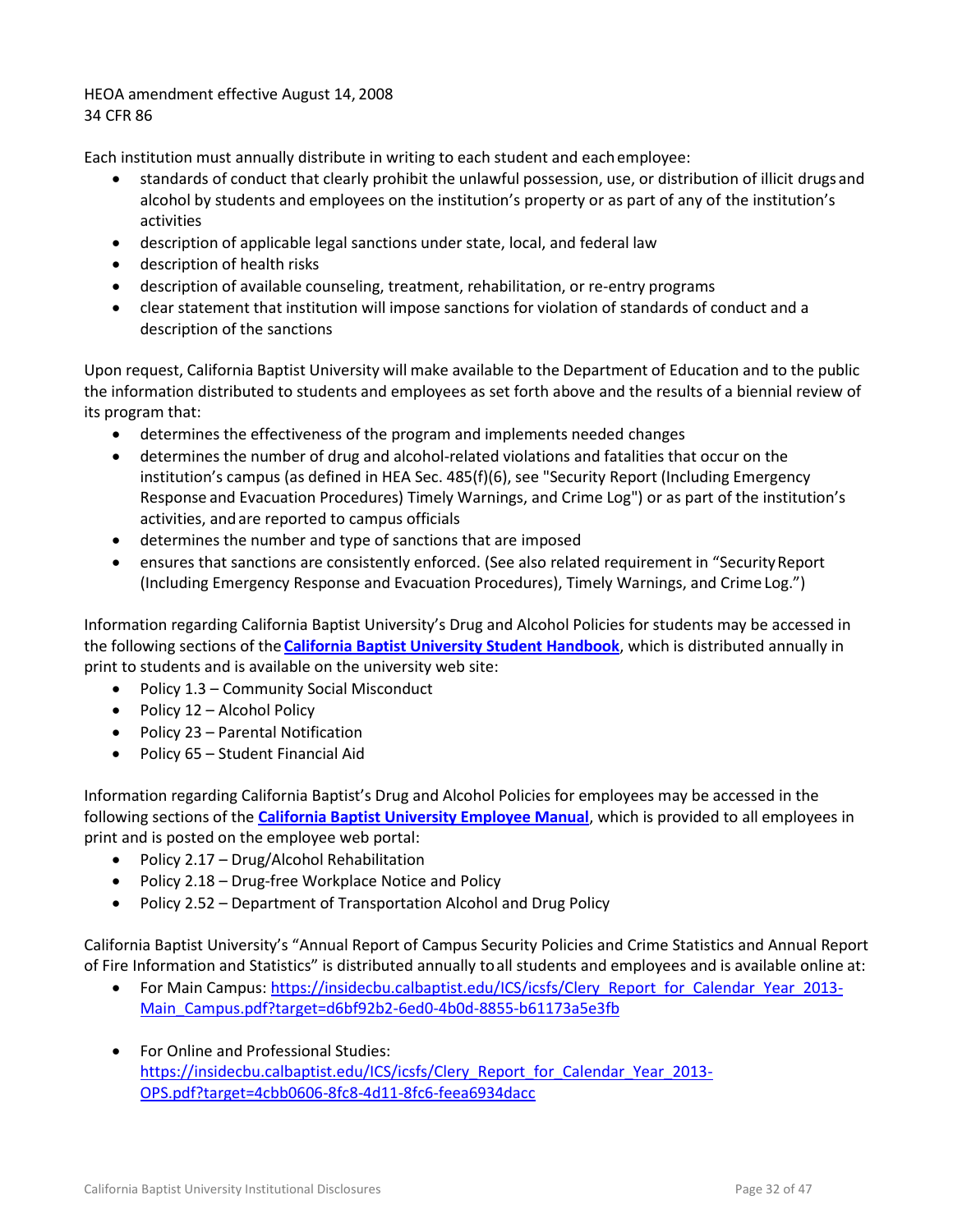The California Baptist University Department of Public Safety has modified its information collection procedures to comply with the mandate to determine the number of drug and alcohol-related incidents and fatalities occurring on campus or as part of the University's activities.

The California Baptist University Dean of Students collects information on the number and type of sanctions imposed as a result of such incidents and fatalities.

The California Baptist University Student Handbook has been modified to provide information on the penalties associated with drug and alcohol related offenses, including the potential loss of eligibility for any grant, loan, or work study assistance program.

A notice has been prepared to provide timely notice to each student who has lost eligibility for any grant, loan, or work study assistance as a result of penalties under 484(r)(1) of the HEA. The notice advises the student of the loss of eligibility and describes the ways in which, eligibility may be regained.

If you are unable to locate the information you need from the links above, you may contact thefollowing offices for assistance:

- Student Services Office [StudentServices@calbaptist.edu](mailto:StudentServices@calbaptist.edu) (951) 343-4217 Yeager Center D243
- Human Resources Department [personnel@calbaptist.edu](mailto:personnel@calbaptist.edu) (951) 552-8655 8471 Magnolia Avenue, Riverside, CA, 92504
- CBU Department of Public Safety [publicsafety@calbaptist.edu](mailto:publicsafety@calbaptist.edu) (951) 343-4311 Lancer Arms 31

# **VACCINATION POLICY**

<span id="page-32-0"></span>Disclosure Requirement: Made available through appropriate publications, mailings, or electronic media

HEOA Sec. 488(a)(1)(E): amended HEA Sec. 485(a)(1) (20 U.S.C. 1092(a)(1)): added HEA Sec. 485(a)(1)(V) HEOA amendment effective August 14, 2008

Institutions must make available to current and prospective students information about institutional policies regarding vaccinations.

California Baptist University does not have a policy regarding vaccination; however, the University is concerned about the health and well-being of all Students. Accordingly, CBU encourages all Students to remain current on vaccinations as suggested by appropriate health authorities.

Due to the absence of a policy regarding vaccination, California Baptist University does not have a health and safety exemption requirement.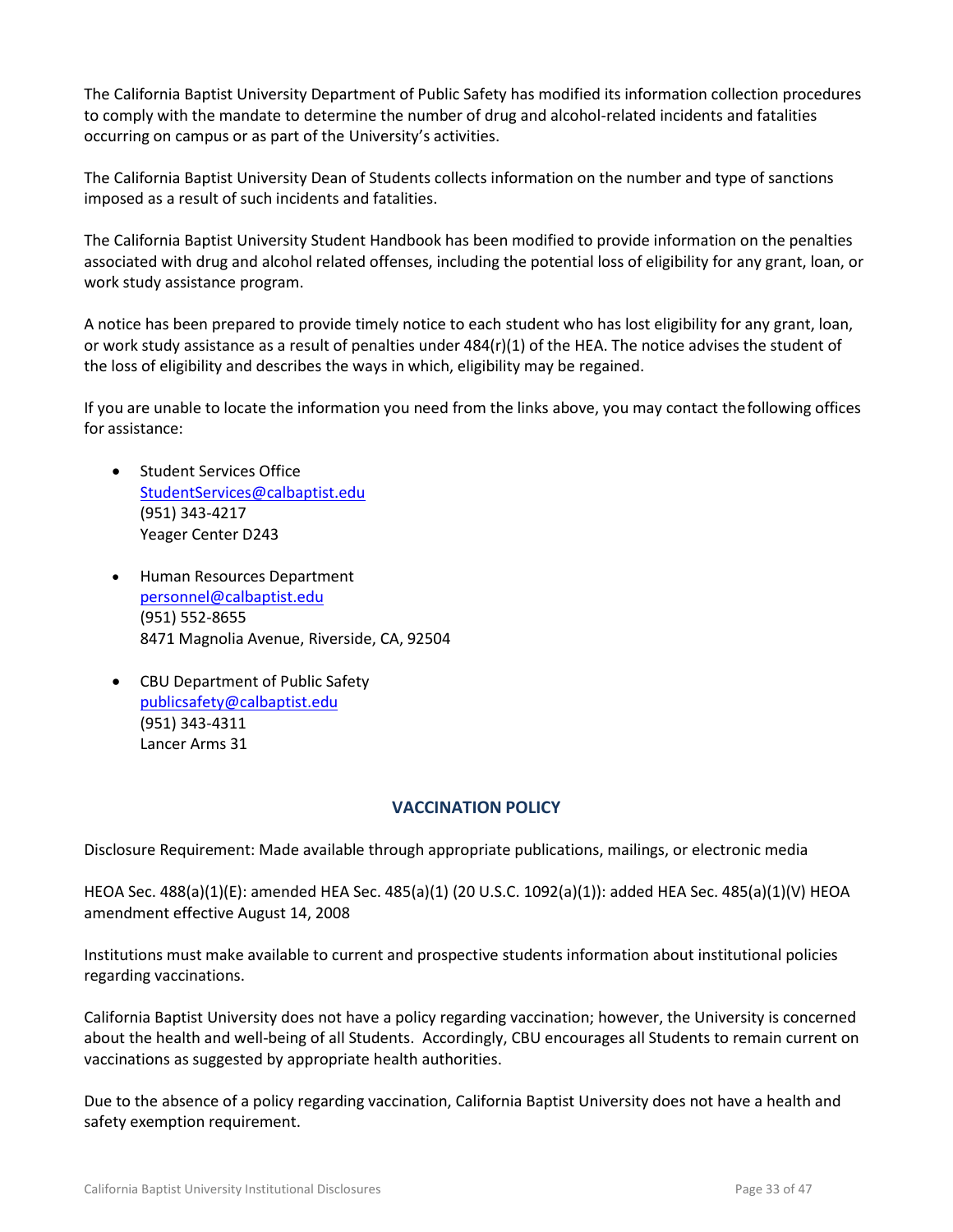However, enrollment in some healthcare-related degree programs and participation in some activities (such as International Service Projects) require immunizations as recommended by the Centers for Disease Control and communicated by the specific California Baptist University program.

For further information regarding California Baptist University Student policies, you may contact the:

• Student Services Office [StudentServices@calbaptist.edu](mailto:StudentServices@calbaptist.edu)  (951) 343-4217 Yeager Center D243

# <span id="page-33-0"></span>**SECURITY REPORT (INCLUDING EMERGENCY RESPONSE AND EVACUATION PROCEDURES), TIMELY WARNINGS AND CRIME LOG**

<span id="page-33-1"></span>Disclosure Requirement: Report or notice of report mailed or delivered to each enrolled student andemployee

HEOA Sec. 488(e)(1)(B)-(D) amended HEA Sec. 485(f) (20 U.S.C. 1092(f)): revised HEASec.485(f)(1)(C); revised HEA Sec. 485(f)(1)(F); added HEA Sec. 485(f)(1)(J) HEOA amendments effective August 14, 2008 34 CFR 668.41(a), 34 CFR 668.41(e), 34 CFR 668.46, 34 CFR Part 668 Subpart D, appendixA.

October 29, 2009 FR (revised 34 CFR 668.41(a), 34 CFR 668.41(e), 34 CFR 668.46, 34 CFR Part 668 SubpartD, appendix A)

The "Jeanne Clery Disclosure of Campus Security Policy and Campus Crime Statistics Act," commonly referred to as the "Clery Act," requires institutions of higher education receiving federal financial aid to report certain crime statistics on college campuses and to provide other safety and crime information to members of the campus community. Subsequent legislation has expanded the types of information collected and required additional disclosures to further inform the campus community. California Baptist University provides this report annually to comply with the letter and intent of the Clery Act.

This information is published by October 1 each year and is made available to all current students, faculty, and staff members through electronic notification of availability; a direct link to the document itself and instructions for obtaining a written copy; and upon request to applicants for employment, enrollment (including parents), and the Secretary of the U.S. Department of Education.

California Baptist University's "Annual Report of Campus Security Policies and Crime Statistics and Annual Report of Fire Information and Statistics" is distributed annually toall students and employees and is available online at:

- For Main Campus: https://insidecbu.calbaptist.edu/ICS/icsfs/Clery Report for Calendar Year 2013-**[Main\\_Campus.pdf?target=d6bf92b2-6ed0-4b0d-8855-b61173a5e3fb](https://insidecbu.calbaptist.edu/ICS/icsfs/Clery_Report_for_Calendar_Year_2013-Main_Campus.pdf?target=d6bf92b2-6ed0-4b0d-8855-b61173a5e3fb)**
- For Online and Professional Studies: **[https://insidecbu.calbaptist.edu/ICS/icsfs/Clery\\_Report\\_for\\_Calendar\\_Year\\_2013-](https://insidecbu.calbaptist.edu/ICS/icsfs/Clery_Report_for_Calendar_Year_2013-OPS.pdf?target=4cbb0606-8fc8-4d11-8fc6-feea6934dacc) [OPS.pdf?target=4cbb0606-8fc8-4d11-8fc6-feea6934dacc](https://insidecbu.calbaptist.edu/ICS/icsfs/Clery_Report_for_Calendar_Year_2013-OPS.pdf?target=4cbb0606-8fc8-4d11-8fc6-feea6934dacc)**

The report contains information about:

- campus policies regarding procedures for students and others to report criminal actions or other emergencies occurring on campus, including policies regarding the institution's response to suchreports
- policies for making timely warning reports (see below)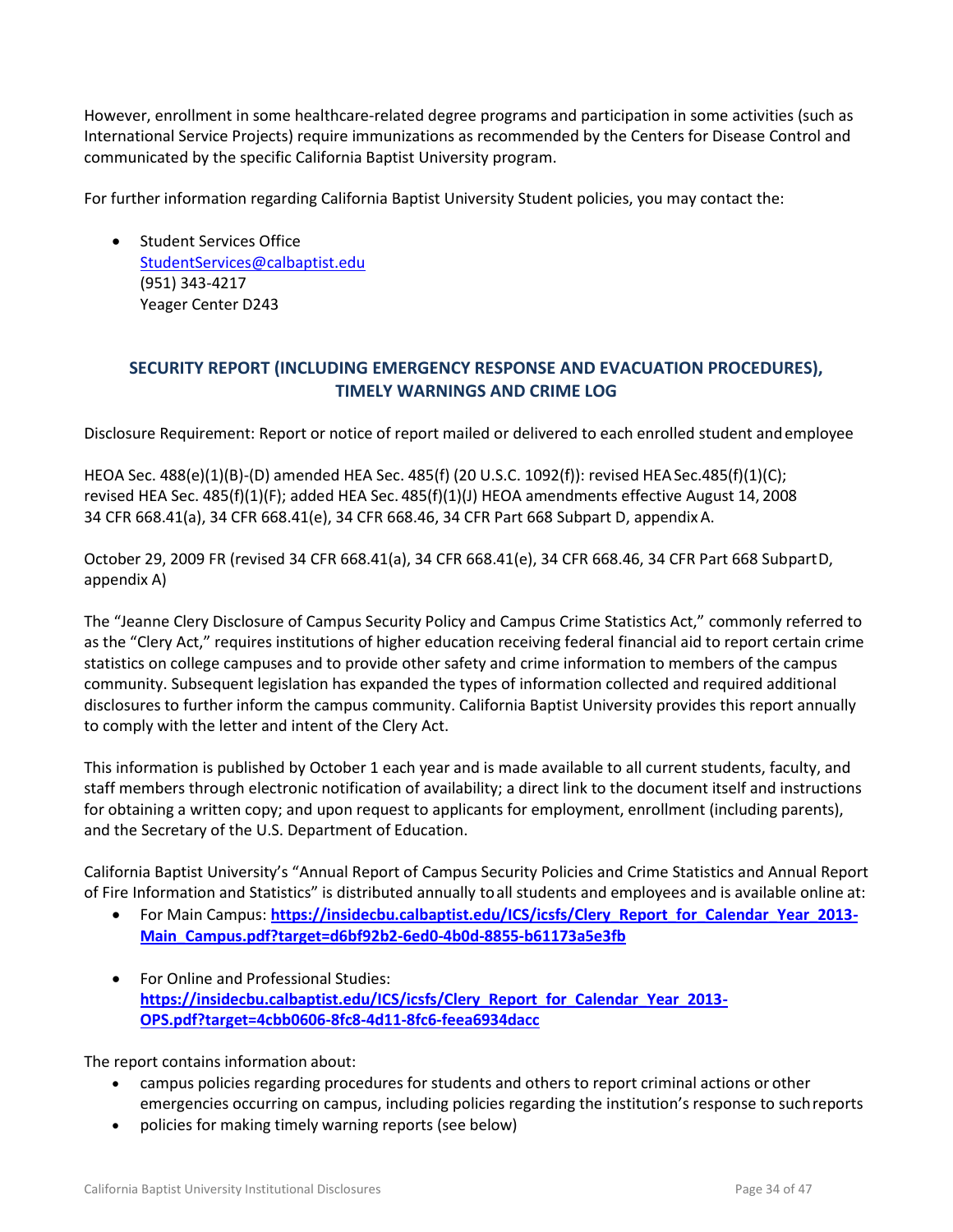- policies for preparing the annual disclosure of crime statistics
- policies concerning security of and access to campus facilities and security considerations used inthe maintenance of campus facilities
- list of the titles of persons or organizations to whom students and employees should reportcriminal offenses for the purpose of making timely warning reports and statistics disclosures
- statement of whether the institution has policies or procedures regarding confidential crime reporting (for inclusion in statistics), and if so, a description of those policies and procedures
- statement of the law enforcement authority of campus security personnel and their relationship with state and local law enforcement agencies
- policies that encourage accurate and prompt reporting of all crimes to the campus police and appropriate police agencies
- procedures, if any, that encourage pastoral counselors and professional counselors to inform persons they are counseling about procedures for confidential crime reporting (for inclusion in statistics)
- type and frequency of programs designed to inform students and employees about campussecurity procedures and practices and to encourage students and employees to be responsible for theirown security and the security of others
- programs designed to inform students and employees about the prevention of crimes
- policy concerning the monitoring and recording through local police agencies of criminal activity inwhich students engaged at off-campus locations of student organizations officially recognized by theinstitution
- policy regarding the possession, use, and sale of alcoholic beverages and enforcement of stateunderage drinking laws
- policy regarding the possession, use, and sale of illegal drugs and enforcement of federal and state drug laws
- description of drug or alcohol prevention programs as required under HEA Sec. 120 (20 U.S.C. 1011i)(see "Drug and Alcohol Abuse Prevention Program" for more information)
- statement advising the campus community where law enforcement agency information provided by a state concerning registered sex offenders may be obtained
- policy regarding campus sexual assault prevention programs and the procedures to be followed once a sex offense has occurred, including
	- o educational programs
	- o options for and assistance in notifying law enforcement agencies
	- o available on- and off-campus services for victims
	- o options regarding changes to a victim's academic and living situation
	- $\circ$  procedures for campus disciplinary action, including sanctions the institution may impose, and a statement that both the accuser and accused are entitled to the same opportunities to have others present during disciplinary proceedings, and both must be informed of the outcome of any disciplinary proceeding (see "Information for Crime Victims about Disciplinary Proceedings" for related requirement)
- missing student notification policies and procedures. (See "Security Report Missing Person Policy" for more information)
- policies regarding emergency response and evacuation procedures, including:
	- o procedures for immediate notification of the campus community
	- $\circ$  a description of the process the institution will use to confirm the emergency or dangerous situation, determine the appropriate segment/s of the campus community to be notified, determine the contentof the notification, and initiate the notification system unless issuing the notification would compromise efforts to assist a victim, or to contain, respond to, or otherwise mitigate the emergency
	- $\circ$  a statement that the institution will take the actions described above without delay
	- $\circ$  list of the titles of person/s or organization/s responsible for carrying out the actions described above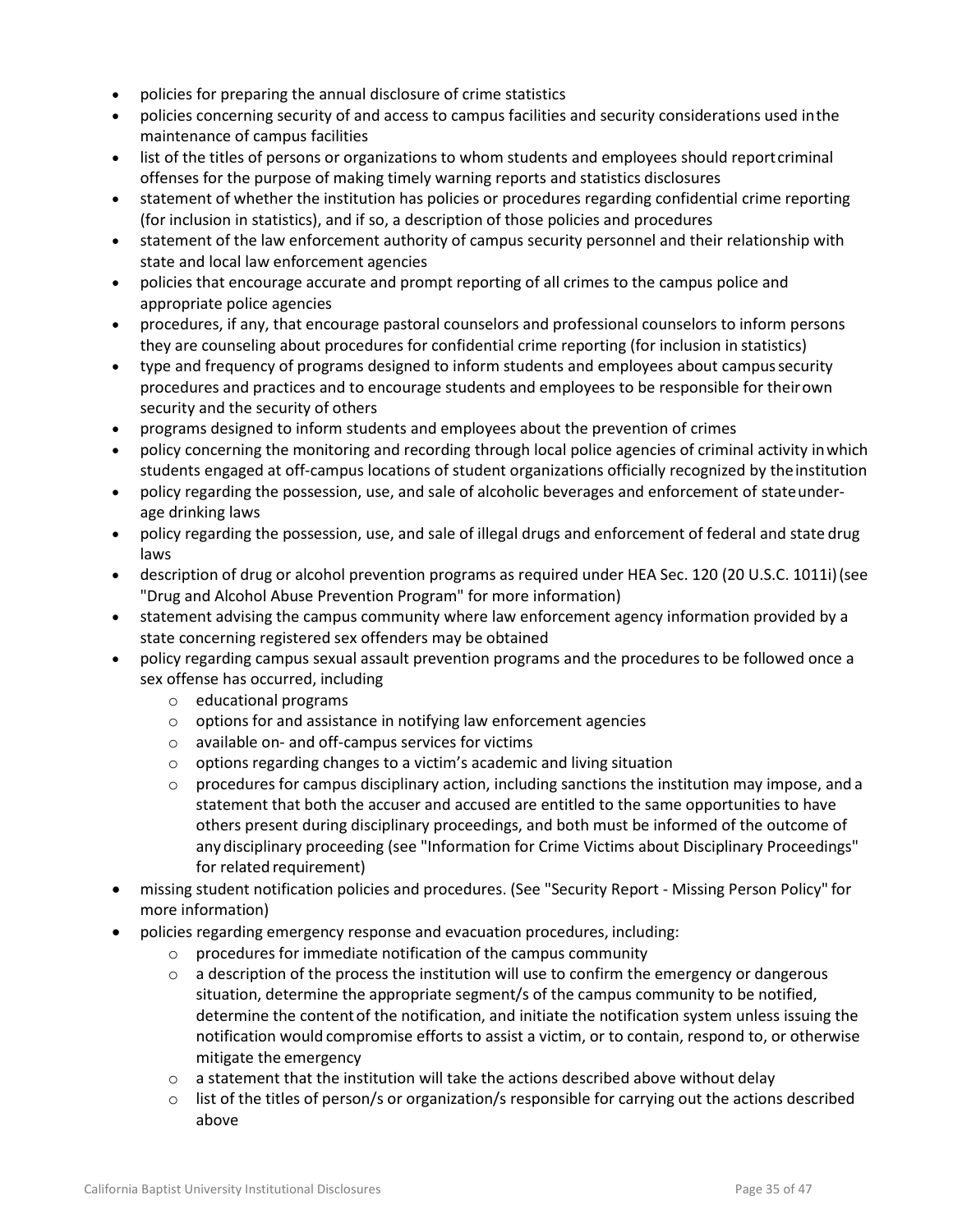- $\circ$  the institution's procedures for disseminating emergency information to the larger community
- $\circ$  the institution's procedures to test the emergency response and evacuation procedures on at least an annual basis
- Statistics for the most recent 3 calendar years:
	- o Crimes reported to a campus security authority or local police agencies: murder and nonnegligent manslaughter; negligent manslaughter; forcible and non-forcible sex offenses; robbery; aggravated assault; burglary; motor vehicle theft; and arson
	- $\circ$  For the crimes listed above and for crimes of larceny-theft, simple assault, intimidation, and destruction, damage, or vandalism of property, and any other crimes reported to a campus security authority or to local police agencies involving bodily injury to any person in which the victim was intentionally selected because of the victim's actual or perceived race, gender, religion, sexual orientation, ethnicity, or disability. These data are to be reported according to category of prejudice
	- $\circ$  Arrests and persons referred for campus disciplinary action, for liquor law violations, drug law violations, and illegal weapons possession.

The statistics are reported by the following locations:

- On campus;
- In dormitories or other on-campus residential facilities for students;
- In or on a non-campus building or property (any building or property owned or controlled by a student organization officially recognized by the institution, or any building or property owned or controlled by the institution that is not within the same reasonably contiguous geographic area of the institution); and
- on public property that is within the campus, or immediately adjacent to and accessible from the campus.

Institutions are not required to report statistics for crimes reported to a pastoral or professional counselor.The statistics must not identify a victim or person accused of committing acrime.

California Baptist University's crime statistics are submitted to the Department of Education. The Departmentis required to make the statistics available to the public. To view the statistics that California Baptist University provided to the U.S. Department of Education or compare with other colleges/universities, please visit the U.S. Department of Education, Office of Postsecondary Education (OPE), OPE Campus Security Statistics Website at <http://ope.ed.gov/security/>

#### Crime logs:

- California Baptist University Public Safety Office maintains a daily activity and crime log that contains specific information relevant to the California Baptist University campus community. The log records, by the date a crime was reported, any crime reported to the campus police or security department that occurred on campus, in or on anon-campus building or property, on public property, or within the patrol jurisdiction of the campus police or the campus security department. The log includes the nature, date, time, and general location of each crime, and the disposition ofthe complaint if known.
- An entry to the log, or an addition to an entry, are made within two business days of the report of the informationto the Campus Public Safety and Security Department, unless the disclosure is prohibited by law or would jeopardize the confidentiality of the victim. Information may be withheld if there is clear and convincing evidence thatthe release of the information would jeopardize an ongoing criminal investigation or the safety of an individual, cause a suspect to flee or evade detection, or result in the destruction of evidence. Once the adverse effect is no longer likely to occur, the information must be disclosed.
- Crime logs for the prior sixty (60) days may be inspected any time during normal business hours. Logs more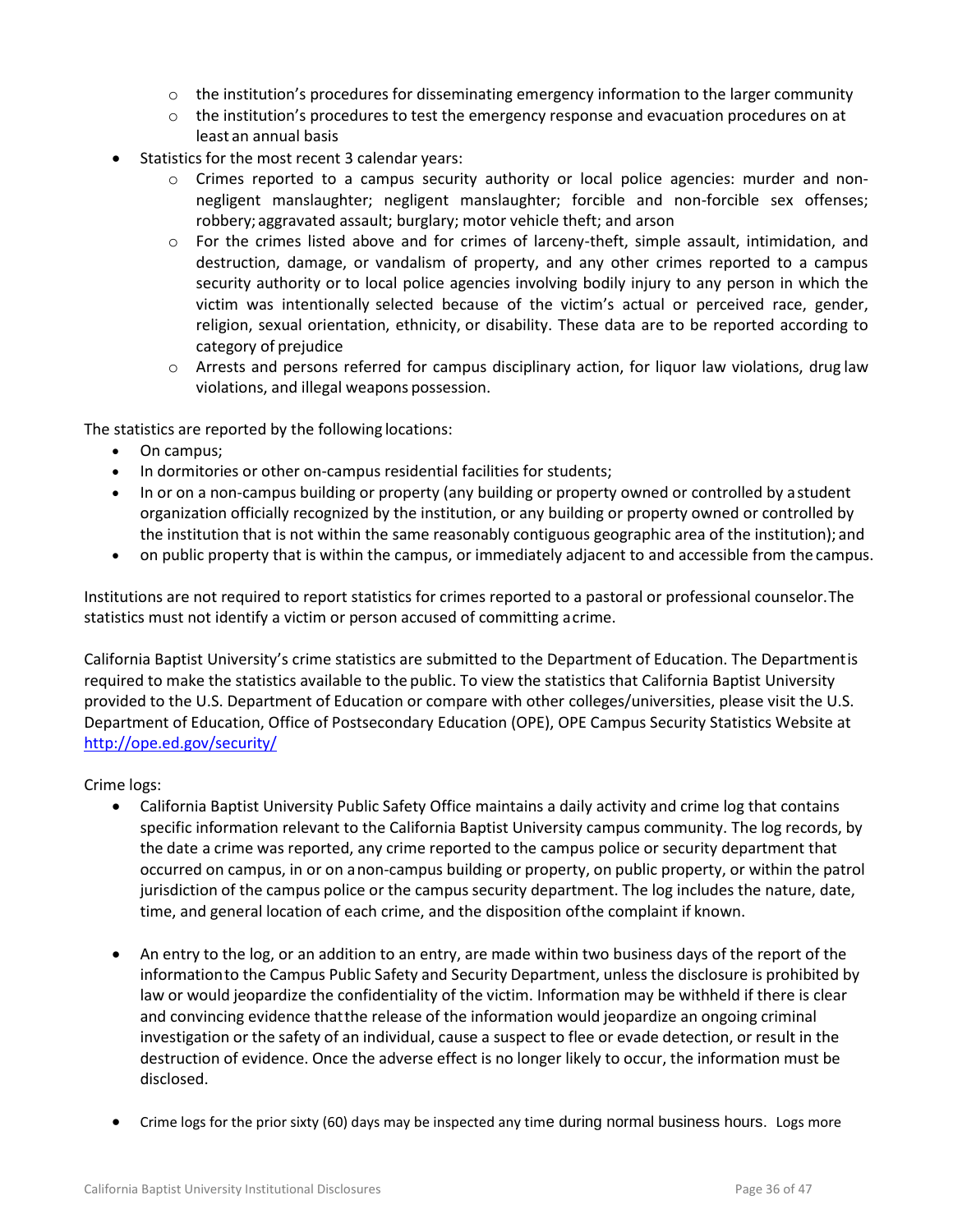than sixty (60) days old are also available for inspection during normal business hours by appointment, but require forty-eight (48) hours' notice, not including weekends and holidays observed by the University. All logs are maintained for seven (7) years.

Coordination with state and local law enforcement agencies for the investigation of alleged criminal offenses:

- The current edition of the California Baptist University Jeanne Clery Disclosure "Annual Report of Campus Security Policies and Crime Statistics and Annual Report of Fire Information and Statistics" includes a statement of the Department of Public Safety's enforcement authority and relationship with applicable policing agencies. This report is distributed annually to students and employees and is available online at:
	- o For Main Campus: **[https://insidecbu.calbaptist.edu/ICS/icsfs/Clery\\_Report\\_for\\_Calendar\\_Year\\_2013-](https://insidecbu.calbaptist.edu/ICS/icsfs/Clery_Report_for_Calendar_Year_2013-Main_Campus.pdf?target=d6bf92b2-6ed0-4b0d-8855-b61173a5e3fb) [Main\\_Campus.pdf?target=d6bf92b2-6ed0-4b0d-8855-b61173a5e3fb](https://insidecbu.calbaptist.edu/ICS/icsfs/Clery_Report_for_Calendar_Year_2013-Main_Campus.pdf?target=d6bf92b2-6ed0-4b0d-8855-b61173a5e3fb)**
	- o For Online and Professional Studies: **[https://insidecbu.calbaptist.edu/ICS/icsfs/Clery\\_Report\\_for\\_Calendar\\_Year\\_2013-](https://insidecbu.calbaptist.edu/ICS/icsfs/Clery_Report_for_Calendar_Year_2013-OPS.pdf?target=4cbb0606-8fc8-4d11-8fc6-feea6934dacc) [OPS.pdf?target=4cbb0606-8fc8-4d11-8fc6-feea6934dacc](https://insidecbu.calbaptist.edu/ICS/icsfs/Clery_Report_for_Calendar_Year_2013-OPS.pdf?target=4cbb0606-8fc8-4d11-8fc6-feea6934dacc)**
- This report describes the working relationship between the California Baptist University Department of Public Safety and the local agencies of jurisdiction in all areas in which the University owns/operates facilities. Because DPS is not a police agency, no memorandums of understanding are required to provide for the authority of these agencies to investigate alleged crimes occurring on or around the campuses.
- The same report strongly encourages the reporting of all crimes to the California Baptist University Department of Public Safety (DPS) and the applicable policing agency. DPS personnel currently encourage the reporting of crimes and provide contact information for the applicable police agency to the victim upon reporting of any alleged crime.

Hate crimes:

 The California Baptist University Department of Public Safety has modified its information collection and record keeping procedures to comply with the expanded list of hate crimes to be reported in the annual report, to include four new crimes: larceny-theft, simple assault, intimidation, and destruction, damage, or vandalism to property.

Timely warning and emergency notification:

- California Baptist University Department of Public Safety makes timely reports to the campus community of crimes considered to be a threat to students and employees that are reported to campus security authorities or to local police agencies. Institutions are not required to issue a timely warning based on the same circumstances that lead to an emergency notification.
- The Department of Public Safety has developed and published a procedure in the California Baptist University **[Emergency Management Plan](http://web1.calbaptist.edu/InsideCBU/CBUEmergOpsManualPUBLIC.pdf)** to provide the designated University Incident Commander with the authority to issue "immediate" notifications to the campus community upon confirmation of a significant emergency or dangerous situation involving an immediate threat to the health or safety of students or staff occurring on campus. Notifications are disseminated using outdoor speaker, telephone voice and text messaging, email, and computer "pop-up" systems.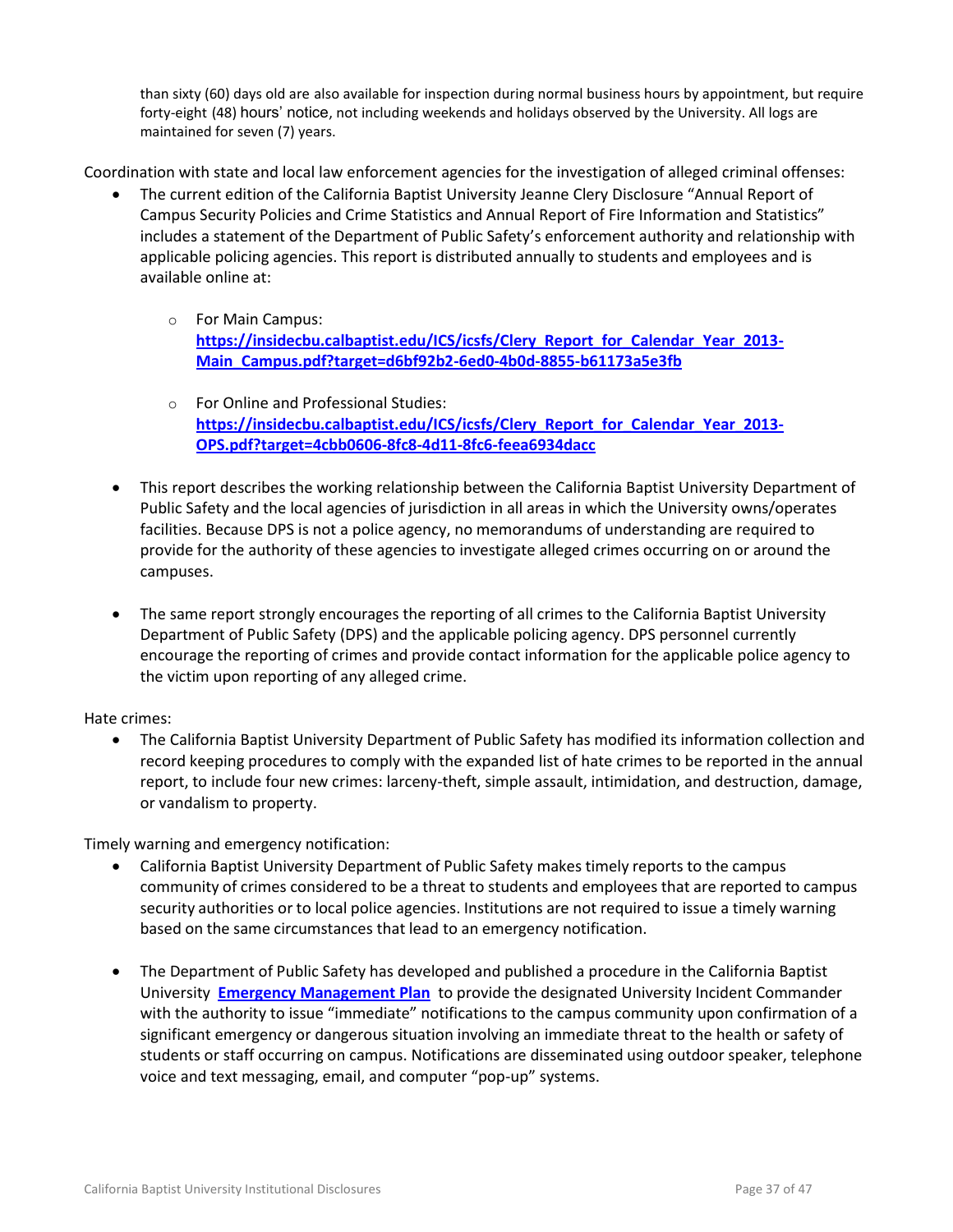• The Department of Public Safety conducts tests of the emergency response and evacuation procedures at least annually.

Emergency response/evacuation:

- California Baptist University has policies in place to provide for an immediate emergency response and evacuation of persons, and to give notice to the campus community "immediately" of a "significant emergency or dangerous situation" involving an "immediate threat," occurring at any of the locations specified in the Clery Act. The procedures are publicized and tested annually.
- The Department of Public Safety developed and published the California Baptist University Emergency [Management Plan](http://web1.calbaptist.edu/InsideCBU/CBUEmergOpsManualPUBLIC.pdf) that provides for the immediate response to, and evacuation of persons in response to emergencies.
- Information on emergency response and evacuation procedures may be accessed in:
	- o Section 61.1 Community and Emergency Notification of the **[California Baptist University](http://www.thezonelive.com/SchoolStructure/CA_CaliforniaBaptistCollege/handbook.pdf)  [Student Handbook](http://www.thezonelive.com/SchoolStructure/CA_CaliforniaBaptistCollege/handbook.pdf)**
	- o Action Plans section and Appendix of the California Baptist University **[Emergency Management](http://web1.calbaptist.edu/InsideCBU/CBUEmergOpsManualPUBLIC.pdf)  [Plan](http://web1.calbaptist.edu/InsideCBU/CBUEmergOpsManualPUBLIC.pdf)**

If you are unable to locate the information you need from the links above, or if you would like a papercopy of the reports, you may contact the:

• Department of Public Safety [publicsafety@calbaptist.edu](mailto:publicsafety@calbaptist.edu) (951) 343-4311 Lancer Arms 31

# **SECURITY REPORT – MISSING PERSON NOTIFICATIONPOLICY**

<span id="page-37-0"></span>Disclosure Requirement: Information included in annual security report (see "Security Report (Including Emergency Response and Evacuation Procedures), Timely Warnings, and CrimeLog)

HEOA Sec. 488(g) amended HEA Sec. 485 (20 U.S.C. 1092): added HEA Sec. 485(j) HEOA amendmenteffective August 14, 2008 October 29, 2009 FR notice (revised 34 CFR 668.41(a), added 34 CFR 668.46(b)(14) and 34 CFR668.46(h))

California University has established policies and procedures to assist in the reporting of any resident student(s) believed to be missing, the on-campus investigation of such report(s), and the making of any necessary notifications to parents, law enforcement, or other entity as a result of such inquiry. The Missing Student Notification is Policy 61.2 of the **[California Baptist University Student Handbook](http://www.thezonelive.com/SchoolStructure/CA_CaliforniaBaptistCollege/handbook.pdf)**.

California Baptist University includes in its annual Jeanne Clery Disclosure "Annual Report of Campus Security Policies and Crime Statistics and Annual Report of Fire Information and Statistics" the following statement of policy regarding missing student notification procedures for students who reside inon-campus student housing facilities.

The University has in place policies and procedures to receive, document, investigate, and make all required notifications in response to any report of a student missing more than twenty-four (24) hours.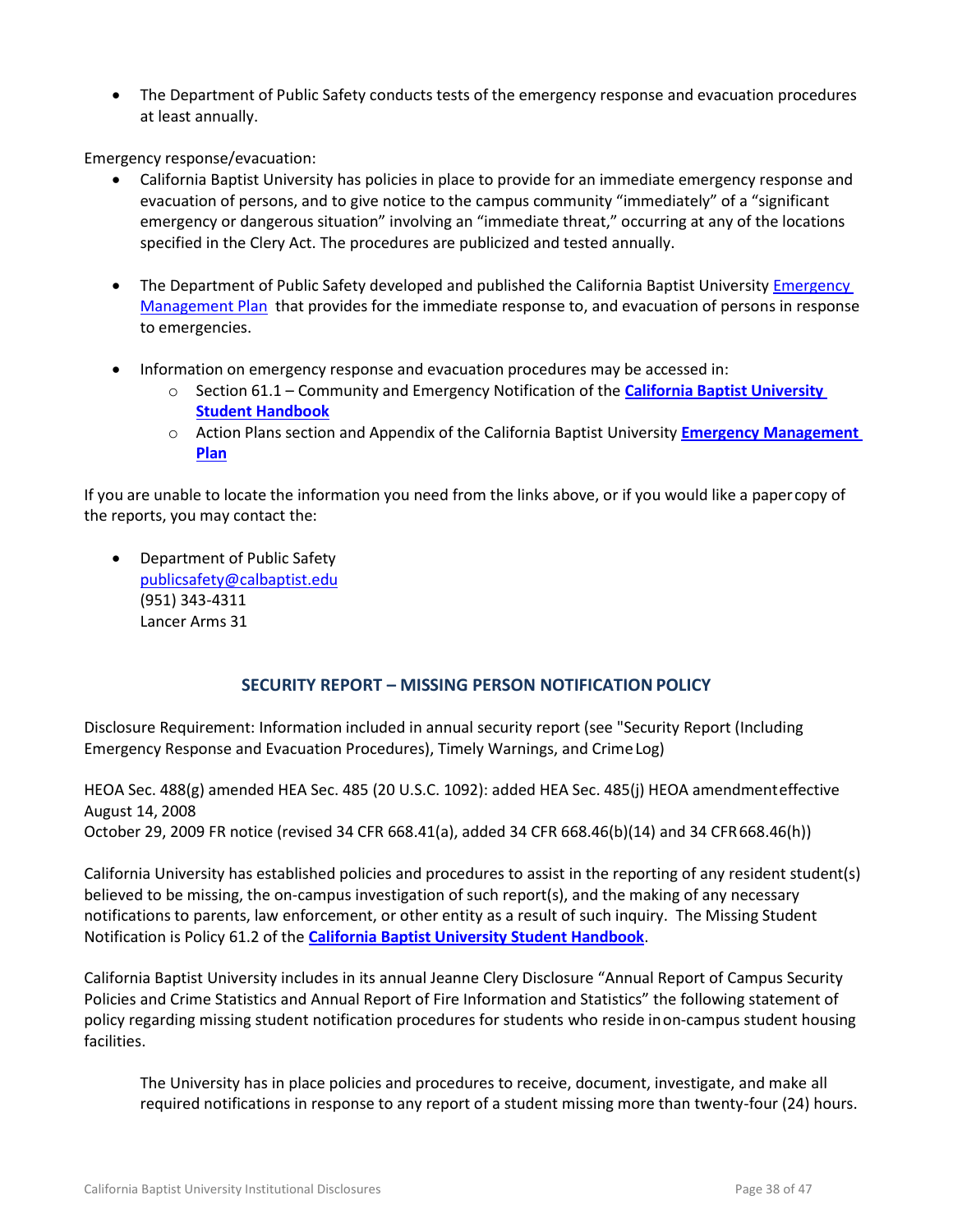The Department of Public Safety, working together with the Dean of Students, will investigate any report of a missing student and the Dean will make all notifications required under the law.

Additionally, these policies provide for each student living in on-campus housing to list on their housing information card a confidential contact person to be notified if the student is missing, require that the local law enforcement be notified within required time frames if the student is not located, and that parent or guardian of a student less than eighteen (18) years of age and not emancipated be notified if the student is missing.

A student believed to be missing should be reported to the Department of Public Safety so that a prompt and thorough campus investigation may be commenced.

This statement:

- includes the titles of the persons or organizations to which reports should be made that a student has been missing for 24 hours
- requires that any missing student report must be referred immediately to the institution's police or campus security department, or, in the absence of an institutional police or campus security department, to thelocal law enforcement agency that has jurisdiction in the area
- contains an option for each student to identify a contact person or persons whom the institution will notify within 24 hours if the student is determined by the institutional police or security department or the locallaw enforcement agency to be missing
- advises students their contact information will be registered confidentially
- informs students that the institution will notify within 24 hours the appropriate law enforcement agency that the student is determined to be missing (if the law enforcement agency did not make the determinationthat the student is missing)
- advises students, if they are under 18 years of age and not emancipated, that the institution is required to notify a custodial parent or guardian within 24 hours when the student is determined to be missing, in addition to any additional contact person designated by the student

California Baptist University's Jeanne Clery Disclosure "Annual Report of Campus Security Policies and Crime Statistics and Annual Report of Fire Information and Statistics" is distributed annually to students and employees and is available online at:

- For Main Campus: **https://insidecbu.calbaptist.edu/ICS/icsfs/Clery Report for Calendar Year 2013-[Main\\_Campus.pdf?target=d6bf92b2-6ed0-4b0d-8855-b61173a5e3fb](https://insidecbu.calbaptist.edu/ICS/icsfs/Clery_Report_for_Calendar_Year_2013-Main_Campus.pdf?target=d6bf92b2-6ed0-4b0d-8855-b61173a5e3fb)**
- For Online and Professional Studies: **[https://insidecbu.calbaptist.edu/ICS/icsfs/Clery\\_Report\\_for\\_Calendar\\_Year\\_2013-](https://insidecbu.calbaptist.edu/ICS/icsfs/Clery_Report_for_Calendar_Year_2013-OPS.pdf?target=4cbb0606-8fc8-4d11-8fc6-feea6934dacc) [OPS.pdf?target=4cbb0606-8fc8-4d11-8fc6-feea6934dacc](https://insidecbu.calbaptist.edu/ICS/icsfs/Clery_Report_for_Calendar_Year_2013-OPS.pdf?target=4cbb0606-8fc8-4d11-8fc6-feea6934dacc)**

If you are unable to locate the information you need from the links above, or if you would like a papercopy of the reports, you may contact the following offices:

- Department of Public Safety [publicsafety@calbaptist.edu](mailto:publicsafety@calbaptist.edu) (951) 343-4311 Lancer Arms 31
- Student Services Office [StudentServices@calbaptist.edu](mailto:StudentServices@calbaptist.edu)  (951) 343-4217 Yeager Center D243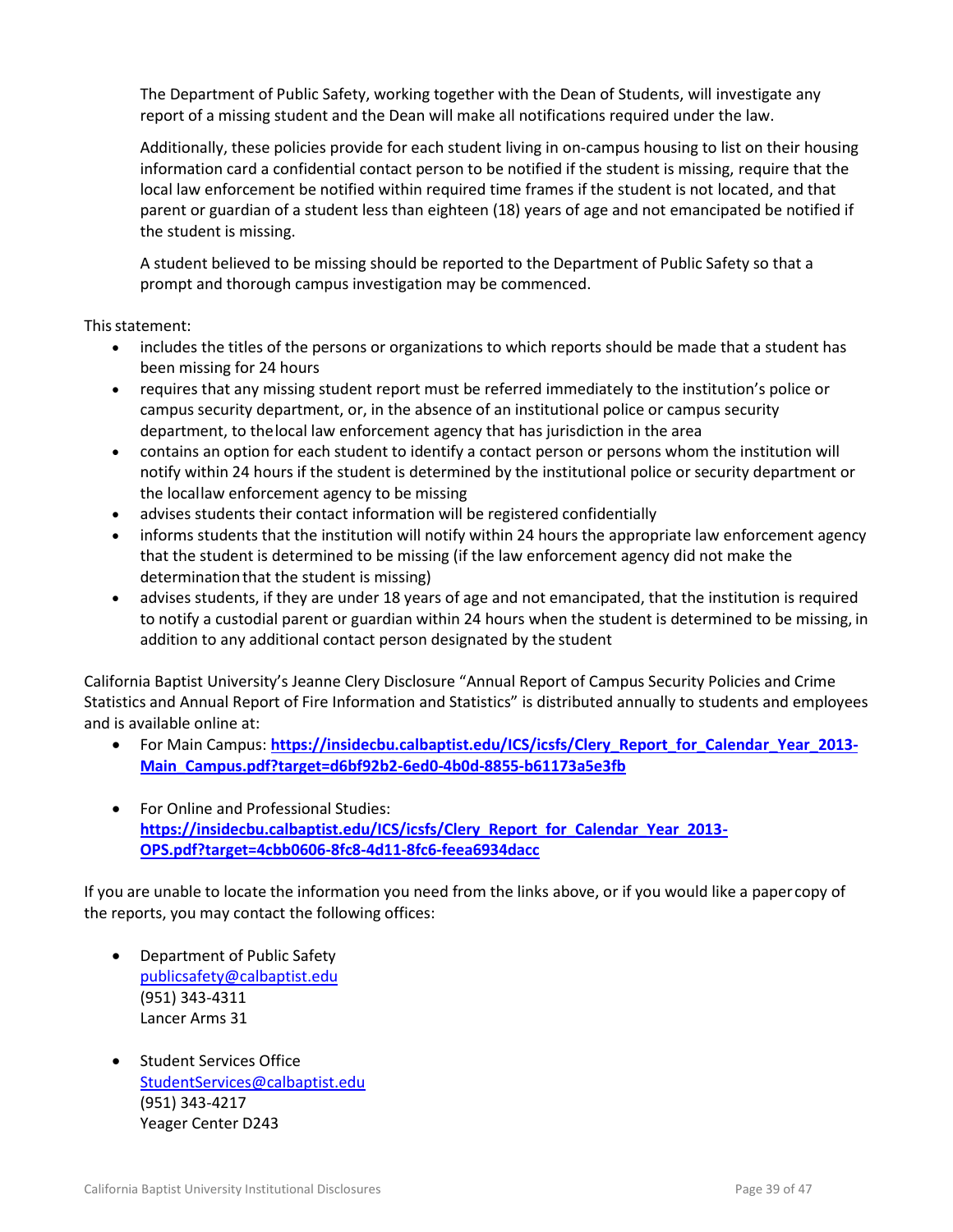### **INFORMATION FOR CRIME VICTIMS ABOUT DISCIPLINARY PROCEEDINGS**

<span id="page-39-0"></span>Disclosure Requirement: Information provided to victim of crime

#### HEOA Sec. 493(a)(1)(A) amended HEA Sec. 487(a) (20 U.S.C. 1094(a)): added HEA Sec.487(a)(26)

Upon written request, California Baptist University discloses to the alleged victim of any crime of violence, or a non-forcible sex offense, the results of any disciplinary proceeding conducted by the University against astudent who is the alleged perpetrator of such crime or offense. If the alleged victim is deceased as a result of the crime or offense, the information shall be provided, upon request, to the next of kin of the allegedvictim. This provision applies to any disciplinary proceeding conducted by an institution on or after August 14, 2009.

The Complainant's Rights in a Hearing are included in the Student Conduct Process Policies (27.15.2.2., 27.15.3., 27.15.4., and 27.15.5.) of the **[California Baptist University Student Handbook](http://www.thezonelive.com/SchoolStructure/CA_CaliforniaBaptistCollege/handbook.pdf)**.

California Baptist University's Clery Disclosure "Annual Report of Campus Security Policies and Crime Statistics and Annual Report of Fire Information and Statistics" includes the policies that:

- both the accuser and accused will be informed of the outcome or any institutional disciplinary proceeding brought alleging an offense, and
- victims have the right to be informed of the outcome of the judicial proceedings involving an assault.

The Clery Disclosure report may be accessed at:

- **•** For Main Campus: [https://insidecbu.calbaptist.edu/ICS/icsfs/Clery\\_Report\\_for\\_Calendar\\_Year\\_2013-](https://insidecbu.calbaptist.edu/ICS/icsfs/Clery_Report_for_Calendar_Year_2013-Main_Campus.pdf?target=d6bf92b2-6ed0-4b0d-8855-b61173a5e3fb) **[Main\\_Campus.pdf?target=d6bf92b2-6ed0-4b0d-8855-b61173a5e3fb](https://insidecbu.calbaptist.edu/ICS/icsfs/Clery_Report_for_Calendar_Year_2013-Main_Campus.pdf?target=d6bf92b2-6ed0-4b0d-8855-b61173a5e3fb)**
- For Online and Professional Studies: **[https://insidecbu.calbaptist.edu/ICS/icsfs/Clery\\_Report\\_for\\_Calendar\\_Year\\_2013-](https://insidecbu.calbaptist.edu/ICS/icsfs/Clery_Report_for_Calendar_Year_2013-OPS.pdf?target=4cbb0606-8fc8-4d11-8fc6-feea6934dacc) [OPS.pdf?target=4cbb0606-8fc8-4d11-8fc6-feea6934dacc](https://insidecbu.calbaptist.edu/ICS/icsfs/Clery_Report_for_Calendar_Year_2013-OPS.pdf?target=4cbb0606-8fc8-4d11-8fc6-feea6934dacc)**

If you are unable to locate the information you need from the links above, or if you would like a papercopy of the reports, you may contact the following offices:

- Department of Public Safety [publicsafety@calbaptist.edu](mailto:publicsafety@calbaptist.edu) (951) 343-4311 Lancer Arms 31
- Student Services Office [StudentServices@calbaptist.edu](mailto:StudentServices@calbaptist.edu)  (951) 343-4217 Yeager Center D243

#### **FIRE SAFETY REPORT AND FIRE LOG**

<span id="page-39-1"></span>Disclosure Requirement: Fire safety report, or notice of report, distributed to each student and current employee.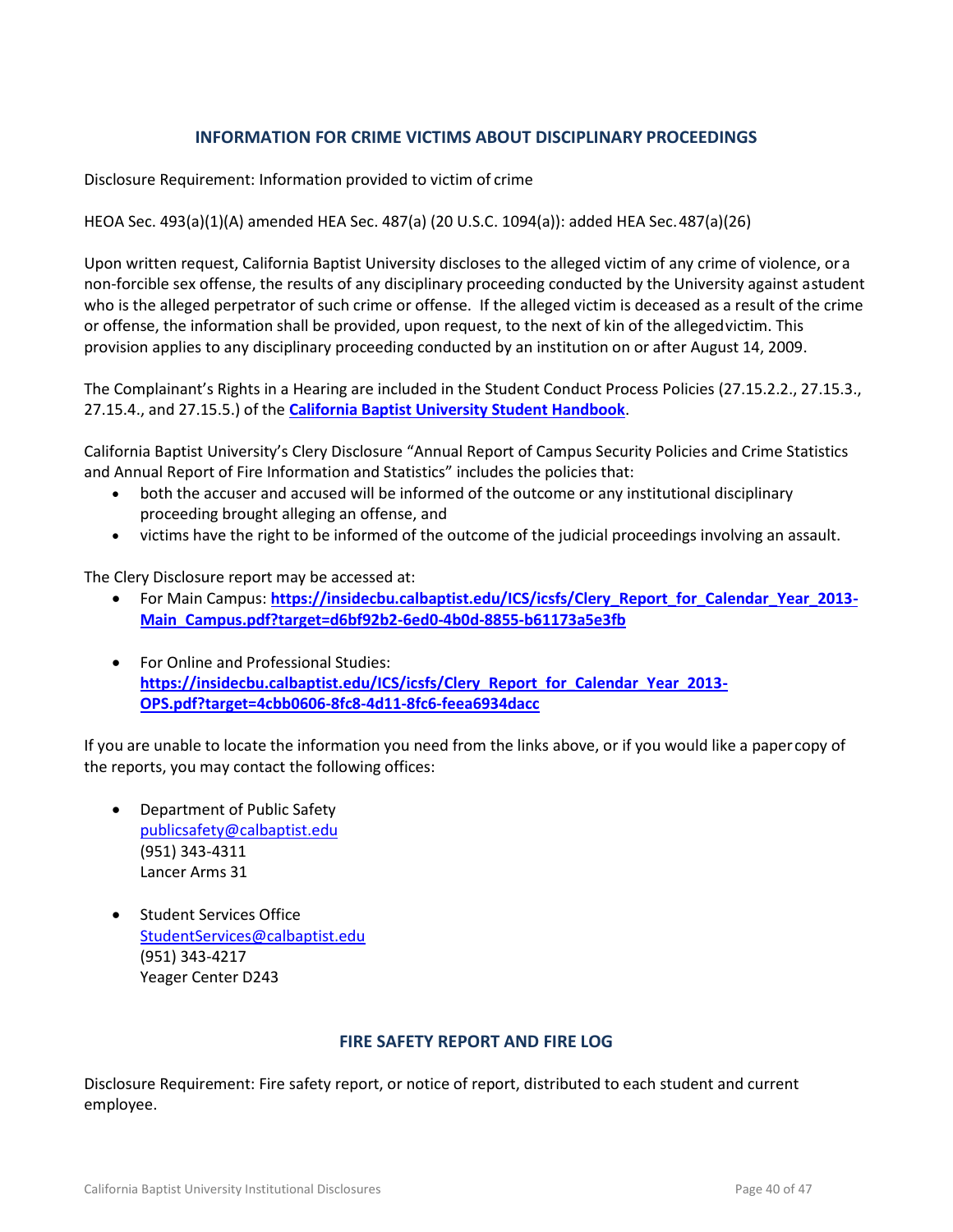HEOA Sec. 488(a)(1)(E) amended HEA Sec. 485(a)(1) (20 U.S.C. 1092(a)(1)): added HEA Sec.485(a)(1)(T). HEOA Sec. 488(g) amended HEA Sec. 485 (20 U.S.C. 1092): added HEA Sec. 485(i) HEOA amendmentseffective August 14, 2008 October 29, 2009 FR notice (revised 34 CFR 668.41(a) and 34 CFR 668.41(e), added 34 CFR668.49)

California Baptist University distributes to all current students and employees, by October 1 each year, notice of its "Annual Report of Fire Information and Statistics" which is a separate section of the California Baptist University Jeanne Clery Disclosure of Campus Security Policy and Campus Statistics Act report. The statistical information is submitted to the Secretary of Education as part of the annual Clery Report, and the "Annual Report of Campus Security Policies and Crime Statistics and Annual Report of Fire Information and Statistics" is

- For Main Campus: [https://insidecbu.calbaptist.edu/ICS/icsfs/Clery\\_Report\\_for\\_Calendar\\_Year\\_2013-](https://insidecbu.calbaptist.edu/ICS/icsfs/Clery_Report_for_Calendar_Year_2013-Main_Campus.pdf?target=d6bf92b2-6ed0-4b0d-8855-b61173a5e3fb) **[Main\\_Campus.pdf?target=d6bf92b2-6ed0-4b0d-8855-b61173a5e3fb](https://insidecbu.calbaptist.edu/ICS/icsfs/Clery_Report_for_Calendar_Year_2013-Main_Campus.pdf?target=d6bf92b2-6ed0-4b0d-8855-b61173a5e3fb)**
- For Online and Professional Studies: **[https://insidecbu.calbaptist.edu/ICS/icsfs/Clery\\_Report\\_for\\_Calendar\\_Year\\_2013-](https://insidecbu.calbaptist.edu/ICS/icsfs/Clery_Report_for_Calendar_Year_2013-OPS.pdf?target=4cbb0606-8fc8-4d11-8fc6-feea6934dacc) [OPS.pdf?target=4cbb0606-8fc8-4d11-8fc6-feea6934dacc](https://insidecbu.calbaptist.edu/ICS/icsfs/Clery_Report_for_Calendar_Year_2013-OPS.pdf?target=4cbb0606-8fc8-4d11-8fc6-feea6934dacc)**

California Baptist University maintains a Fire Log, listing date and time of occurrence, nature of the fire, and general location of the fire. This log is available on-site and immediately accessible for the most recent sixty (60) day period. Any portions of the log outside of the prior sixty (60) days must be made available within two (2) business days of a request for inspection, and all logs must be retained for three (3) years following publication of the last annual report to which it applies (in effect, seven years).

California Baptist University's Facilities and Planning Department annually provides updated information on fire safety systems in place, and updates on needed improvements to the Department of Public Safety for inclusion in the annual report.

California Baptist University Residential Life has developed and implemented education programs to enhance fire prevention and safety.

California Baptist University's "Annual Report of Campus Security Policies and Crime Statistics and Annual Report of Fire Information and Statistics," as referenced in the links above, includes the following information for each on-campus student housing facility:

- statistics for the three most recent calendar years for which data are available for:
	- o the number of fires and the cause of each fire
	- $\circ$  the number persons who received fire-related injuries that resulted in treatment at a medical facility, including at an on-campus health center
	- o the number of deaths related to a fire
	- $\circ$  the value of property damage caused by a fire
- a description of each housing facility fire safety system, including the fire sprinklersystem
- the number of fire drills held during the previous calendar year
- policies or rules on portable electrical appliances, smoking, and open flames
- procedures for evacuation

posted on California Baptist's website:

- policies regarding fire safety education and training programs provided to students andemployees (describing the procedures students and employees should follow in the case of a fire).
- for the purposes of including a fire in the statistics, the titles of each person or organization to which students and employees should report that a fire occurred
- plans for future improvements in fire safety, if determined necessary by the institution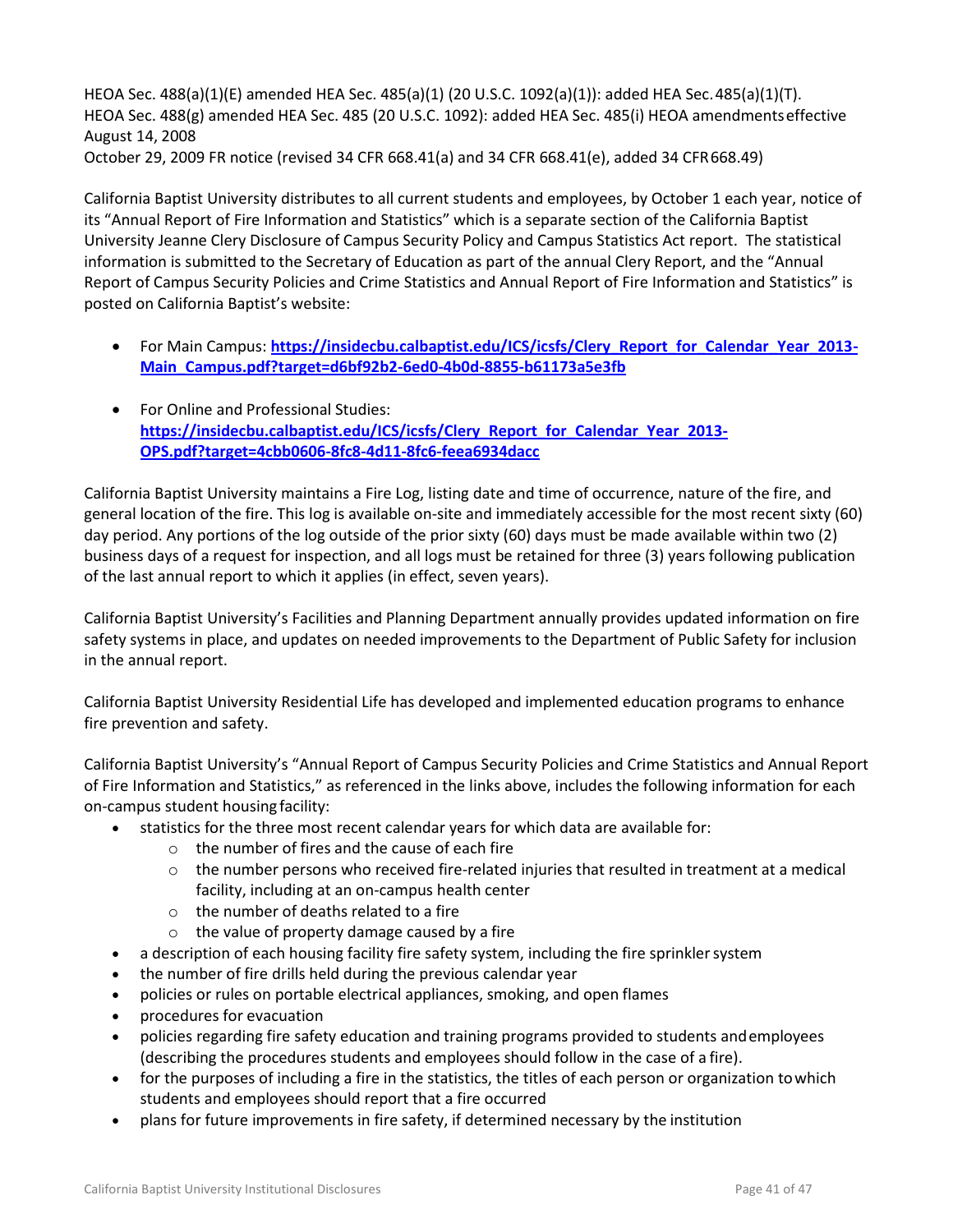California Baptist University's fire statistics are submitted to the Department of Education. The Department must make the statistics publicly available. To view the statistics that California Baptist University provided to the U.S. Department of Education or compare with other colleges/universities, please visit the U.S. Department of Education, Office of Postsecondary Education (OPE), OPE Campus Security Statistics Website at <http://ope.ed.gov/security/>

If you are unable to locate the information you need from the links above, or if you would like a papercopy of the reports, you may contact the:

 Department of Public Safety [publicsafety@calbaptist.edu](mailto:publicsafety@calbaptist.edu) (951) 343-4311 Lancer Arms 31

# <span id="page-41-0"></span>**STUDENT OUTCOMES**

# **RETENTION RATES**

<span id="page-41-1"></span>Disclosure Requirement: Made available through appropriate publications, mailings, or electronic media

HEOA Sec. 488(a)(1)(E) amended HEA Sec. 485(a)(1) (20 U.S.C. 1092(a)(1)): added HEA Sec.485(a)(1)(U): HEOA amendment effective August 14, 2008 October 29, 2009 FR notice (revised 34 CFR 668.41(d))

California Baptist University collects annually the data regarding theretention rate of degree-seeking, first-time, undergraduate students at California Baptist University, and providesthat data to the Department of Education.

This information is collected in the IPEDS Fall Enrollment Survey. If the retention rate information is requestedby a prospective student, the information is made available prior to the student's enrolling or entering into any financial obligation with the institution.

California Baptist University posts **[Retention Rates](https://insidecbu.calbaptist.edu/ICS/icsfs/2011-2013_Cohort_Retention_Rates.pdf?target=5e078590-11ad-49d0-8720-47f75895ad6b)** on the university's website at [http://www.calbaptist.edu/explore-cbu/about/higher-education-opportunity-act-compliance/.](http://www.calbaptist.edu/explore-cbu/about/higher-education-opportunity-act-compliance/)

This information is also disclosed by the Department of Education on its College Navigator website: <https://nces.ed.gov/collegenavigator/?q=california+baptist+university&s=all&id=110361>

For more information on the IPEDS Fall Enrollment Survey: [http://nces.ed.gov/ipeds.](http://nces.ed.gov/ipeds)

If you are unable to locate the information you need from the links above, or if you would like a papercopy, you may contact the following offices:

 Office of Institutional Research, Planning and Assessment [ir@calbaptist.edu](mailto:ir@calbaptist.edu) (951) 552-8650 James Building 103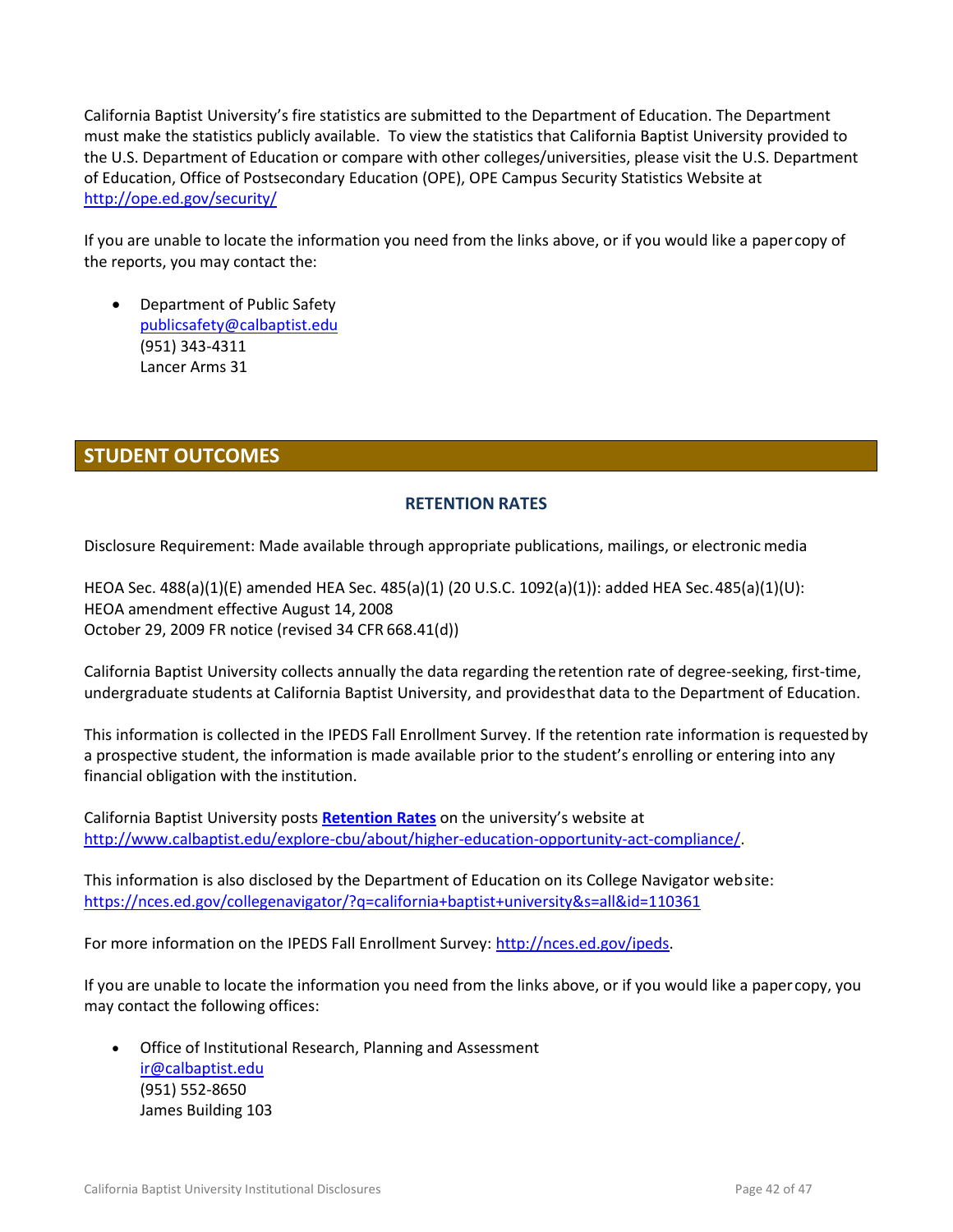Office of the University Registrar [registrar@calbaptist.edu](mailto:registrar@calbaptist.edu) (951) 343-4566 Yeager Center D118

# **COMPLETION/GRADUATION AND TRANSFER-OUT RATES (STUDENT RIGHT-TO-KNOW ACT)**

<span id="page-42-0"></span>Disclosure Requirement: Made available through appropriate publications, mailings, or electronicmedia

HEOA Sec. 488(a)(2) amended HEA Sec. 485(a) (20 U.S.C. 1092(a)): new HEA Sec. 485(a)(4) HEOASec. 488(a)(3) amended HEA Sec. 485(a) (20 U.S.C. 1092(a)): added HEA Sec. 485(a)(7) HEOA amendmentseffective August 14, 2008 (see exception below) 34 CFR 668.41(a)-(d), 34 CFR 668.45, 34 CFR 668.8(b)(1)ii) October 29, 2009 FR notice (revised 34 CFR 668.45)

The Student Right-to-Know Act requires institutions to annually make available to prospective and enrolled students the completion or graduation rateof certificate- or degree-seeking, first-time, full-time, undergraduate students. The data is to be available by July 1each year for the most recent cohort that has had 150 percent of normal time for completion by August 31 of theprior year. If the information is requested by a prospective student, it must be made available prior to thestudent's enrolling or entering into any financial obligation with the institution.

An institution that determines that its mission includes providing substantial preparation for students to enrollin another Title IV, HEA-eligible institution must disclose a transfer-out rate for eachcohort.

A student shall be counted as a completion or graduation if the student earns a degree or certificate or completesa transfer-preparatory program within 150 percent of normal time for the student's program.

The HEOA (Sec. 488(a)(3)) added a provision requiring that the completion or graduation rates must be disaggregated by:

- gender
- major racial and ethnic subgroup (as defined in IPEDS)
- recipients of a Federal Pell Grant
- recipients of a subsidized Stafford Loan who did not receive a Pell Grant
- students who did not receive either a Pell Grant or a subsidized Stafford Loan

Students are to be considered to have received a grant or loan if they received it during the period usedfor determining the cohort − fall term or full year.

Institutions are allowed to exclude from completion/graduation or transfer-out rate calculations those students who leave school to serve in the Armed Forces, on official church missions, or with a federal foreign aid service, orare deceased or totally and permanently disabled.

The HEOA (Sec. 488(a)(2)) added a provision that applies to institutions for which students who leave schoolto serve in the Armed Forces, on official church missions, or with a recognized federal foreign aid service represent 20 percent or more of the certificate- or degree-seeking, full-time undergraduates at the institution. Those institutions may include the students who leave for such service in their completion/graduation rate calculations but allow for the time the students were not enrolled due to their service by adding the time period the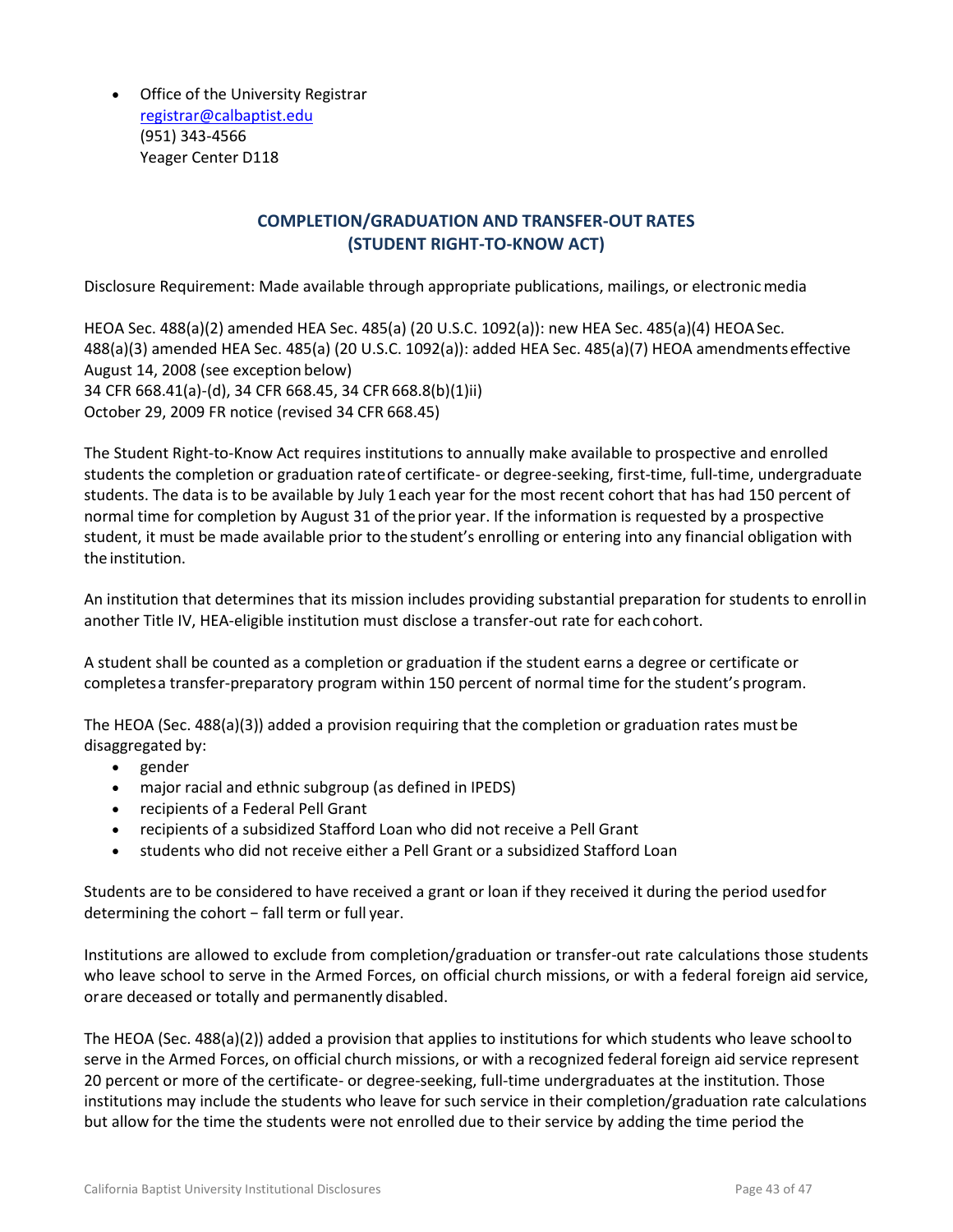students were notenrolled due to their service to the 150 percent of normal time used in the calculations.

California Baptist University annually reports the required Student Right-to-Know **[Graduation/Completion Rates](https://insidecbu.calbaptist.edu/ICS/icsfs/2006-2008_Cohort_Graduation_Rates.pdf?target=81d74559-9f39-4844-9ab8-24f77498a85d)** data to the Department of Education in the IPEDS Graduation Rate Survey (GRS), and posts it on the university's website at [http://www.calbaptist.edu/explore-cbu/about/higher-education-opportunity-act-compliance/.](http://www.calbaptist.edu/explore-cbu/about/higher-education-opportunity-act-compliance/)

This information is also disclosed by the Department of Education on its College Navigator website: <https://nces.ed.gov/collegenavigator/?q=california+baptist+university&s=all&id=110361> For more information on the IPEDS Graduation Rate Survey: [http://nces.ed.gov/ipeds.](http://nces.ed.gov/ipeds)

As a bachelor-degree granting institution, California Baptist University does not calculate transfer-out rates for student cohorts.

If you are unable to locate the information you need from the links above, or if you would like a papercopy, you may contact the following offices:

- Office of Institutional Research, Planning and Assessment [ir@calbaptist.edu](mailto:ir@calbaptist.edu) (951) 552-8650 James Building 103
- Office of the University Registrar [registrar@calbaptist.edu](mailto:registrar@calbaptist.edu) (951) 343-4566 Yeager Center D118

# **COMPLETION/GRADUATION AND TRANSFER-OUT RATES FOR STUDENTS RECEIVING ATHLETICALLY RELATED STUDENT AID**

<span id="page-43-0"></span>Disclosure Requirement: Provided to prospective student athletes and others at time offer is made of athletically- related student aid.

EOA Sec. 488(a)(3) amended HEA Sec. 485(a) (20 U.S.C. 1092(a): added HEA Sec. 485(a)(7) HEOA Sec.488(d) amended HEA Sec. 485(e) (20 U.S.C. 1092(e)): new HEA Sec. 485(e)(3) HEOA amendments effective August14, 2008 34 CFR 668.41(a), 34 CFR 668.41(f), 34 CFR 668.45, 34 CFR 668.48 October 29, 2009 FR notice (revised 34 CFR 668.45 and 34 CFR 668.48)

Each institution must produce by July 1 each year a report that is provided to a prospective student athlete and the student's parents, high school guidance counselor, and coach at the time the institution offers athletically related student aid. If the NCAA provides the information for the institution to high school coaches and counselors,the institution is deemed to be in compliance with that requirement. The report is also sent to the Department of Education. The IPEDS Graduation Rate Survey collects a URL for the disclosure information posted on the institution's website.

The report must contain

- the number of students, by race and gender, who attended the institution in the prior year
- the number of students who attended in the prior year and who received athletically related aid, categorized by race and gender within each sport (basketball, football, baseball, cross-country and track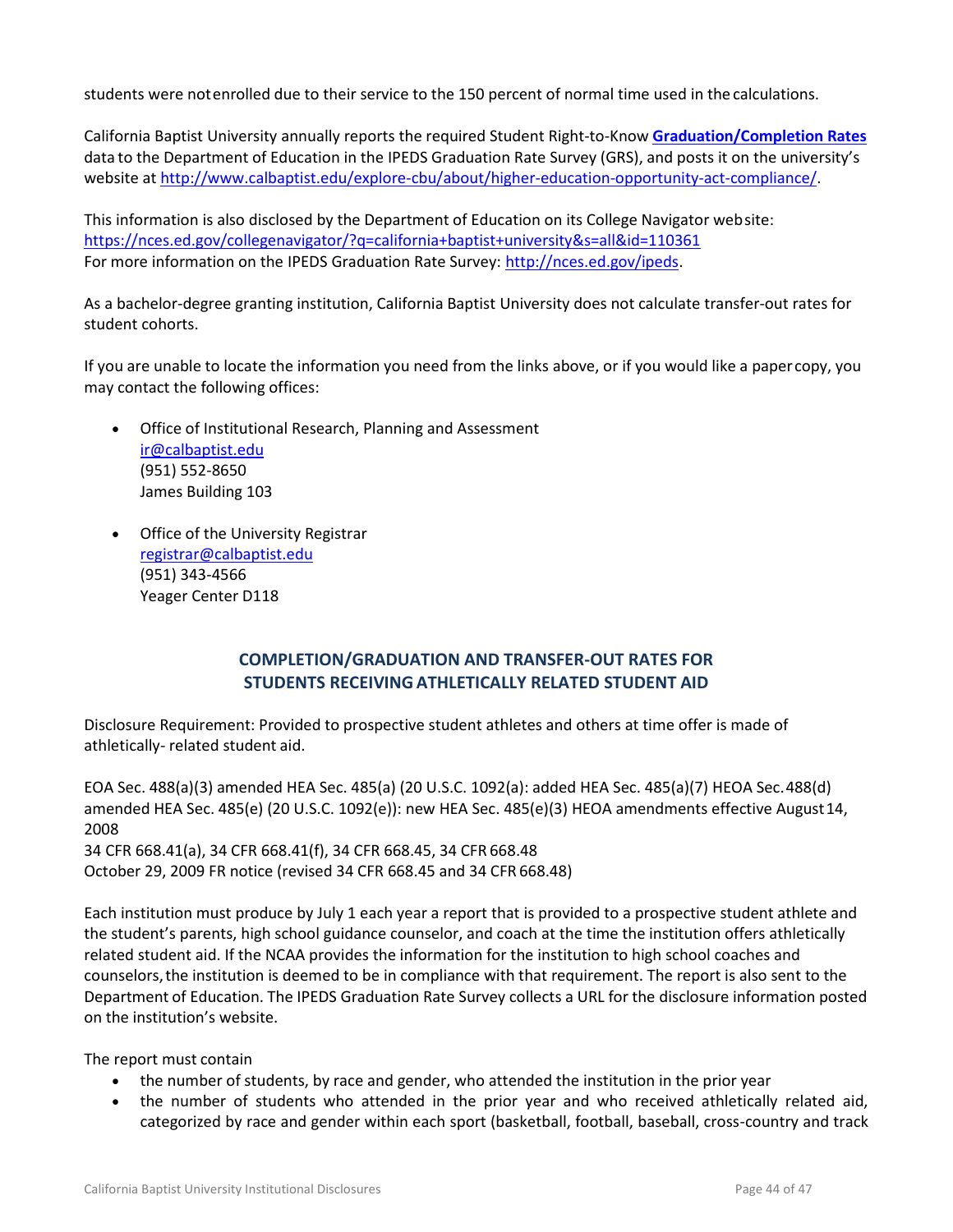combined,and all other sports combined)

- the completion or graduation rate, and if applicable, the transfer-out rate, of the certificate- or degreeseeking first-time, full-time undergraduates, categorized by race and gender for the most recently completing class (data submitted to IPEDS in Graduation Rate Survey)
- the completion or graduation rate, and if applicable, the transfer-out rate, of the certificate- or degreeseeking first-time, full-time undergraduates who received athletically related student aid, categorized by race and gender within sport. (These data need not be disclosed for a category in which the number of students is five or fewer.)
- average completion or graduation rate, and, if applicable, transfer-out rate, of the four most recently completing or graduating classes, by race and gender; and
- average completion or graduation rate, and, if applicable, transfer-out rate, of the four most recently completing or graduating classes for students who received athletically related student aid, categorized by race and gender within each sport.

Information regarding graduation rates of California Baptist University student athletes may be accessed at:

- **[Intercollegiate Athletics Programs Information](http://www.calbaptist.edu/files/1914/3501/8001/AthleticsInfo.pdf)**
- **[CBU Student Athlete Graduation Rates](http://www.calbaptist.edu/files/5714/3501/7663/CBU_Institutional_Report_-_2015.pdf)**

If you are unable to locate the information you need from the links above, of if you want to request paper copies, you may contact:

- Athletics Department [lbouchie@calbaptist.edu](mailto:lbouchie@calbaptist.edu) (951) 343-4318 Van Dyne Gym 201
- Office of the University Registrar [registrar@calbaptist.edu](mailto:registrar@calbaptist.edu) (951) 343-4566 Yeager Center D118

#### **PLACEMENT IN EMPLOYMENT**

<span id="page-44-0"></span>Disclosure Requirement: Made available through appropriate publications, mailings, or electronicmedia

HEOA Sec. 488(a)(1)(E) amended HEA Sec. 485(a)(1) (20 U.S.C. 1092(a)(1)): added HEA Sec. 485(a)(1)(R) HEOA amendment effective August 14, 2008 October 29, 2009 FR notice (revised 34 CFR 668.41(d))

Institutions must make available to current and prospective students information regarding the placement in employment of, and types of employment obtained by, graduates of the institution's degree or certificate programs.

Institutions must identify the source of the placement information and any timeframes and methodology associated with it.

Under this provision, institutions are not required to calculate placement rates, but an institution must disclose any placement rates it calculates for the institution or any program.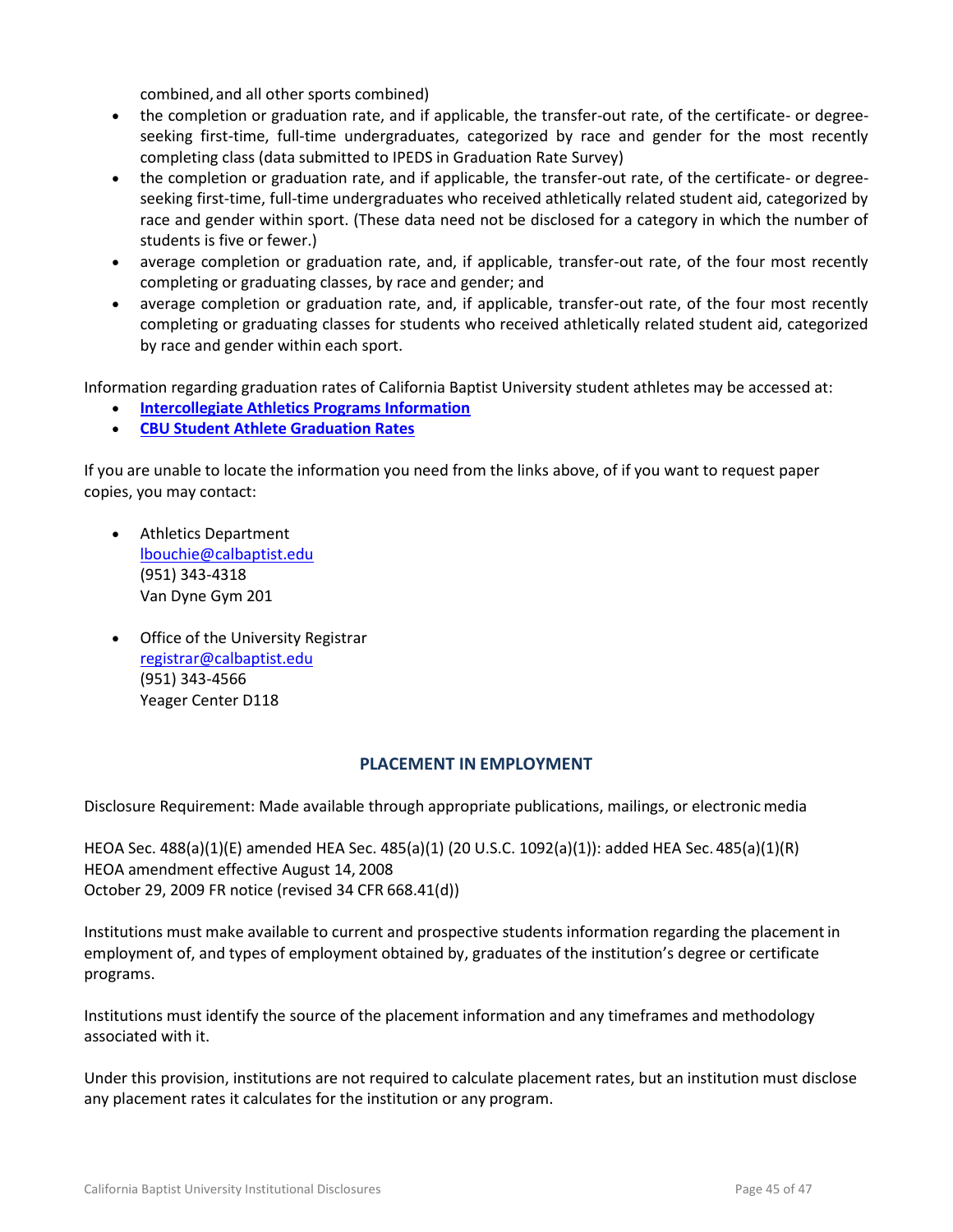Information regarding the placement in employment of, and types of employment obtained by, graduatesof California Baptist University's degree programs is available through the **[CBU Career Center](http://www.calbaptist.edu/explore-cbu/offices/career-center/career-center-archive/student-links/)**.

California Baptist University also participates in a number of student, alumni, and faculty surveys, includingthe College Senior Survey, administered by the Higher Education Research Institute. This survey may be accessed at [College Senior Survey 2013 Results Overview.](https://insidecbu.calbaptist.edu/ICS/Portlets/ICS/Handoutportlet/viewhandler.ashx?handout_id=135277c0-b9ef-4175-890e-aa135fb541e9) Other survey reports are available at: [https://insidecbu.calbaptist.edu/ICS/InstResearch/InstitutionalResearch/.](https://insidecbu.calbaptist.edu/ICS/InstResearch/InstitutionalResearch/)

If you need more information regarding employment of graduates, you may contact the:

 Career Center [CareerCenter@calbaptist.edu](mailto:CareerCenter@calbaptist.edu) (951) 343-5031 Business Building 118

### **JOB PLACEMENT RATES**

<span id="page-45-0"></span>Disclosure Requirement: Information made available to prospective students HEA Sec. 487(a)(8) (20 U.S.C. 1094(a)(8)) (34 CFR 668.14(b)(10)) Not changed by HEOA

An institution that advertises job placement rates as a means of recruiting students to enroll must make availableto prospective students, at or before the time the prospective student applies for enrollment:

- the most recent available data concerning employment statistics and graduation statistics
- any other information necessary to substantiate the truthfulness of the advertisements
- relevant state licensing requirements of the state in which the institution is located for any job for which the course of instruction is designed to prepare students

California Baptist University does not advertise job placement rates as a means of recruiting students to enroll. For information regarding employment of California Baptist University graduates, you may contact the:

 Career Center [CareerCenter@calbaptist.edu](mailto:CareerCenter@calbaptist.edu) (951) 343-5031 Business Building 118

# **TYPES OF GRADUATE AND PROFESSIONAL EDUCATION IN WHICH THE INSTITUTION'SGRADUATES ENROLLED**

<span id="page-45-1"></span>Disclosure Requirement: Made available through appropriate publications, mailings, or electronic media HEOA Sec. 488(a)(1)(E) amended HEA Sec. 485(a)(1) (20 U.S.C. 1092(a)(1)): added HEA Sec.485(a)(1)(S) HEOA amendment effective August 14, 2008 October 29, 2009 FR notice (revised 34 CFR 668.41(d))

Institutions must make available to current and prospective students information regarding the types of graduate and professional education in which graduates of the institution's 4-year degree programs enrolled. Institutions must identify the source of the information, and any timeframes and methodology associated with it.

Information regarding the types of graduate and professional education in which graduates of CaliforniaBaptist